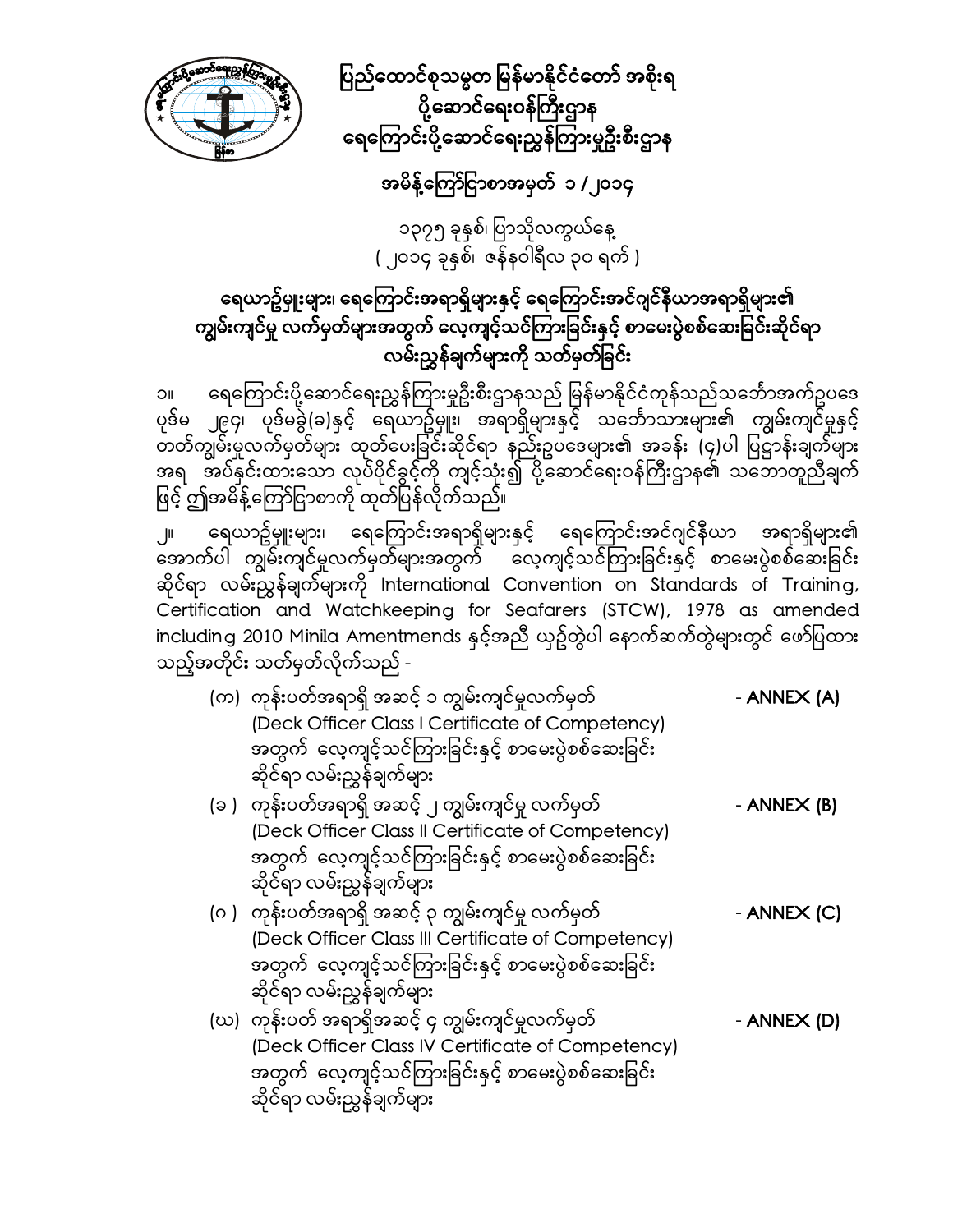|    |     | (င )   ကုန်းပတ်အရာရှိ အဆင့် ၅ ကျွမ်းကျင်မှုလက်မှတ်<br>(Deck Officer Class V Certificate of Competency)<br>အတွက် လေ့ကျင့်သင်ကြားခြင်းနှင့် စာမေးပွဲစစ်ဆေးခြင်း<br>ဆိုင်ရာ လမ်းညွှန်ချက်များ                     | - ANNE $X$ (E) |
|----|-----|----------------------------------------------------------------------------------------------------------------------------------------------------------------------------------------------------------------|----------------|
|    |     | (စ )   ရေကြောင်းအင်ဂျင်နီယာအရာရှိအဆင့် ၁ကျွမ်းကျင်မှုလက်မှတ်<br>(Marine Engineer Officer Class I Certificate of<br>Competency) အတွက် လေ့ကျင့်သင်ကြားခြင်းနှင့်<br>စာမေးပွဲစစ်ဆေးခြင်းဆိုင်ရာ လမ်းညွှန်ချက်များ | - ANNEX (F)    |
|    |     | (ဆ)  ရေကြောင်းအင်ဂျင်နီယာအရာရှိအဆင့် ၂ကျွမ်းကျင်မှုလက်မှတ်<br>(Marine Engineer Officer Class II Certificate of<br>Competency) အတွက် လေ့ကျင့်သင်ကြားခြင်းနှင့်<br>စာမေးပွဲစစ်ဆေးခြင်းဆိုင်ရာ လမ်းညွှန်ချက်များ  | - ANNEX (G)    |
|    |     | (ဇ၂ ရေကြောင်းအင်ဂျင်နီယာအရာရှိအဆင့် ၃ကျွမ်းကျင်မှုလက်မှတ်<br>(Marine Engineer Officer Class III Certificate of<br>Competency) အတွက် လေ့ကျင့်သင်ကြားခြင်းနှင့်<br>စာမေးပွဲစစ်ဆေးခြင်းဆိုင်ရာ လမ်းညွှန်ချက်များ  | - ANNEX (H)    |
|    | (ဈ) | ရေကြောင်းအင်ဂျင်နီယာအရာရှိအဆင့် ၄ကျွမ်းကျင်မှု လက်မှတ်<br>(Marine Engineer Officer Class IV Certificate of<br>Competency) အတွက် လေ့ကျင့်သင်ကြားခြင်းနှင့်<br>စာမေးပွဲစစ်ဆေးခြင်းဆိုင်ရာ လမ်းညွှန်ချက်များ      | - ANNEX (I)    |
|    |     | (ည)  ရေကြောင်းအင်ဂျင်နီယာအရာရှိအဆင့် ၅ ကျွမ်းကျင်မှုလက်မှတ်<br>(Marine Engineer Officer Class V Certificate of<br>Competency) အတွက် လေ့ကျင့်သင်ကြားခြင်းနှင့်<br>စာမေးပွဲစစ်ဆေးခြင်းဆိုင်ရာ လမ်းညွှန်ချက်များ  | - ANNEX (J)    |
|    |     | (ဋ) လျှပ်စစ်နည်းပညာအရာရှိ ကျွမ်းကျင်မှုလက်မှတ်<br>(Electro-Technical Officer Certificate of<br>Competency) အတွက် လေ့ကျင့်သင်ကြားခြင်းနှင့်<br>စာမေးပွဲစစ်ဆေးခြင်းဆိုင်ရာ လမ်းညွှန်ချက်များ                     | - ANNEX (K)    |
| ၃။ |     | ာ၄-၉-၂၀၁၂ ရက်နေ့တွင် ထုတ်ပြန်ခဲ့သော အမိန့်ကြော်ငြာစာအမှတ် (၂/၂၀၁၂) အား                                                                                                                                         |                |

ဤအမိန့်ကြော်ငြာစာဖြင့် လွှမ်းမိုးပယ်ဖျက်လိုက်သည်။

 (ပုံ)ေမာင်ေမာင်ဦး ညွှန်ကြားရေးမှူးချုပ် ရေကြောင်းပို့ဆောင်ရေးညွှန်ကြားမှုဦးစီးဌာန ပို့ဆောင်ရေးဝန်ကြီးဌာန

 $\bigcup$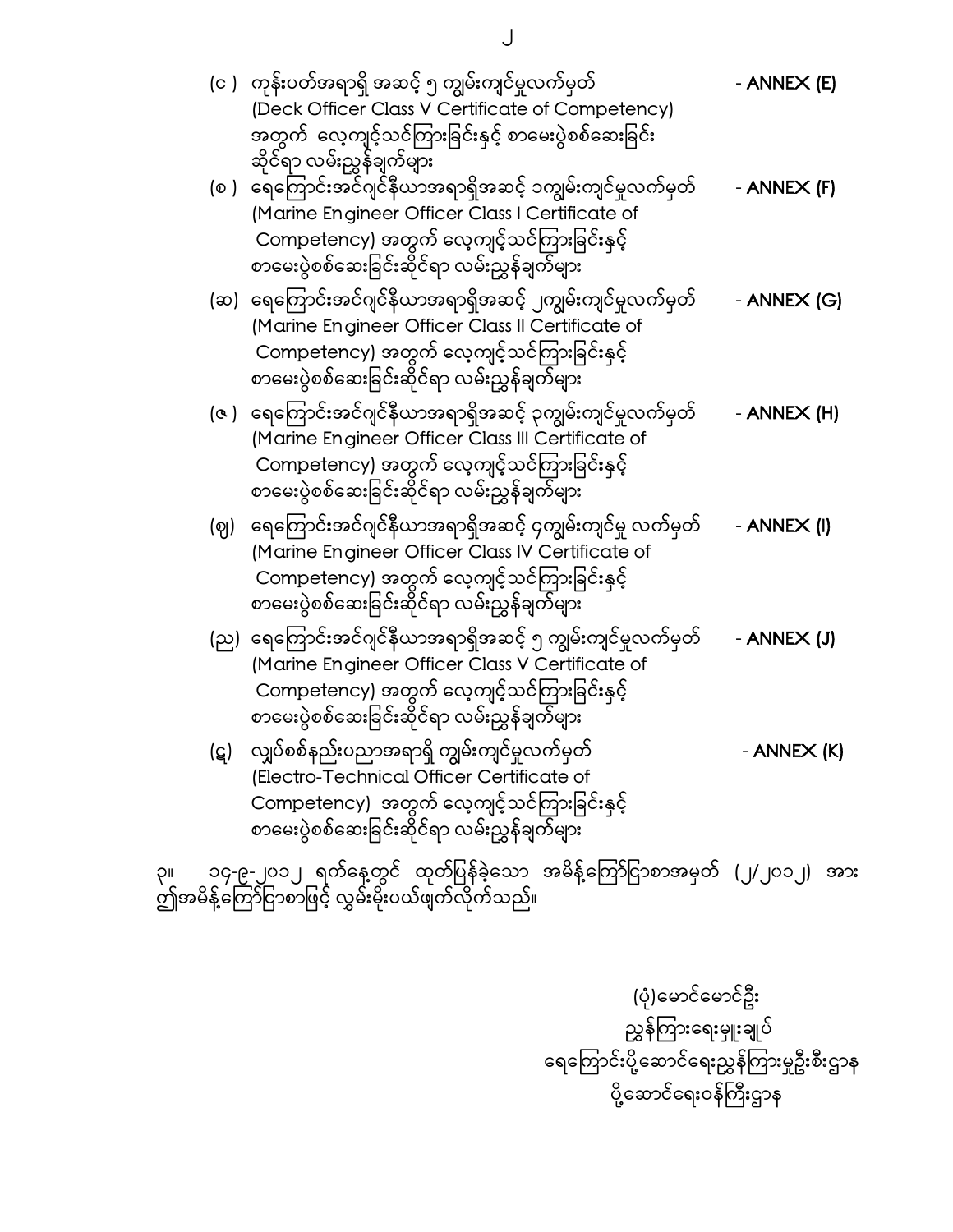# **Guidance of Maritime Education, Training and Examination for Deck Officer Class I (Master on a seagoing ship of 3,000 gross tonnage or more**, **Unlimited Voyage) Certificate of Competency. (STCW Convention 1978, as amended, Regulation II/2)**

The Examination for certification of **Deck Officer Class I** (Master on a seagoing ship of 3,000 gross tonnage or more, unlimited voyage) consists of Oral Examination only.

- 1. Every candidate for certification shall:
	- (A) have approved seagoing service of not less than 12 months as Chief Mate on ships of 3,000 gross tonnage or more, unlimited voyage or not less than 24 months as an officer in charge of a navigational watch on ships of 500 gross tonnage or more while holding Deck Officer Class II Certificate of Competency;
	- (B) have successfully completed the continuous Assessment for the following Nautical Subjects during the period of the approved Deck Officer Class I Refresher Course (12-weeks) at the respective Approved Training Centres:
		- (1) Navigation;
		- (2) Maritime Legislative Requirements; and
		- (3) Cargo Handling, Stability and Shipboard Operations.
- 2 The candidates who have successfully completed the approved Refresher Course shall continue the Deck Officer Class I Oral Examination which shall be conducted by the Department of Marine Administration (DMA).
- 3. The candidates shall successfully completed the Ship Manoeuvring and Handling Simulator Course after passing the Oral Examination:
- 4. The Department of Marine Administration shall issue the Deck Officer Class I Certificate of Competency to the candidates who have successfully completed the Oral Examination as well as holding the respective valid Certificates of Proficiency which are required by the STCW Convention Regulations and Codes.

#### **MODE AND MARKING SYSTEM FOR DECK OFFICER CLASS I CoC EXAMINATION**

| No. | <b>Subjects</b>   | <b>Mode of</b><br><b>Examination</b> | <b>Given</b><br>marks | <b>Passed</b><br>marks |  |
|-----|-------------------|--------------------------------------|-----------------------|------------------------|--|
|     | Nautical subjects | Oral                                 | 100                   | 90                     |  |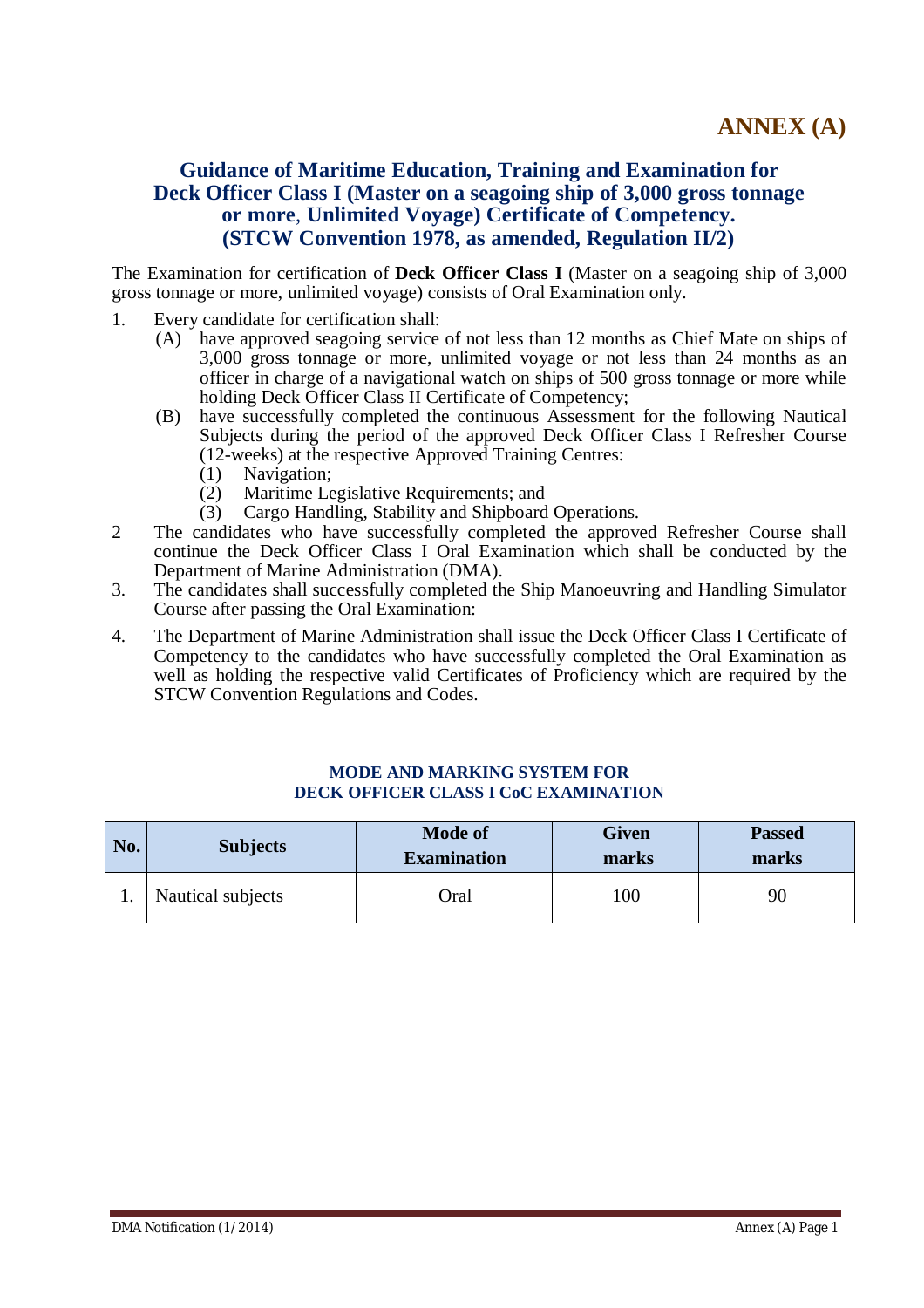#### **SUMMARY OF TEACHING HOURS FOR DECK OFFICER CLASS I CERTIFICATE OF COMPETENCY COURSE**

| No. | <b>Subjects</b>                                                                                                                   | <b>Examination</b> | <b>Teaching</b><br>hours | <b>Total weeks</b> |
|-----|-----------------------------------------------------------------------------------------------------------------------------------|--------------------|--------------------------|--------------------|
| 1.  | <b>Navigation</b>                                                                                                                 | Assessment         | 8                        |                    |
| 2.  | Cargo Handling, Stability and Shipboard<br><b>Operations</b> (Cargo Handling & Stowage)                                           | Assessment         | 60                       |                    |
| 3.  | <b>Cargo Handling, Stability and Shipboard</b><br>Assessment<br><b>Operations</b> (Ship Construction & Stability)                 |                    | 48                       | 30 Hours /         |
| 4.  | <b>Maritime Legislative Requirements</b>                                                                                          | Assessment         | 72                       | week               |
| 5.  | Cargo Handling, Stability and Shipboard<br><b>Operations</b> (Ship Safety, Security, Damage<br>Control & Management of personnel) | Assessment         | 60                       |                    |
| 6.  | <b>Navigation emergencies / Handling /</b><br><b>COLREG'72 &amp; Oral</b>                                                         | Assessment         | 112                      |                    |
|     | <b>Total Teaching Hours</b>                                                                                                       | <b>360</b>         | $(12)$ weeks             |                    |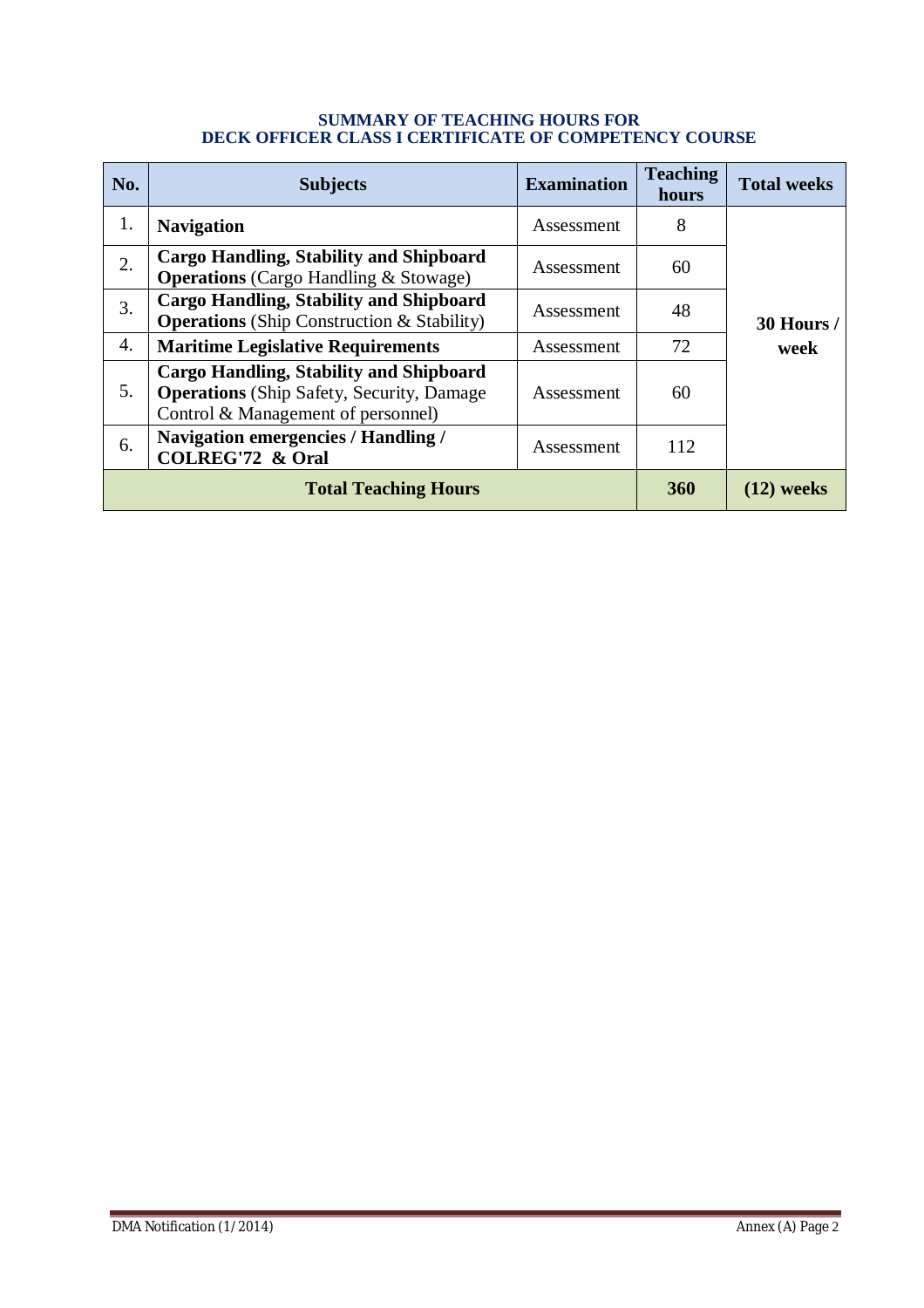### **Guidance of Maritime Education, Training and Examination for Deck Officer Class II (Chief Mate on a seagoing ship of 3,000 gross tonnage or more, Unlimited Voyage) Certificate of Competency. (STCW Convention 1978, as amended, Regulation II/2)**

The examination for certification of **Deck Officer Class II** (Chief Mate on a seagoing ship of 3,000 gross tonnage or more, unlimited voyage) consists of Written and Oral parts.

- 1. The Examination shall be conducted with the continuous assessment system during the education and training period.
- 2. The Written Examination shall be held at the University and the Approved Training Centers in accordance with the Regulation I/6 of the STCW Convention 1978, as amended.
- 3. The Written Examination consists of the following Nautical subjects:
	- (A) Navigation;
	- (B) Maritime Legislative Requirements;
	- (C) Cargo Handling, Stability and Shipboard Operations;
	- (D) Magnetic and Gyro Compass;
	- (E) Engineering, Electricity and Electronic Navigational Aids; and
	- (F) Meteorology.
- 4. The candidates holding BSc.Hons. (Nautical Science) degree from the Myanmar Maritime University (**MMU**) for certification shall:
	- (A) have successfully completed the Written Examination for the following Nautical subjects during their education and training period at the MMU:
		- (1) Magnetic and Gyro Compass;
		- (2) Engineering, Electricity and Electronic Navigational Aids; and
		- (3) Meteorology.

(The Written Examination is administered, supervised and monitored by the Department of Marine Administration.)

- (B) hold the Deck Officer Class III Certificate of Competency;<br>(C) have approved seagoing service of not less than 12 months
- have approved seagoing service of not less than  $12$  months as an officer in charge of a navigational watch on ships of 500 gross tonnage or more;
- (D) have successfully completed the Assessment for the following Nautical subjects during the period of the approved Deck Officer Class I & II combined Course (18 weeks) at the respective Approved Training Centres:
	- (1) Navigation;
	- (2) Maritime Legislative Requirements; and
	- (3) Cargo Handling, Stability and Shipboard Operations.
- 5. **Every candidate** except the candidates holding BSc.Hons. (Nautical Science) degree for certification shall:
	- (A) hold the Deck Officer Class III Certificate of Competency;
	- (B) have approved seagoing service of not less than 12 months as an officer in charge of a navigational watch on ships of 500 gross tonnage or more;
	- (C) have successfully completed the Written Examination for the following Nautical Subjects during the period of the approved Deck Officer Class I & II combined Course (24- weeks) at the respective Approved Training Centres:
		- (1) Magnetic and Gyro Compass;
		- (2) Engineering, Electricity and Electronic Navigational Aids; and
		- (3) Meteorology.

(The Written Examination is administered, supervised and monitored by the Department of Marine Administration)

(D) The candidates who have failed in any subject of the Written Examination conducted by the Training Institutions and the Approved Training Centers shall have to attempt for the failed subject/s only in the subsequent Written Examination/s according to the respective semester.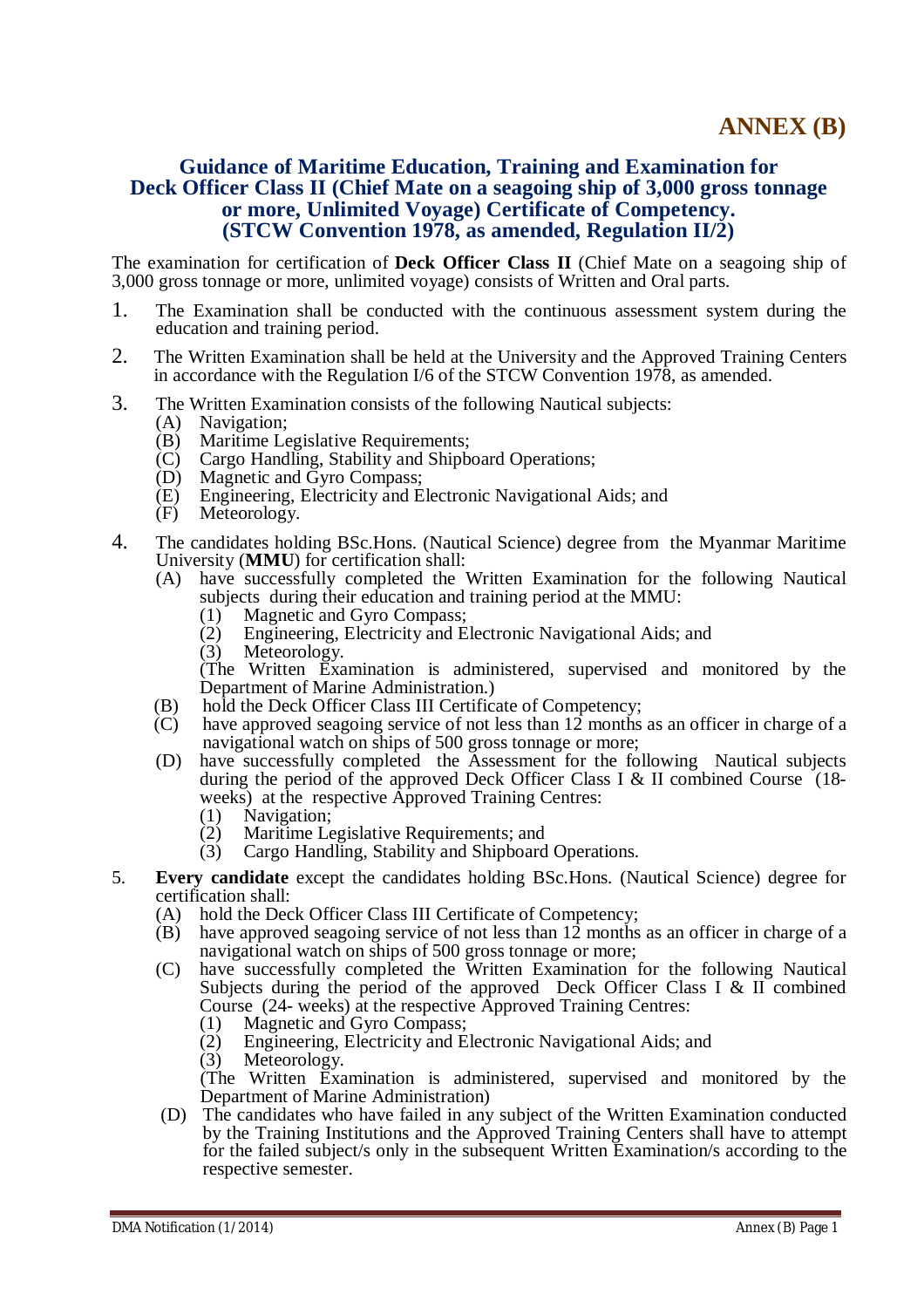- (E) have successfully completed the continuous Assessment for the following Nautical Subjects at the respective Approved Training Centres:
	- (1) Navigation;<br>(2) Maritime Le
	- Maritime Legislative Requirements; and
	- (3) Cargo Handling, Stability and Shipboard Operations.
- 6. After completion Assessment, the qualified candidates have to sit the Written Examination for the following Nautical Subjects conducted by the Board of Examiner (BoE) (The Officials from the Department of Marine Administration, the Myanmar Maritime University and the Myanmar Mercantile Marine College) designated by the Ministry of Transport at pre-determined place:
	- (A) Navigation;
	- (B) Maritime Legislative Requirements; and
	- (C) Cargo Handling, Stability and Shipboard Operations.
- 7. The candidates who have failed in any subject of the Written Examination conducted by (BoE) shall have to attempt for the failed subject/s only in the subsequent Written examination/s and shall be successfully completed all subjects within 1 year, which shall be counted at the beginning date of attempt of the Written Examination conduct by (BoE), otherwise shall have to attempt for the overdue subjects.
- 8. The candidates who haven't successfully completed Written Examination prior to  $30<sup>th</sup>$  June 2013 shall have successfully complete the Written Examination accordance with Directive (2/2013) notified by Department of Marine Administration.
- 9. The candidates who have successfully completed the Written Examination have to continue the Deck Officer Class II Oral Examination which shall be conducted by the Department of Marine Administration (DMA).
- 10. The candidates shall successfully complete the Vessel Resource Management (VRM) Course after passing the Oral Examination:
- 11. The Department of Marine Administration shall issue Deck Officer Class II Certificate of Competency to the candidates who have successfully completed the Oral Examination as well as holding the respective valid Certificates of Proficiency which are required by the STCW Convention Regulations and Codes.

| No. | <b>Subject</b>                                                                | <b>Mode of</b><br><b>Examination</b> | <b>Duration of</b><br><b>Examination</b> | <b>Maximum</b><br>marks | <b>Pass</b><br>marks |
|-----|-------------------------------------------------------------------------------|--------------------------------------|------------------------------------------|-------------------------|----------------------|
| 1.  | <b>Magnetic and Gyro</b><br><b>Compass</b>                                    | Written                              | 2 Hours                                  | 100                     | 50                   |
| 2.  | <b>Engineering, Electricity</b><br>and Electronic<br><b>Navigational Aids</b> | Written                              | 3 Hours                                  | 100                     | 50                   |
| 3.  | <b>Meteorology</b>                                                            | Written                              | 2 Hours                                  | 100                     | 50                   |
| 4.  | <b>Navigation</b>                                                             | Written (BoE)                        | 3 Hours                                  | 100                     | 70                   |
| 5.  | <b>Maritime Legislative</b><br><b>Requirements</b>                            | Written (BoE)                        | 3 Hours                                  | 100                     | 50                   |
| 6.  | <b>Cargo Handling,</b><br><b>Stability and Shipboard</b><br><b>Operations</b> | Written (BoE)                        | 3 Hours                                  | 100                     | 60                   |

#### **MODE AND MARKING SYSTEM FOR DECK OFFICER CLASS I & II CoC COMBINED EXAMINATION**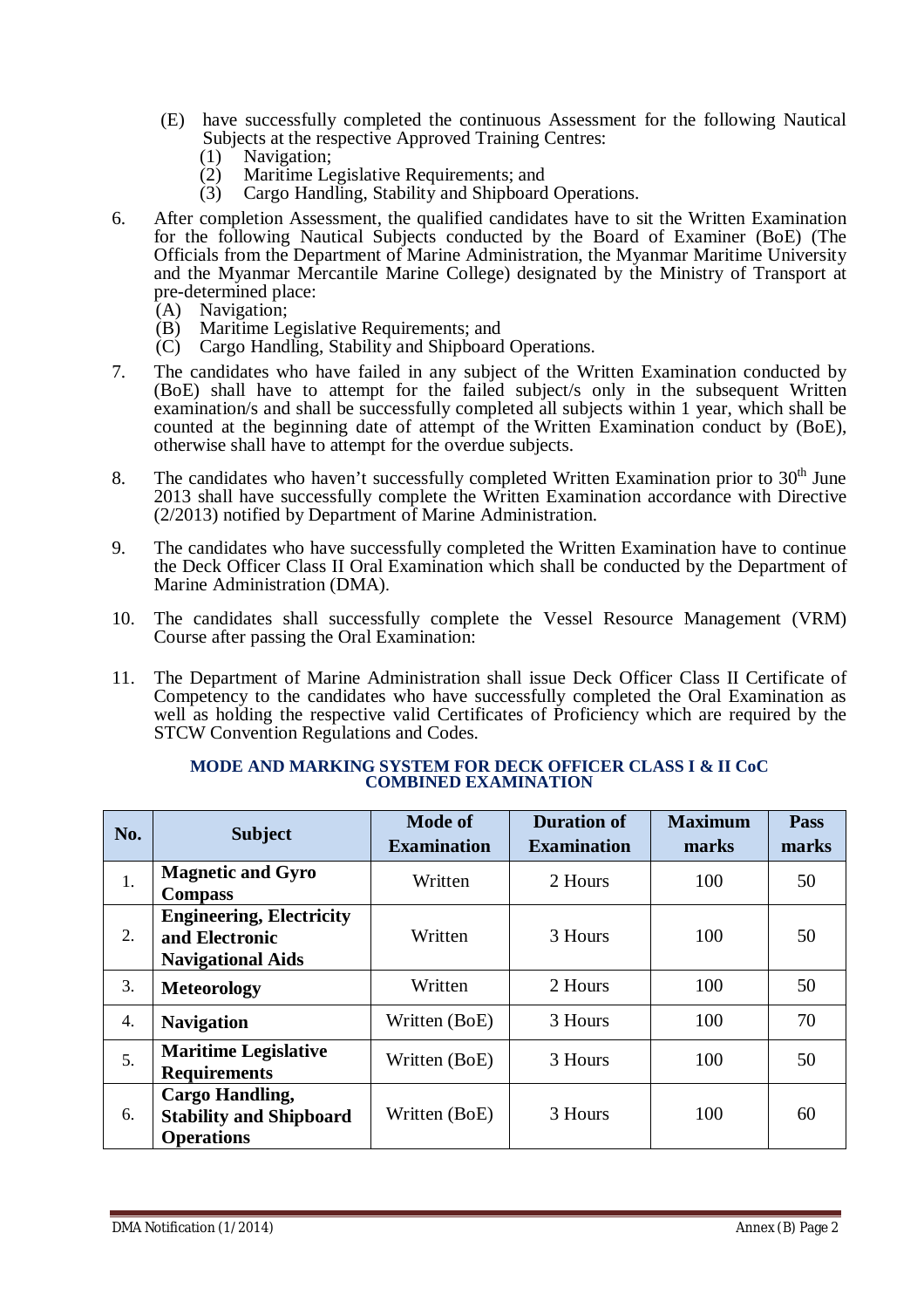| <b>Semester</b> | No. | <b>Subjects</b>                                                                                                                          | <b>Teaching</b><br>hours | <b>Total</b><br>weeks     |
|-----------------|-----|------------------------------------------------------------------------------------------------------------------------------------------|--------------------------|---------------------------|
|                 | 1.  | Navigation (Position determination in sea<br>condition)                                                                                  | 60                       |                           |
|                 | 2.  | (ENA) (Electronic Navigational Aids)                                                                                                     | 24                       |                           |
|                 | 3.  | <b>Meteorology</b>                                                                                                                       | 36                       |                           |
|                 | 4.  | <b>Cargo Handling, Stability and Shipboard</b><br><b>Operations</b> (Cargo Handling & Stowage)                                           | 72                       | 30 Hours /                |
| I               | 5.  | $(EK)$ (Remote Control & Engineering)<br>System)                                                                                         | 60                       | <b>Week</b>               |
|                 | 6.  | <b>Cargo Handling, Stability and Shipboard</b><br><b>Operations</b> (Ship Construction & Stability)                                      | 48                       |                           |
|                 | 7.  | <b>Magnetic and Gyro Compass (Compass)</b>                                                                                               | 24                       |                           |
|                 | 8.  | <b>COLREG'72 &amp; Oral</b>                                                                                                              | 36                       |                           |
|                 |     | <b>Total Teaching Hours</b>                                                                                                              | 360                      | $(12)$ weeks              |
|                 | 1.  | Navigation (Voyage planning, Routeing &<br>Reporting)                                                                                    | 36                       |                           |
|                 | 2.  | <b>Cargo Handling, Stability and Shipboard</b><br><b>Operations</b> (Ship Safety, Security, Damage<br>Control & Management of personnel) | 24                       |                           |
|                 | 3.  | <b>Cargo Handling, Stability and Shipboard</b><br><b>Operations</b> (Cargo Handling & Stowage)                                           | 60                       |                           |
| $\mathbf{I}$    | 4.  | <b>Cargo Handling, Stability and Shipboard</b><br><b>Operations</b> (Stability)                                                          | 72                       | 30 Hours /<br><b>Week</b> |
|                 | 5.  | <b>Maritime Legislative Requirements</b>                                                                                                 | 48                       |                           |
|                 | 6.  | <b>Cargo Handling, Stability and Shipboard</b><br><b>Operations</b> (Ship Safety, Security, Damage<br>Control & Management of personnel) | 36                       |                           |
|                 | 7.  | <b>COLREG'72 &amp; Oral</b>                                                                                                              | 84                       |                           |
|                 |     | <b>Total Teaching Hours</b>                                                                                                              | 360                      | $(12)$ weeks              |
|                 |     | <b>Grand Total Teaching Hours</b>                                                                                                        | 720                      | $(24)$ weeks              |

# **SUMMARY OF TEACHING HOURS FOR DECK OFFICER CLASS I & II CoC COMBINED COURSE**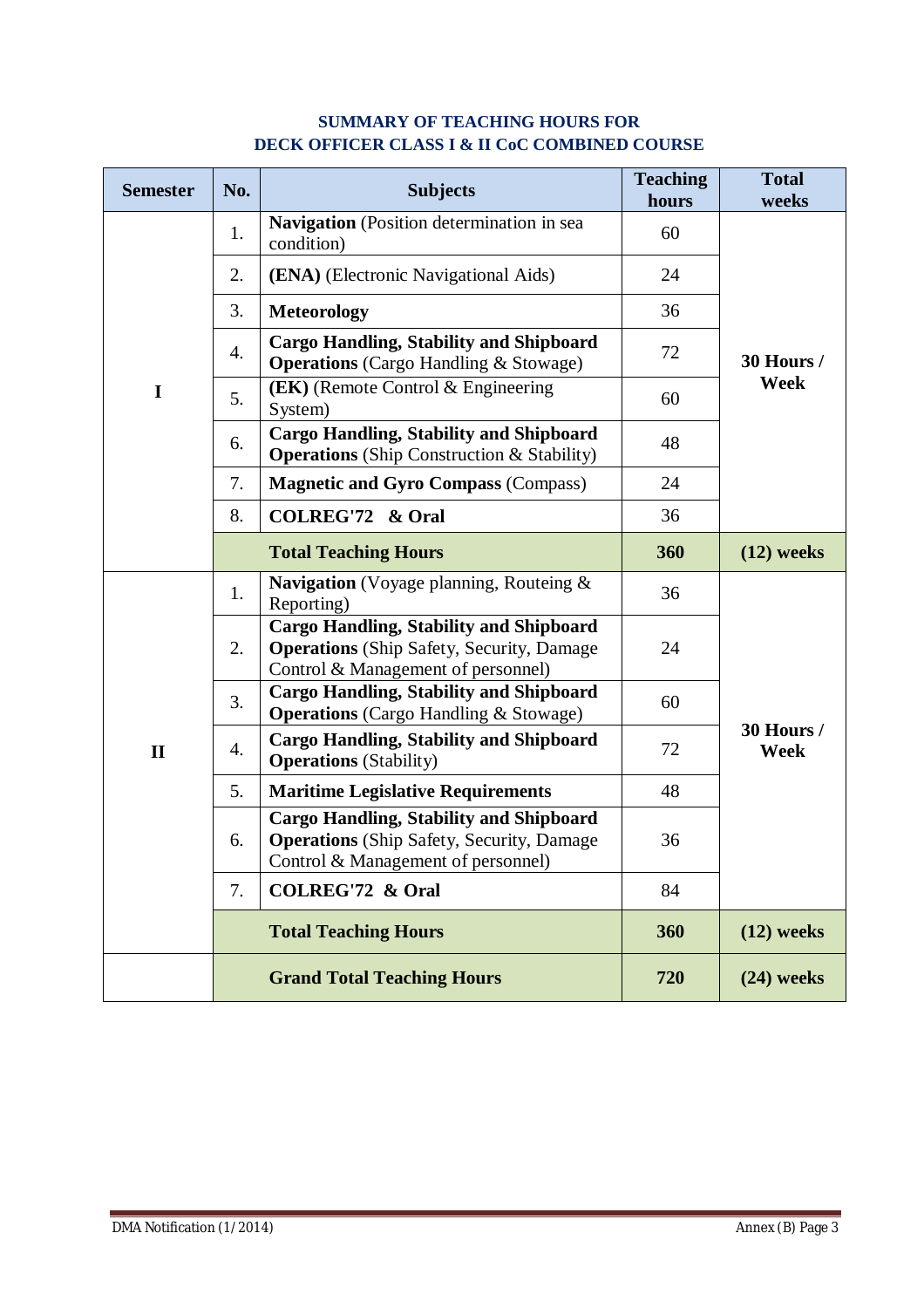### **Guidance of Maritime Education, Training and Examination for Deck Officer Class III (Officer in Charge of a Navigational Watch, OOW, on a seagoing ship of 500 gross tonnage or more) Certificate of Competency. (STCW Convention 1978, as amended, Regulation II/1)**

The Examination for certification of **Deck Officer Class III** (Officer in charge of a navigational watch on a seagoing ship of 500 gross tonnage or more) consists of Written, Oral and visual Signaling parts.

- 1. The Examination shall be conducted with the continuous assessment system during the approved training course.
- 2. The Written Examination shall be held at the Approved Training Institutions and Approved Training Centres in accordance with the Regulation I/6 of the STCW Convention 1978, as amended.
- 3. The Written Examination consists of the following Supporting-knowledge Subjects and Nautical Subjects:
	- (A) Supporting-knowledge Subjects are:
		- $(1)$  English;
		- (2) Mathematics; and
		- (3) Physical Science.
	- (B) Nautical Subjects are:
		- (1) Practical Navigation;<br>(2) General Ship Knowle
		- $\chi$  General Ship Knowledge;<br>(3) Principle of Navigation;
		- Principle of Navigation;
		- (4) Chart Work;<br>(5) Electricity, N
		- Electricity, Magnetism & Gyro Compass; and
		- (6) Meteorology.
- 4. The candidates holding BSc. Hons. (Nautical Science) degree from the Myanmar Maritime University (**MMU**) shall:
	- (A) have successfully completed the Written Examination for the following Supportingknowledge Subjects and Nautical Subjects during their education and training period at the MMU:
		- (1) Supporting-knowledge Subjects are:
			- (a) English;
			- (b) Mathematics; and
			- (c) Physical Science;
		- (2) Nautical Subjects are:
			- (a) Principle of Navigation;
			- (b) Chart Work;
			- (c) Electricity, Magnetism & Gyro Compass; and
			- (d) Meteorology.

- (B) The candidates who have failed in any subject/s of the Written Examination conducted by the MMU shall have to attempt for the failed subject/s only in the subsequent Written Examination/s according to the respective semester.
- (C) have successfully completed the Written Examination for the following Nautical Subjects at Final academic year conducted by the Board of Examiner (BoE) (Officials from the Department of Marine Administration, the Myanmar Maritime University and the Myanmar Mercantile Marine College) designated by the Ministry of Transport at the MMU:
	- (1) Practical Navigation; and
	- $(2)$  General Ship Knowledge (GSK).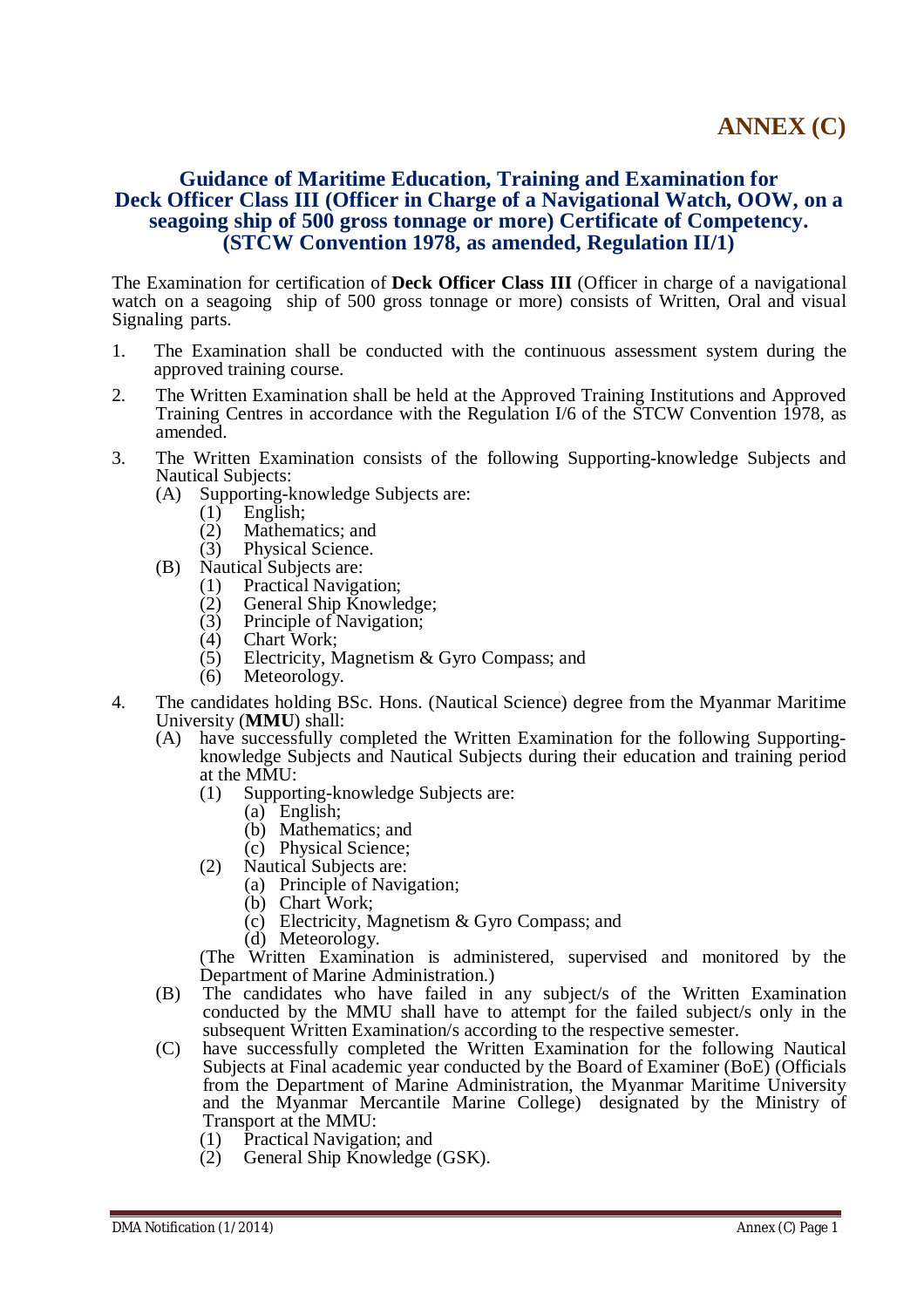- (D) The candidates who have failed in any subject of the Written Examination conducted by (BoE) shall have to attempt for the failed subject/s only in the subsequent Written examination/s and shall be successfully completed all subjects within 1 year, which shall be counted at the beginning date of attempt of theWritten Examination conduct by (BoE), otherwise shall have to attempt for the overdue subjects.
- (E) have approved seagoing service of not less than 12 months (have performed for Bridge Watch-keeping duty under the supervision of master or qualified officer not less than 6 months) with the approved Training Record Book (TRB).
- 5. The candidates holding the Diploma in Nautical Studies from the Myanmar Mercantile Marine College (**MMMC**) shall:
	- (A) have successfully completed the Written Examination for the following Supportingknowledge Subjects and Nautical Subjects during their education and training period at the MMMC:
		- (1) Supporting-knowledge Subjects are:
			- (a) English;
			- (b) Mathematics; and
			- (c) Physical Science.
		- (2) Nautical Subjects are:
			- (a) Principle of Navigation;
			- (b) Chart Work;
			- (c) Electricity, Magnetism & Gyro Compass; and
			- (d) Meteorology.

- (B) The candidates who have failed in any subject of the Written Examination conducted by the MMMC shall have to attempt for the failed subject/s only in the subsequent Written Examination/s according to the respective semester.
- (C) have successfully completed the Assessment for the following Nautical Subjects during their education and training period:
	- (1) Practical Navigation; and
	- (2) General Ship Knowledge (GSK).
- (D) have approved seagoing service of not less than 18 months (have performed for Bridge Watch-keeping duty under the supervision of master or qualified officer not less than 6 months) with the approved Training Record Book (TRB).
- (E) have successfully completed the Written Examination for the following Nautical Subjects conducted by the Board of Examiner (BoE) (Officials from the Department of Marine Administration, the Myanmar Maritime University and the Myanmar Mercantile Marine College) designated by the Ministry of Transport at predetermined place:
	- (1) Practical Navigation; and
	- (2) General Ship Knowledge (GSK).
- (F) The candidates who have failed in any subject of the Written Examination conducted by (BoE) shall have to attempt for the failed subject/s only in the subsequent Written examination/s and shall be successfully completed all subjects within 1 year, which shall be counted at the beginning date of attempt of the Written Examination conducted by (BoE), otherwise shall have to attempt for the overdue subjects.
- 6. The candidates who are graduated with the BSc. Hons. (Nautical Science) degree from (MMU) or the Diploma in Nautical Studies from (MMMC) prior to this Notification or the candidates who have successfully completed the Mercantile Marine Nautical Cadet Training Course from (IMT) and the candidates who haven't successfully completed Written Examination prior to  $30<sup>th</sup>$  June 2013 shall:
	- (A) have following approved seagoing service:
		- (1) for the candidates from (MMU) have approved seagoing service of not less than 12 months (have performed for Bridge Watch-keeping duty under the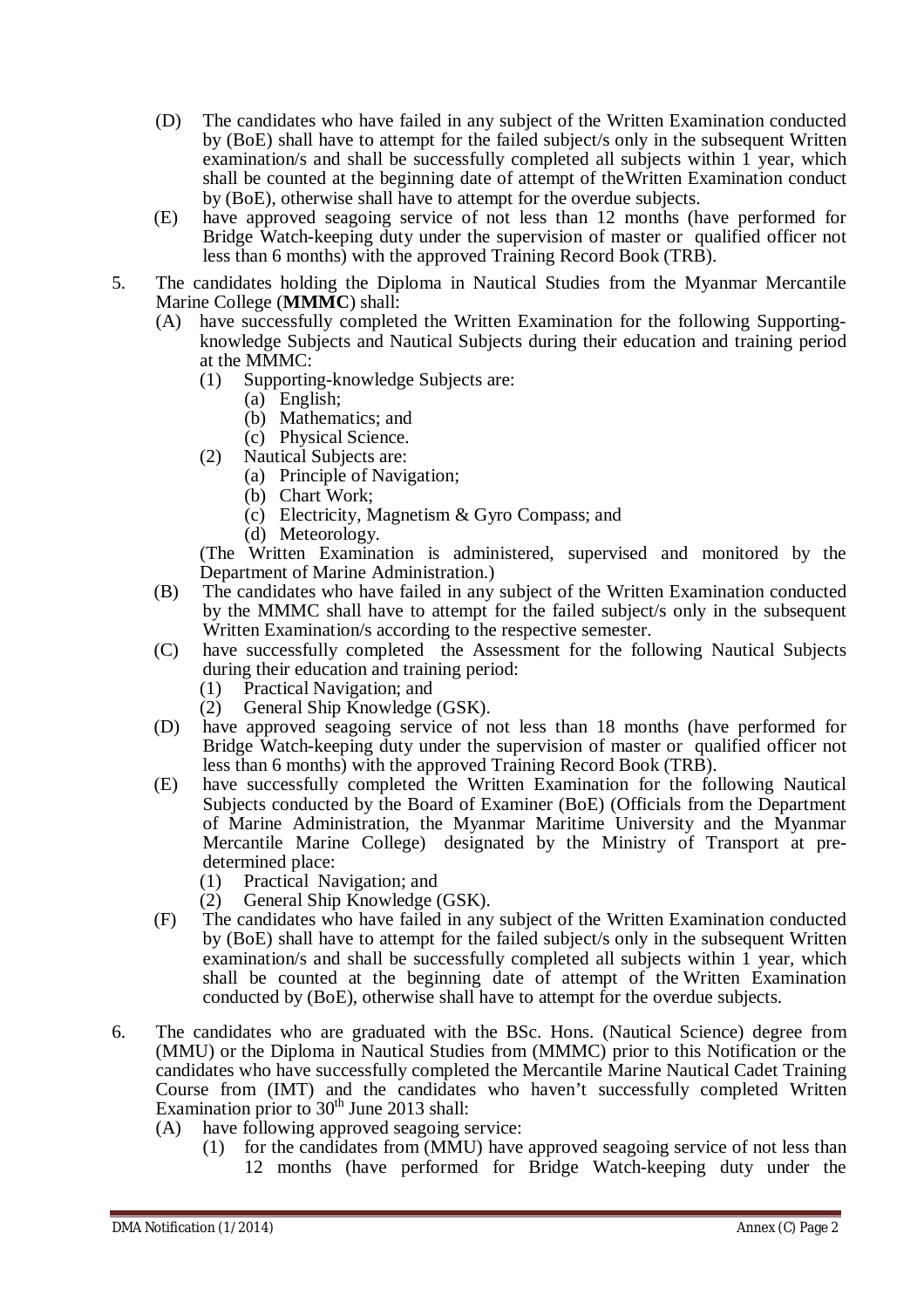supervision of master or qualified officer not less than 6 months) with the approved Training Record Book (TRB).

- (2) for the candidates from (MMMC) have approved seagoing service of not less than 24 months (have performed for Bridge Watch-keeping duty under the supervision of master or qualified officer not less than 6 months) with the approved Training Record Book (TRB).
- (3) for the candidates from (IMT) have approved seagoing service of not less than 27 months(have performed for Bridge Watch-keeping duty under the supervision of master or qualified officer not less than 6 months) with the approved Training Record Book (TRB).
- (B) have successfully complete the Written Examination accordance with Directive (2/2013) notified by Department of Marine Administration.
- 7. The candidates from **Naval / Ex-Naval Officers** shall:
	- (A) have following approved seagoing service have approved seagoing service of not less than 36 months and minimum sea service 3 months on merchant vessel.
	- (B) have successfully completed the Written Examination for the following Nautical Subjects during the period of the approved Deck Officer Class III Certificate of Competency Course (30 weeks) at the respective Approved Training Centres.
		- (1) Principle of Navigation;<br>(2) Chart Work;
		- Chart Work;
		- (3) Electricity, Magnetism & Gyro Compass; and
		- (4) Meteorology.

- (C) The candidates who have failed in any subject of the Written Examination conducted by the Training Institutions and the Approved Training Centers shall have to attempt for the failed subject/s only in the subsequent Written Examination/s according to the respective semester.
- (D) have successfully completed the continuous Assessment for the following Nautical Subjects during their education and training period at the respective Approved Training Centres:
	- (1) Practical Navigation; and
	- (2) General Ship Knowledge (GSK).
- (E) After successfully completed the assessment, the candidates have to sit the Written Examination for the following Nautical Subjects conducted by the Board of Examiner (BoE) (Officials from the Department of Marine Administration, the Myanmar Maritime University and the Myanmar Mercantile Marine College) designated by the Ministry of Transport at pre-determined place:
	- (1) Practical Navigation; and
	- (2) General Ship Knowledge (GSK).
- (F) The candidates who have failed in any subject of the Written Examination conducted by (BoE) shall have to attempt for the failed subject/s only in the subsequent Written Examination/s and shall be successfully completed all subjects within 1 year, which shall be counted at the beginning date of attempt of theWritten Examination conducted by (BoE), otherwise shall have to attempt for the overdue subjects..
- 8. The candidates having passed the Basic Educational High school (**BEHS**) Examination and the candidates having accepted to appear Examination prior to this Notification shall:
	- (A) have approved seagoing service of not less than 36 months (have performed for Bridge Watch-keeping duty under the supervision of master or qualified officer not less than 6 months).
	- (B) have successfully completed the Written Examination for the following Supportingknowledge Subjects and Nautical Subjects during the period of the approved Deck Officer Class III Course (40-weeks) at the respective Approved Training Centres:
		- (1) Supporting Knowledge Subjects (a) English;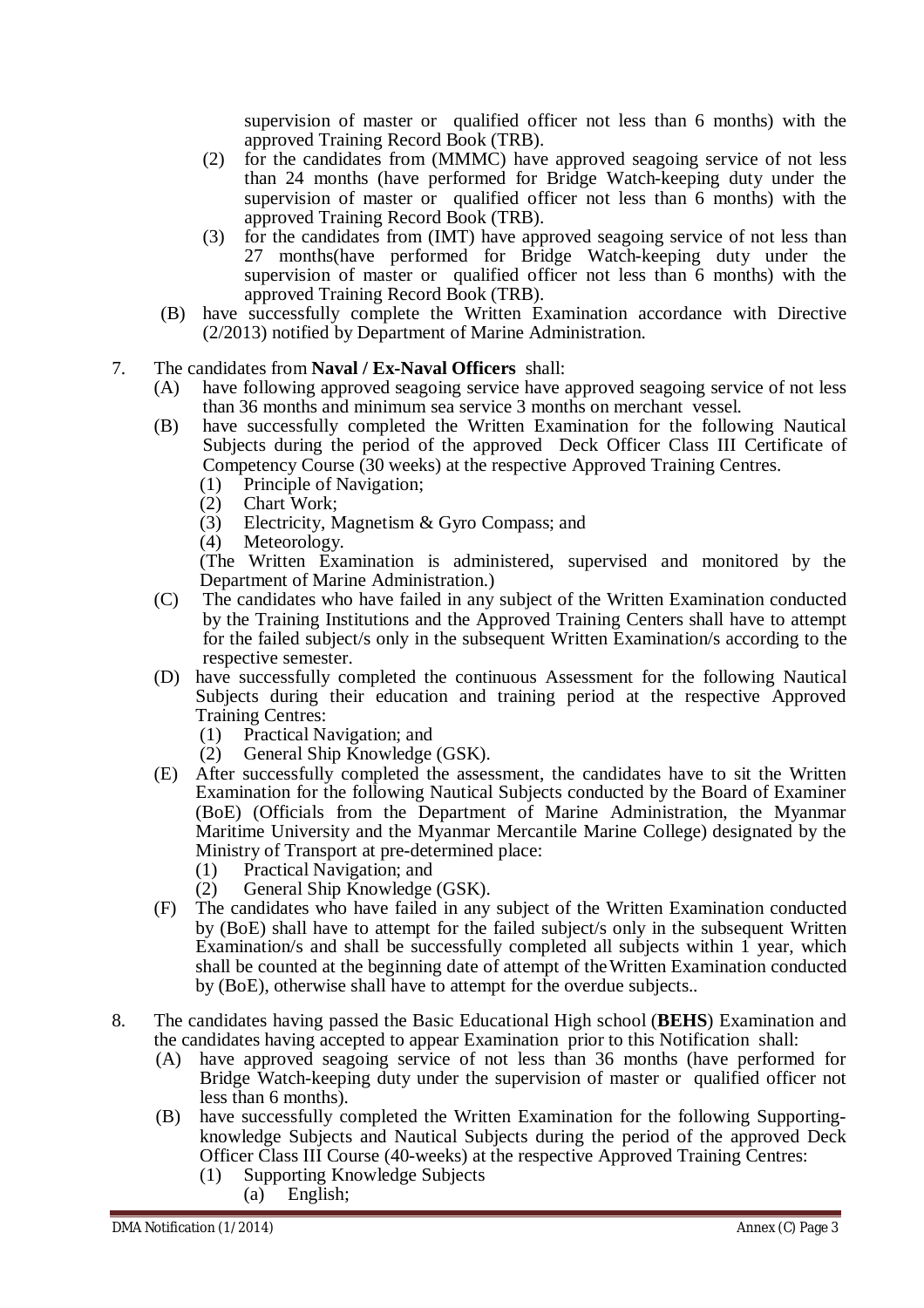- (b) Mathematics; and
- (c) Physical Science.
- (2) Nautical Subjects
	- (a) Principle of Navigation;
	- (b) Chart Work;
	- (c) Electricity, Magnetism & Gyro Compass; and
	- (d) Meteorology.

- (C) The candidates who have failed in any subject of the Written Examination conducted by the Training Institutions and the Approved Training Centers shall have to attempt for the failed subject/s only in the subsequent Written Examination/s according to the respective semester.
- (D) have successfully completed the continuous Assessment for the following Nautical Subjects during their education and training period at the respective training centers:
	- (1) Practical Navigation; and
	- (2) General Ship Knowledge (GSK).
- (E) have successfully completed Written Examination for the following Nautical Subjects conducted by the Board of Examiner (BoE) (Officials from the Department of Marine Administration, the Myanmar Maritime University and the Myanmar Mercantile Marine College) designated by the Ministry of Transport at pre-determined place:
	- (1) Practical Navigation; and
	- (2) General Ship Knowledge (GSK).
- (F) The candidates who have failed in any subject of the Written Examination conducted by (BoE) shall have to attempt for the failed subject/s only in the subsequent Written Examination/s and shall be successfully completed all subjects within 1 year, which shall be counted at the beginning date of attempt of the Written Examination conducted by (BoE), otherwise shall have to attempt for the overdue subjects.
- 9. The candidates who have successfully completed the Written Examination have to continue the Visual Signalling and Deck Officer Class III Oral Examination conducted by the Department of Marine Administration (DMA).
- 10. The candidates who have failed in the Visual Signaling Examination shall have to attempt for the Visual Signaling Examination in the subsequent Visual Signaling Examination/s.
- 11. The candidates who have failed in the Oral Examination shall have to attempt for the Oral Examination in the subsequent Oral Examination/s.
- 12. The candidates shall successfully completed the following Training Courses after passing the Oral Examination:
	- (A) Radar Observer and Automatic Radar Plotting Aids (APPA) Course;
	- (B) Electronic Chart Display and Information System (ECDIS) Course;
	- (C) General Operator Certificate(GOC) Course; and
	- (D) Bridge Team Management (BTM) Course.
- 13. The Department of Marine Administration shall issue Deck Officer Class III Certificate of Competency to the candidates who have successfully completed the Oral Examination as well as holding the respective valid Certificates of Proficiency which are required by the STCW Convention Regulations and Codes.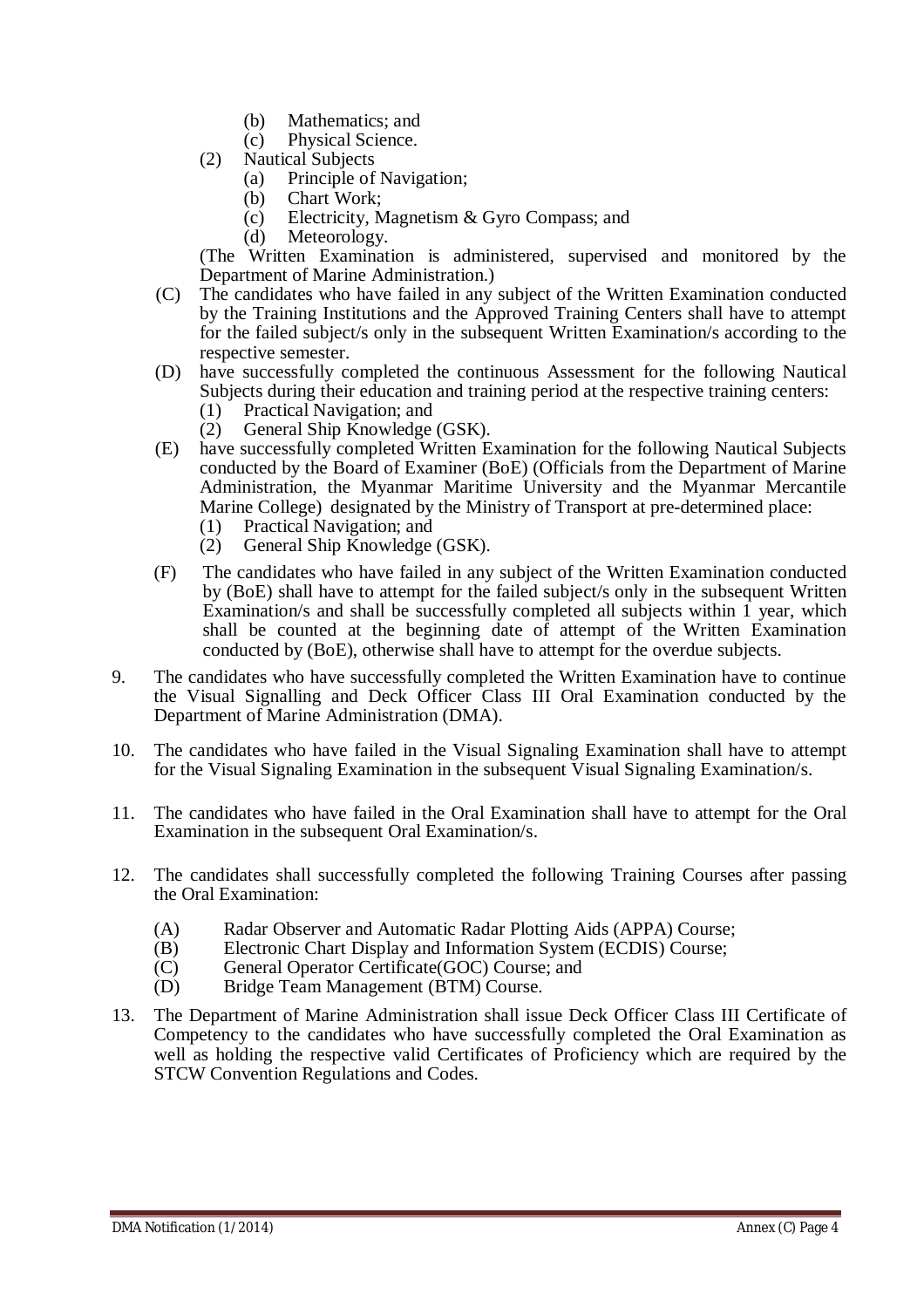| <b>Semester</b> | No.              | <b>Subjects</b>                                               | <b>Teaching</b><br>hours | <b>Total</b><br>weeks     |  |
|-----------------|------------------|---------------------------------------------------------------|--------------------------|---------------------------|--|
|                 | 1.               | <b>English</b>                                                | 96                       |                           |  |
|                 | 2.               | <b>Physical Science</b>                                       | 108                      | 30 Hours /                |  |
| I               | 3.               | <b>Mathematics</b>                                            | 96                       | Week                      |  |
|                 | 4.               | <b>Meteorology</b>                                            | 60                       |                           |  |
|                 |                  | <b>Total Teaching Hours</b>                                   | 360                      | $(12)$ Weeks              |  |
|                 | 1.               | <b>Principle of Navigation</b>                                | 120                      |                           |  |
|                 | 2.               | <b>Practical Navigation</b>                                   | 48                       |                           |  |
|                 | 3.               | <b>Chart Work</b>                                             | 60                       |                           |  |
|                 | 4.               | <b>ENA &amp; Compass</b>                                      | 100                      | <b>33 Hours /</b><br>Week |  |
| $\mathbf{I}$    | 5.               | <b>GSK</b> (Seamanship, Cargo Handling & Stowage)             | 64                       |                           |  |
|                 | 6.               | <b>GSK</b> (Stability, Construction & Shipboard<br>Operation) | 64                       |                           |  |
|                 | 7.               | <b>COLREG '72, Visual Signalling &amp; Oral</b>               | 72                       |                           |  |
|                 |                  | <b>Total Teaching Hours</b>                                   | 528                      | $(16)$ weeks              |  |
|                 | 1.               | <b>Practical Navigation</b>                                   | 84                       |                           |  |
|                 | 2.               | <b>Practical Navigation</b><br>(Passage Planning)             | 60                       | 30 Hours /                |  |
| $\rm III$       | 3.               | <b>GSK</b> (Seamanship, Cargo Handling & Stowage)             | 72                       | Week                      |  |
|                 | $\overline{4}$ . | <b>GSK</b> (Stability, Construction & Shipboard<br>Operation) | 72                       |                           |  |
|                 | 5.               | <b>COLREG '72, Visual Signalling &amp; Oral</b>               | 72                       |                           |  |
|                 |                  | <b>Total Teaching Hours</b>                                   | 360                      | $(12)$ weeks              |  |
|                 |                  | <b>Grand Total Teaching Hours</b>                             | 1248                     | $(40)$ weeks              |  |

# **SUMMARY OF TEACHING HOURS OF DECK OFFICER CLASS III CoC COURSE**

#### **MODE AND MARKING SYSTEM FOR DECK OFFICER CLASS III CoC EXAMINATION**

| No. | <b>Subject</b>                 | <b>Mode of</b>     | <b>Duration of</b> | <b>Maximum</b> | Pass  |
|-----|--------------------------------|--------------------|--------------------|----------------|-------|
|     |                                | <b>Examination</b> | <b>Examination</b> | marks          | marks |
| 1.  | <b>English</b>                 | Written            | 3 Hours            | 100            | 50    |
| 2.  | <b>Physical Science</b>        | Written            | 3 Hours            | 100            | 50    |
| 3.  | <b>Mathematics</b>             | Written            | 3 Hours            | 100            | 50    |
| 4.  | <b>Meteorology</b>             | Written            | 2 Hours            | 100            | 50    |
| 5.  | <b>Principle of Navigation</b> | Written            | 2 Hours            | 100            | 50    |
| 6.  | <b>ENA &amp; Compass</b>       | Written            | 3 Hours            | 100            | 50    |
| 7.  | <b>Chart Work</b>              | Written            | 2 Hours            | 100            | 70    |
| 8.  | <b>Practical Navigation</b>    | Written (BoE)      | 3 Hours            | 100            | 70    |
| 9.  | <b>GSK</b>                     | Written (BoE)      | 3 Hours            | 100            | 60    |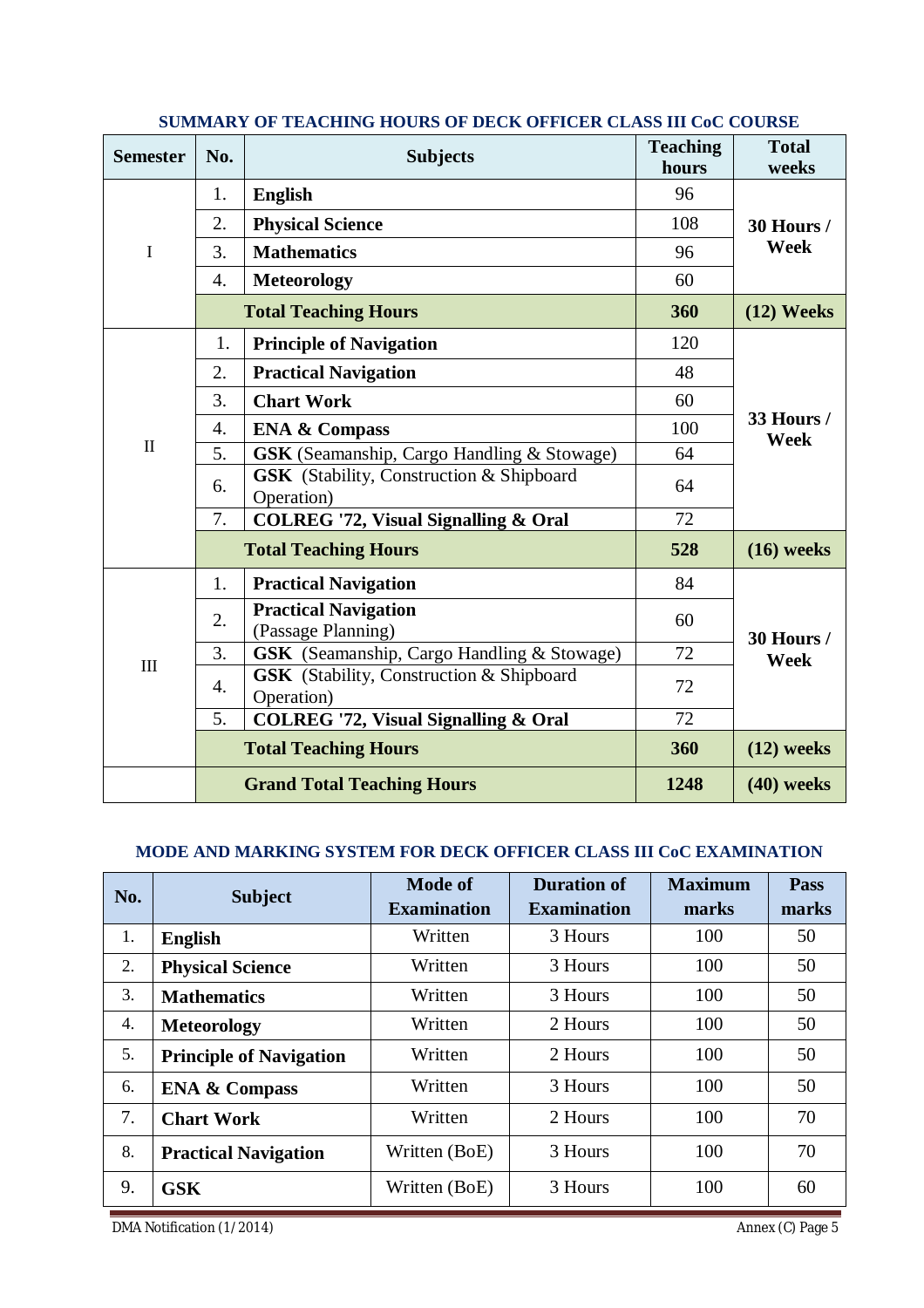#### **MODE AND MARKING SYSTEM FOR DECK OFFICER CLASS III CoC EXAMINATION FOR NAVAL OFFICER**

| No. | <b>Subject</b>                 | <b>Mode of</b><br><b>Examination</b> | <b>Duration of</b><br><b>Examination</b> | <b>Maximum</b><br>marks | <b>Pass</b><br>marks |
|-----|--------------------------------|--------------------------------------|------------------------------------------|-------------------------|----------------------|
| 1.  | <b>Meteorology</b>             | Written                              | 2 Hours                                  | 100                     | 50                   |
| 2.  | <b>Principle of Navigation</b> | Written                              | 2 Hours                                  | 100                     | 50                   |
| 3.  | <b>ENA &amp; Compass</b>       | Written                              | 3 Hours                                  | 100                     | 50                   |
| 4.  | <b>Chart Work</b>              | Written                              | 2 Hours                                  | 100                     | 70                   |
| 5.  | <b>Practical Navigation</b>    | Written (BoE)                        | 3 Hours                                  | 100                     | 70                   |
| 6.  | <b>GSK</b>                     | Written (BoE)                        | 3 Hours                                  | 100                     | 60                   |

### **SUMMARY OF TEACHING HOURS OF DECK OFFICER CLASS III CoC COURSE FOR NAVAL OFFICER**

| <b>Semester</b> | No.              | <b>Subjects</b>                                          | <b>Teaching</b><br>hours | <b>Total</b><br>weeks     |  |  |
|-----------------|------------------|----------------------------------------------------------|--------------------------|---------------------------|--|--|
|                 | 1.               | <b>Meteorology</b>                                       | 60                       |                           |  |  |
|                 | 2.               | <b>Principle of Navigation</b>                           | 120                      |                           |  |  |
|                 | 3.               | <b>Practical Navigation</b>                              | 48                       |                           |  |  |
|                 | $\overline{4}$ . | <b>Chart Work</b>                                        | 60                       |                           |  |  |
| $\mathbf I$     | 5.               | <b>ENA &amp; Compass</b>                                 | 100                      | <b>33 Hours /</b><br>Week |  |  |
|                 | 6.               | (GSK) (Seamanship, Cargo Handling & Stowage)             | 64                       |                           |  |  |
|                 | 7.               | (GSK) (Stability, Construction & Shipboard<br>Operation) | 64                       |                           |  |  |
|                 | 8.               | <b>COLREG '72, Visual Signalling &amp; Oral</b>          | 72                       |                           |  |  |
|                 |                  | <b>Total Teaching Hours</b>                              | 588                      | $(18)$ weeks              |  |  |
|                 | 1.               | <b>Practical Navigation</b>                              | 84                       |                           |  |  |
|                 | 2.               | <b>Practical Navigation</b> (Passage Planning)           | 60                       |                           |  |  |
| $\mathbf{I}$    | 3.               | (GSK) (Seamanship, Cargo Handling & Stowage)             | 72                       | 30 Hours /                |  |  |
|                 | 4.               | (GSK) (Stability, Construction & Shipboard<br>Operation) | 72                       | Week                      |  |  |
|                 | 5.               | <b>COLREG '72, Visual Signalling &amp; Oral</b>          | 72                       |                           |  |  |
|                 |                  | <b>Total Teaching Hours</b>                              | 360                      | $(12)$ weeks              |  |  |
|                 |                  | <b>Grand Total Teaching Hours</b>                        | 948                      | $(30)$ weeks              |  |  |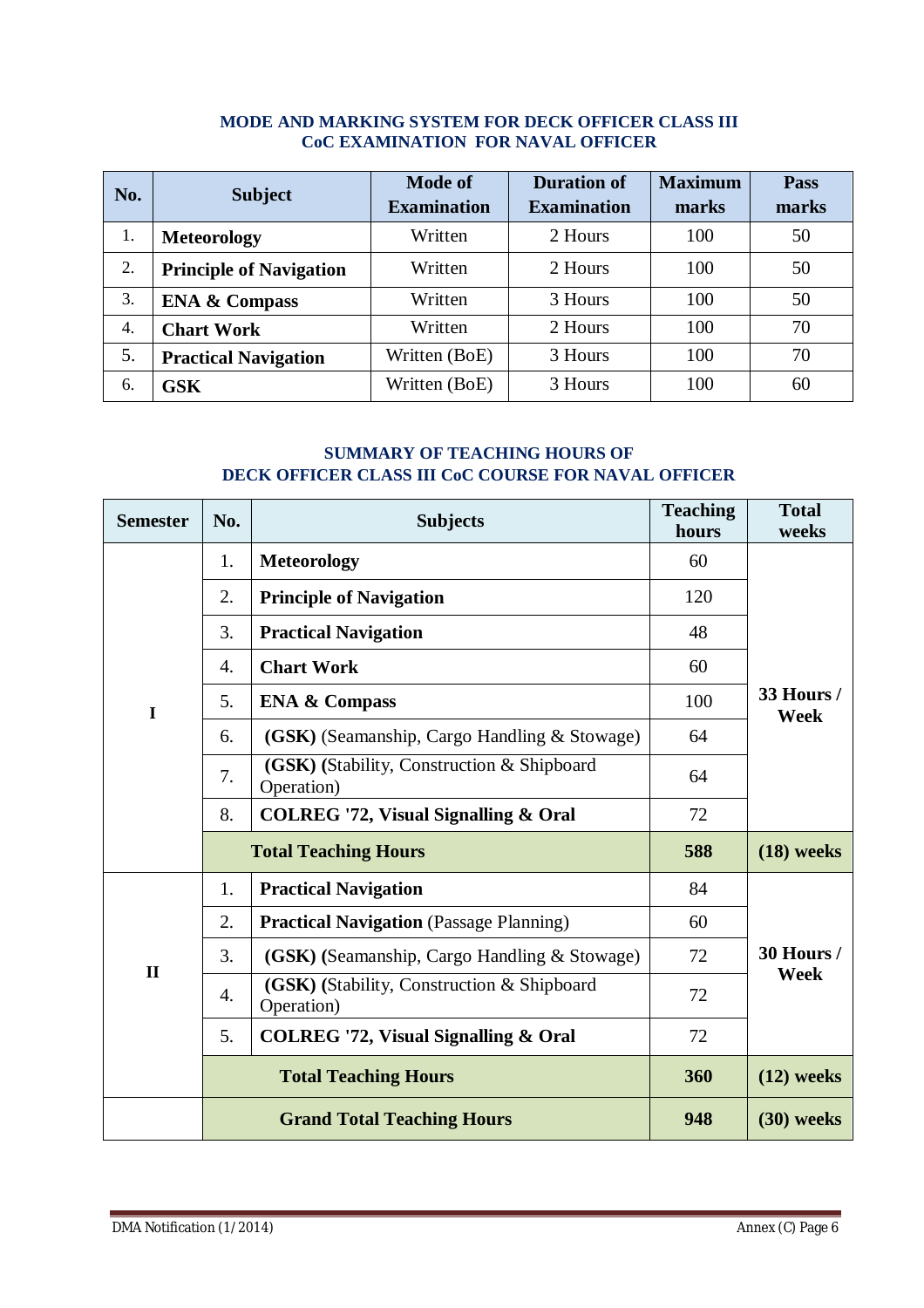# **Guidance of Maritime Education, Training and Examination for Deck Officer Class IV (Master on a seagoing ships of between 500 and 3,000 gross tonnage engaged on near-coastal voyages) Certificate of Competency. (STCW Convention 1978, as amended, Regulation II/2)**

The Examination for certification of **Deck Officer Class IV** (Master on a seagoing ship of between 500 and 3,000 gross tonnage engaged on near-coastal voyages) consists of Oral Examination only.

- 1. Every candidate for certification shall:
	- (A) hold the Deck Officer Class V Certificate of Competency;
	- (B) have approved seagoing service of not less than 24 months as an officer in charge of a navigational watch; however, this period may be reduced to not less than 12 months if such seagoing service has been served as chief mate on ships of between 500 and 3,000 gross tonnage engaged on near-coastal voyages;
	- (C) have successfully completed the continuous Assessment for the following Nautical Subjects during the period of the approved Deck Officer Class IV Refresher Course (12-weeks) at the respective Approved Training Centres:
		-
		- (1) Navigation;<br>(2) Maritime Le Maritime Legislative Requirements; and
		- (3) Cargo Handling, Stability and Shipboard Operations.
- 2 The candidates who have successfully completed the approved Refresher Course shall continue the Deck Officer Class IV Oral Examination which shall be conducted by the Department of Marine Administration (DMA).
- 3. The candidates who have failed in the Oral Examination shall have to attempt for the Oral Examination only in the subsequent Oral Examination/s.
- 4. The candidates shall successfully completed the following Training Courses after passing the Oral Examination:
	- (A) Ship Manoeuvring and Handling Simulator Course; and
	- (B) Marine Resource Management Training Course
- 5. The Department of Marine Administration shall issue the Deck Officer Class IV Certificate of Competency to the candidates who have successfully completed the Oral Examination as well as holding the respective valid Certificates of Proficiency which are required by the STCW Convention Regulations and Codes.

#### **MODE AND MARKING SYSTEM FOR DECK OFFICER CLASS IV CoC EXAMINATION**

| No. | <b>Subjects</b>          | <b>Mode of</b><br><b>Examination</b> | <b>Given</b><br>marks | <b>Passed</b><br>marks |
|-----|--------------------------|--------------------------------------|-----------------------|------------------------|
|     | <b>Nautical Subjects</b> | )ral                                 | 100                   | 90                     |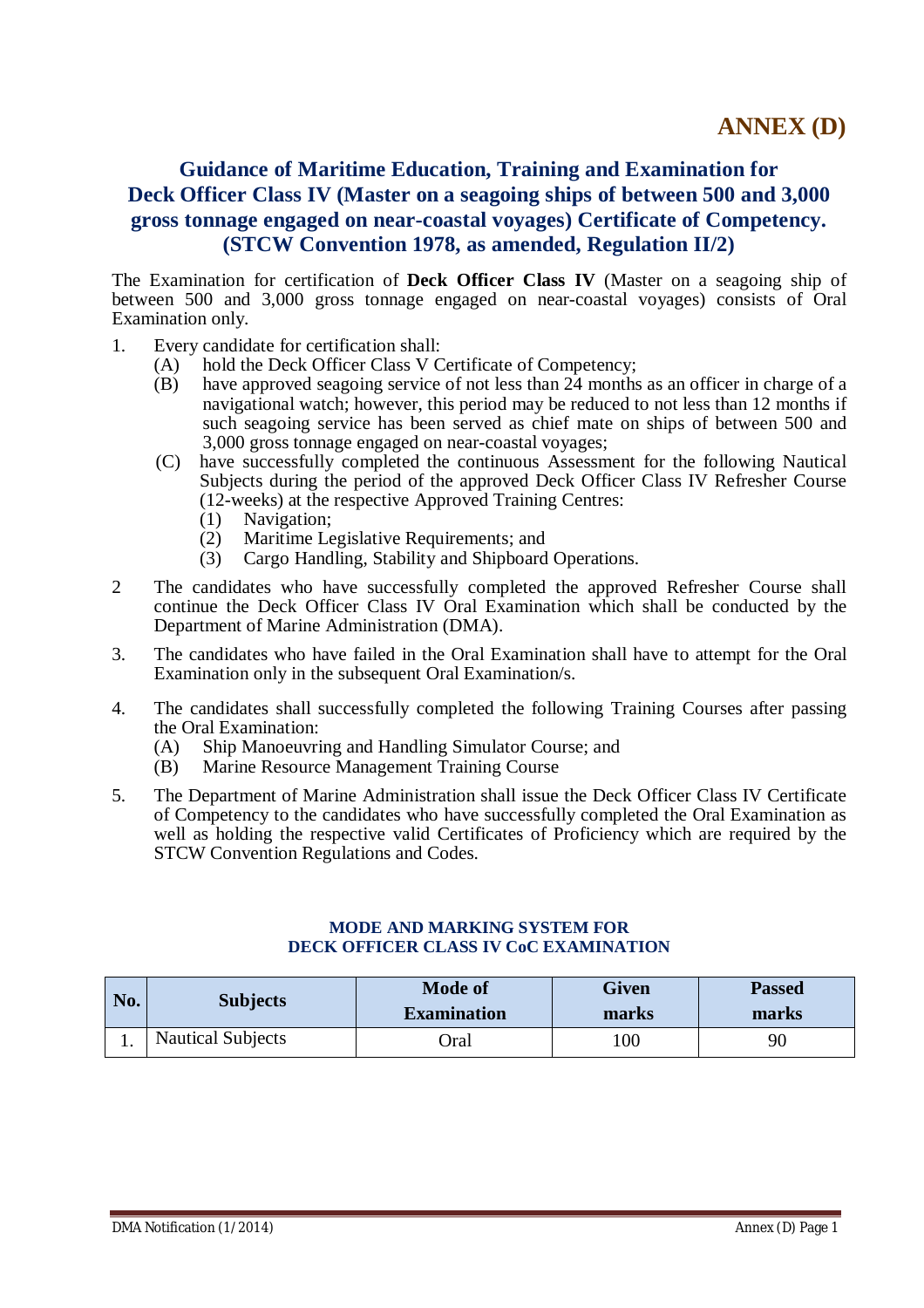#### **SUMMARY OF TEACHING HOURS FOR DECK OFFICER CLASS IV CoC COURSE**

| No. | <b>Subjects</b>                                                                                                                   | <b>Examination</b> | <b>Teaching</b><br>hours | <b>Total weeks</b> |
|-----|-----------------------------------------------------------------------------------------------------------------------------------|--------------------|--------------------------|--------------------|
| 1.  | <b>Navigation</b>                                                                                                                 | Assessment         | 8                        |                    |
| 2.  | Cargo Handling, Stability and Shipboard<br><b>Operations</b> (Cargo Handling & Stowage)                                           | Assessment         | 60                       |                    |
| 3.  | <b>Cargo Handling, Stability and Shipboard</b><br><b>Operations</b> (Ship Construction & Stability)                               | Assessment         | 48                       | 30 Hours /         |
| 4.  | <b>Maritime Legislative Requirements</b>                                                                                          | Assessment         | 72                       | Week               |
| 5.  | Cargo Handling, Stability and Shipboard<br><b>Operations</b> (Ship Safety, Security, Damage<br>Control & Management of personnel) | Assessment         | 60                       |                    |
| 6.  | <b>Navigation emergencies / Handling /</b><br><b>COLREG'72 &amp; Oral</b>                                                         | Assessment         | 112                      |                    |
|     | <b>Total Teaching Hours</b>                                                                                                       | <b>360</b>         | 12 weeks                 |                    |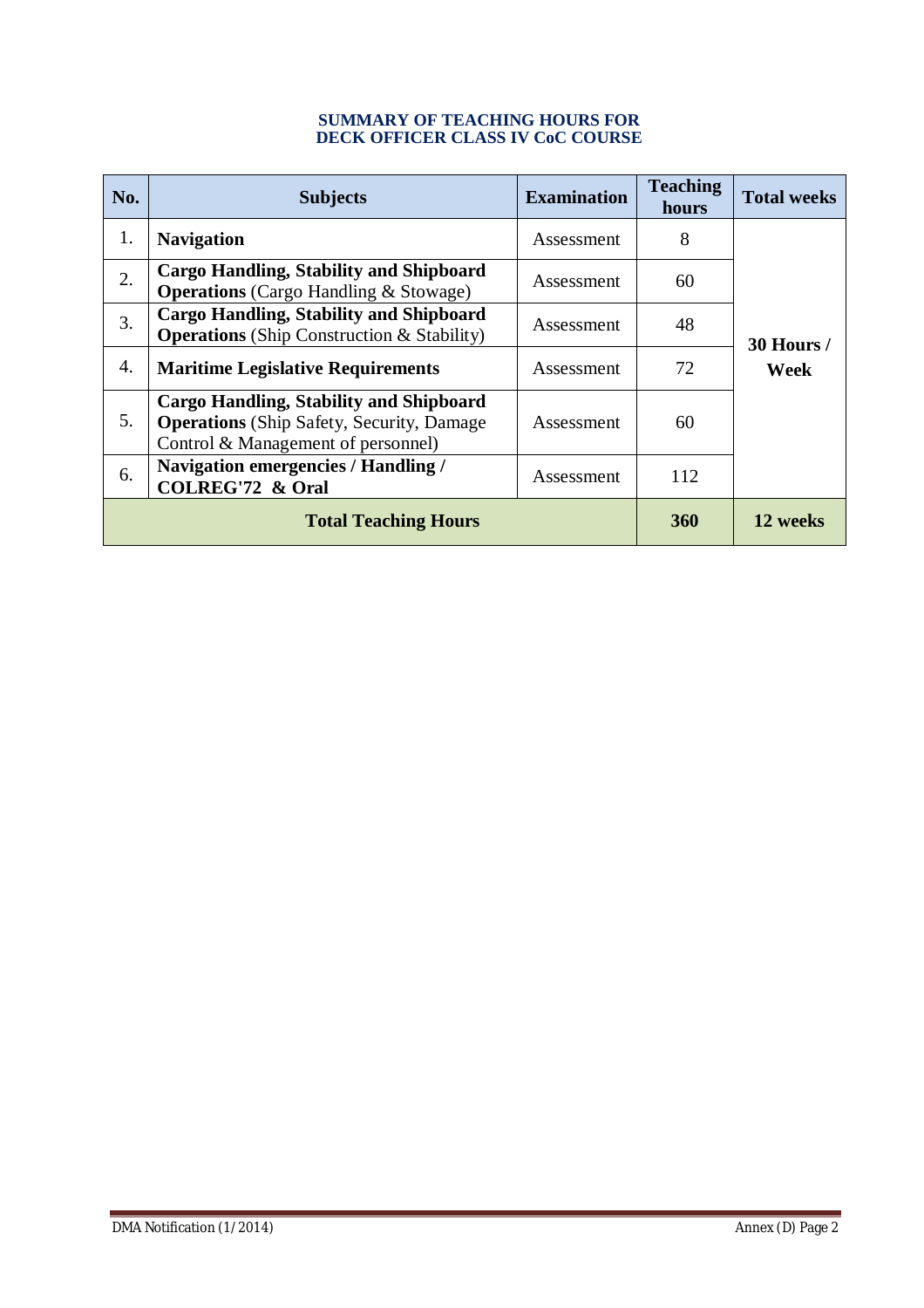# **Guidance of Maritime Education, Training and Examination for Deck Officer Class V (Chief Mate on a seagoing ship of between 500 and 3,000 gross tonnage engaged on near-coastal voyages) Certificate of Competency. (STCW Convention 1978, as amended, Regulation II/2)**

The Examination for certification of **Deck Officer Class V** (Chief Mate on a seagoing ship of between 500 and 3,000 gross tonnage engaged on near-coastal voyages) consists of Written, Oral and Visual Signaling.

- 1. The Examination shall be conducted with the continuous assessment system during the approved training course.
- 2. The Written Examination shall be held at the Approved Training Centres in accordance with the Regulation I/6 of the STCW Convention 1978, as amended.
- 3. The Examination consists of the following Supporting-knowledge Subjects and Nautical Subjects:
	- (A) Supporting-knowledge Subjects is:
		- (1) Maritime English.
	- (B) Nautical Subjects are:
		- (1) Meteorology;
		- (2) Navigation;
		- (3) Chart Work;<br>(4) Electricity. N
		- Electricity, Magnetism & Gyro Compass;
		- (5) Remote Control and Engineering System;
		- (6) Maritime Legislative Requirements; and
		- (7) Cargo Handling & Stowage; Stability; Construction & Shipboard Operation.
- 4. Every candidate for certification shall:
	- (A) meet the requirements for an officer in charge of a navigational watch (Deck Officer Class III) on ships of 500 gross tonnage or more (for Naval/ ex-Naval officers: excluding minimum sea service 3 months on merchant vessel);
	- (B) have successfully completed the Written Examination for the following Supportingknowledge Subjects and Nautical Subjects during the period of the approved Deck Officer Class V course (23-weeks) at the respective Approved Training Centres.
		- (1) Supporting- knowledge Subjects
			- (a) Maritime English.
		- (2) Nautical Subjects
			- (a) Meteorology;
			- (b) Chart Work;
			- (c) Electricity, Magnetism & Gyro Compass;
			- (d) Remote Control and Engineering System;
			- (e) Maritime Legislative Requirements; and

- (C) The candidates who have failed in any subject/s of the Written Examination conducted by the Training Institutions and the Approved Training Centers shall have to attempt for the failed subject/s only in the subsequent Written Examination/s according to the respective semester.
- 5. have successfully completed the continuous Assessment for the following Nautical Subjects:
	- (A) Navigation and
	- (B) Cargo Handling & Stowage; Stability; Construction & Shipboard Operation.
- 6. After successfully completed the assessment, the candidates have to sit the Written Examination for the following Nautical Subjects conducted by the Board of Examiner (BOE) (Officials from the Department of Marine Administration, the Myanmar Maritime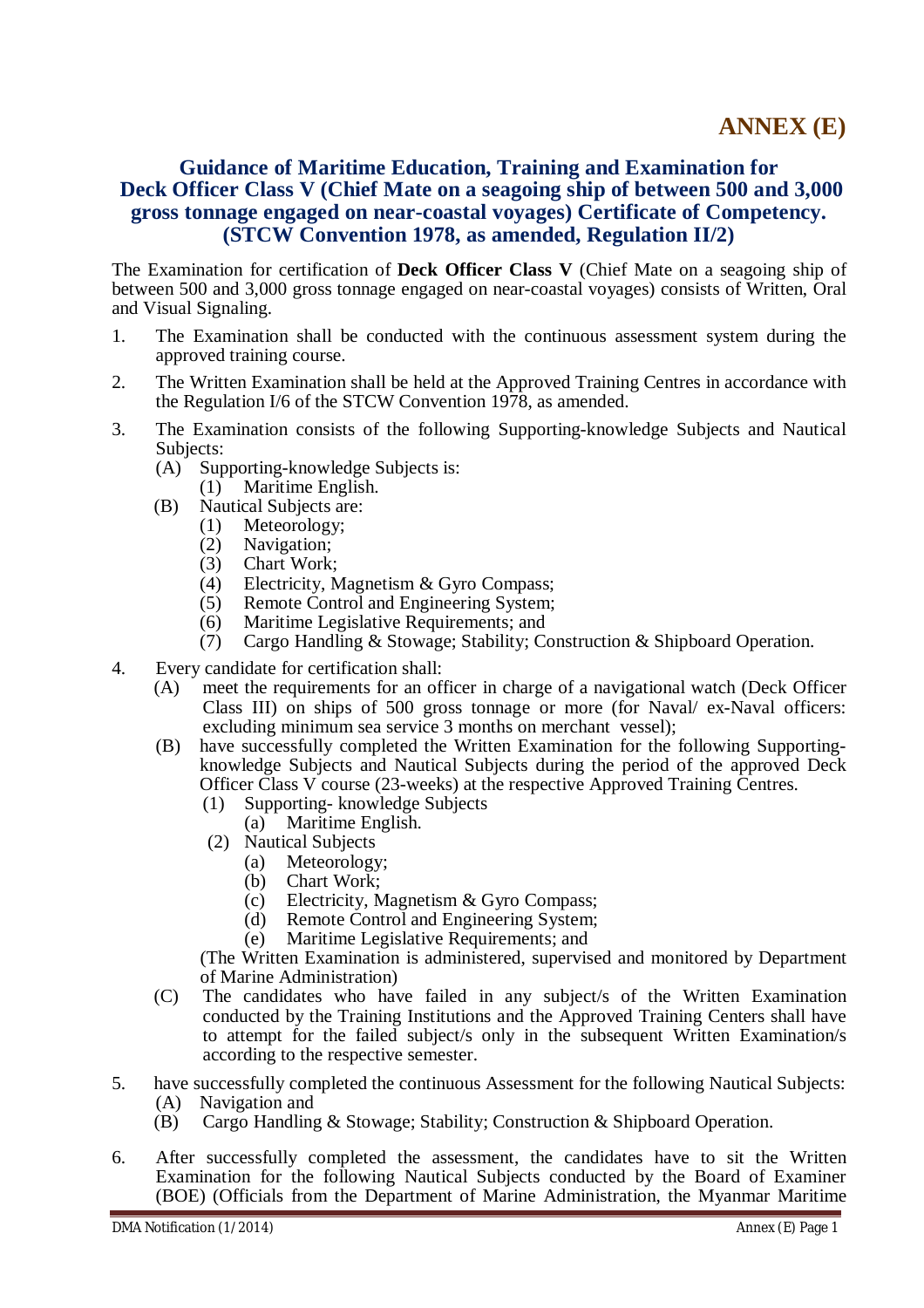University and the Myanmar Mercantile Marine College) designated by the Ministry of Transport at pre-determined place:

- (A) Navigation and
- (B) Cargo Handling & Stowage; Stability; Construction & Shipboard Operation.
- 7. The candidates who have failed in any subject of the Written Examination conducted by (BoE) shall have to attempt for the failed subject/s only in the subsequent examination/s and shall be successfully completed all subjects within 1 year, which shall be counted at the beginning date of attempt of theWritten Examination conducted by (BoE), otherwise shall have to attempt for the overdue subjects.
- 8. The candidates who have successfully completed the Written Examination shall continue the Visual Signaling and the Deck Officer Class V Oral Examination conducted by the Department of Marine Administration (DMA).
- 9. The candidates who have failed in the visual signaling examination shall have to attempt for the visual signaling examination only in the subsequent examination/s.
- 10. The candidates who have failed in the Oral Examination shall have to attempt for the Oral Examination only in the subsequent examination/s.
- 11. The Department of Marine Administration shall issue Deck Officer Class V Certificate of Competency to the candidates who have successfully completed the Oral Examination as well as holding the respective valid Certificates of Proficiency which are required by the STCW Convention Regulations and Codes.

| No. | <b>Subject</b>                                         | Mode of<br><b>Examination</b> | <b>Duration of</b><br><b>Examination</b> | <b>Maximum</b><br>marks | Pass<br>marks |
|-----|--------------------------------------------------------|-------------------------------|------------------------------------------|-------------------------|---------------|
| 1.  | <b>English</b>                                         | Written                       | 2 Hours                                  | 100                     | 50            |
| 2.  | <b>Meteorology</b>                                     | Written                       | 2 Hours                                  | 100                     | 50            |
| 3.  | <b>Maritime Legislative</b><br><b>Requirement</b>      | Written                       | 2 Hours                                  | 100                     | 50            |
| 4.  | <b>EMG</b>                                             | Written                       | 2 Hours                                  | 100                     | 50            |
| 5.  | <b>Chart Work</b>                                      | Written                       | 2 Hours                                  | 100                     | 70            |
| 6.  | <b>Remote Control and</b><br><b>Engineering System</b> | Written                       | 2 Hours                                  | 100                     | 50            |
| 7.  | <b>Practical Navigation</b>                            | Written (BoE)                 | 3 Hours                                  | 100                     | 70            |
| 8.  | <b>GSK</b>                                             | Written (BoE)                 | 3 Hours                                  | 100                     | 60            |

#### **MODE AND MARKING SYSTEM FOR DECK OFFICER CLASS V CoC EXAMINATION**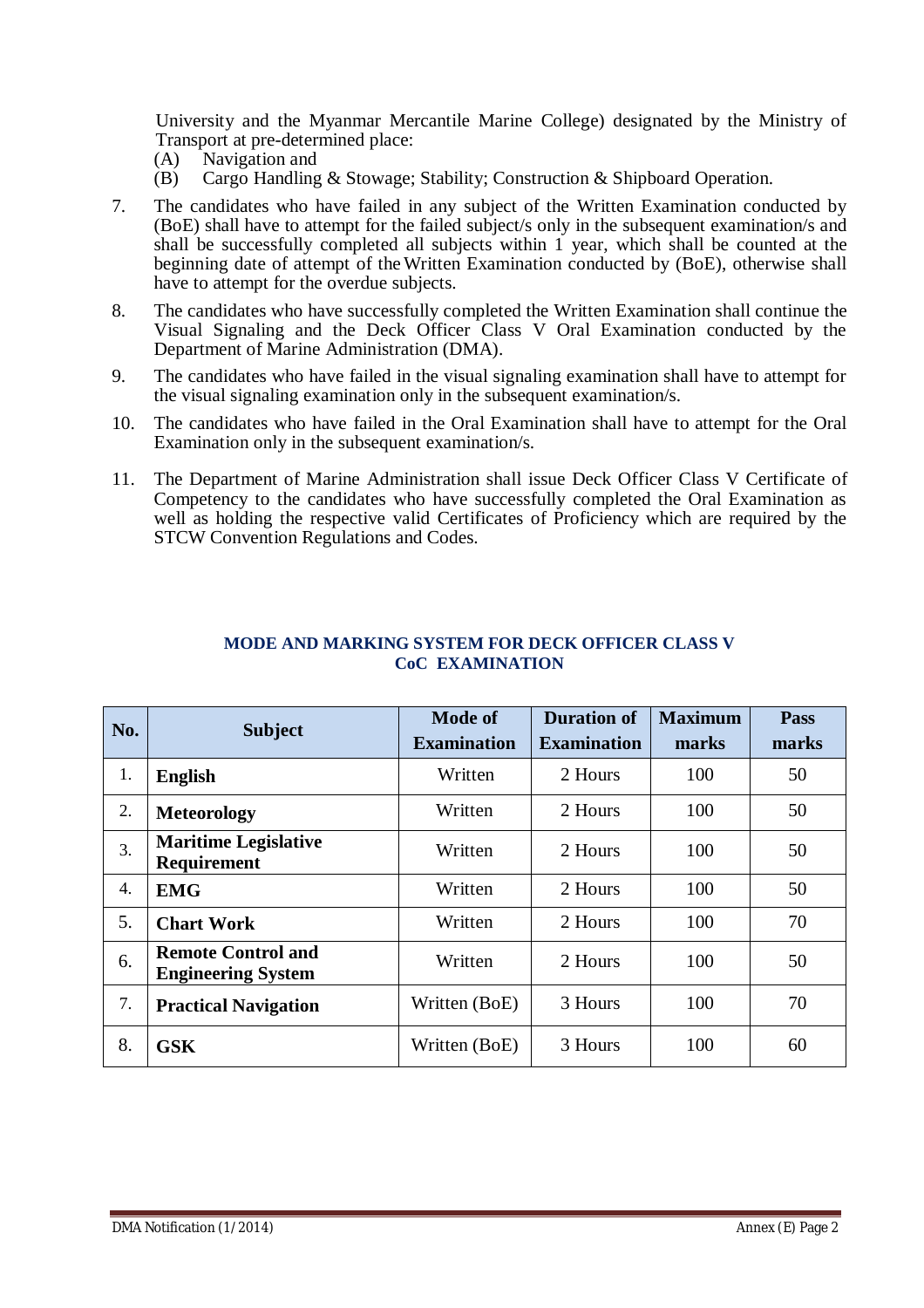| <b>Semester</b> | No. | <b>Subjects</b>                                                                         | <b>Teaching</b><br>hours | <b>Total</b><br>weeks |
|-----------------|-----|-----------------------------------------------------------------------------------------|--------------------------|-----------------------|
|                 | 1.  | <b>English</b>                                                                          | 52                       |                       |
|                 | 2.  | <b>Navigation</b>                                                                       | 38                       | 30 Hrs /              |
| $\mathbf I$     | 3.  | <b>Electricity, Magnetism &amp; Gyro-compass</b>                                        | 60                       | week                  |
|                 | 4.  | <b>Meteorology</b>                                                                      | 60                       |                       |
|                 |     | <b>Total Teaching Hours</b>                                                             | 210                      | (7) weeks             |
|                 | 1.  | <b>Navigation</b>                                                                       | 50                       |                       |
|                 | 2.  | <b>Chart Work</b>                                                                       | 60                       |                       |
|                 | 3.  | <b>Maritime Legislative Requirements</b>                                                | 60                       | 30 Hrs /              |
| $\mathbf{I}$    | 4.  | <b>Remote Control and Engineering System</b>                                            | 40                       | week                  |
|                 | 5.  | <b>GSK</b> (Cargo Handling & Stowage; Stability;<br>Construction & Shipboard Operation) | 72                       |                       |
|                 | 6.  | <b>COLREG '72, Visual Signalling &amp; Oral</b>                                         | 18                       |                       |
|                 |     | <b>Total Teaching Hours</b>                                                             | 300                      | (10)<br>weeks         |
|                 | 1.  | <b>Practical Navigation</b>                                                             | 70                       |                       |
|                 | 2.  | <b>GSK</b> (Cargo Handling & Stowage)                                                   | 40                       | 30 Hrs /              |
| III             | 3.  | <b>GSK</b> (Stability, Construction & Shipboard<br>Operation)                           | 40                       | week                  |
|                 | 4.  | <b>COLREG '72, Visual Signalling &amp; Oral</b>                                         | 60                       |                       |
|                 |     | <b>Total Teaching Hours</b>                                                             | 210                      | (7) weeks             |
|                 |     | <b>Grand Total Teaching Hours</b>                                                       | 720                      | (24)<br>weeks         |

# **SUMMARY TEACHING HOURS FOR DECK OFFICER CLASS V CoC COURSE**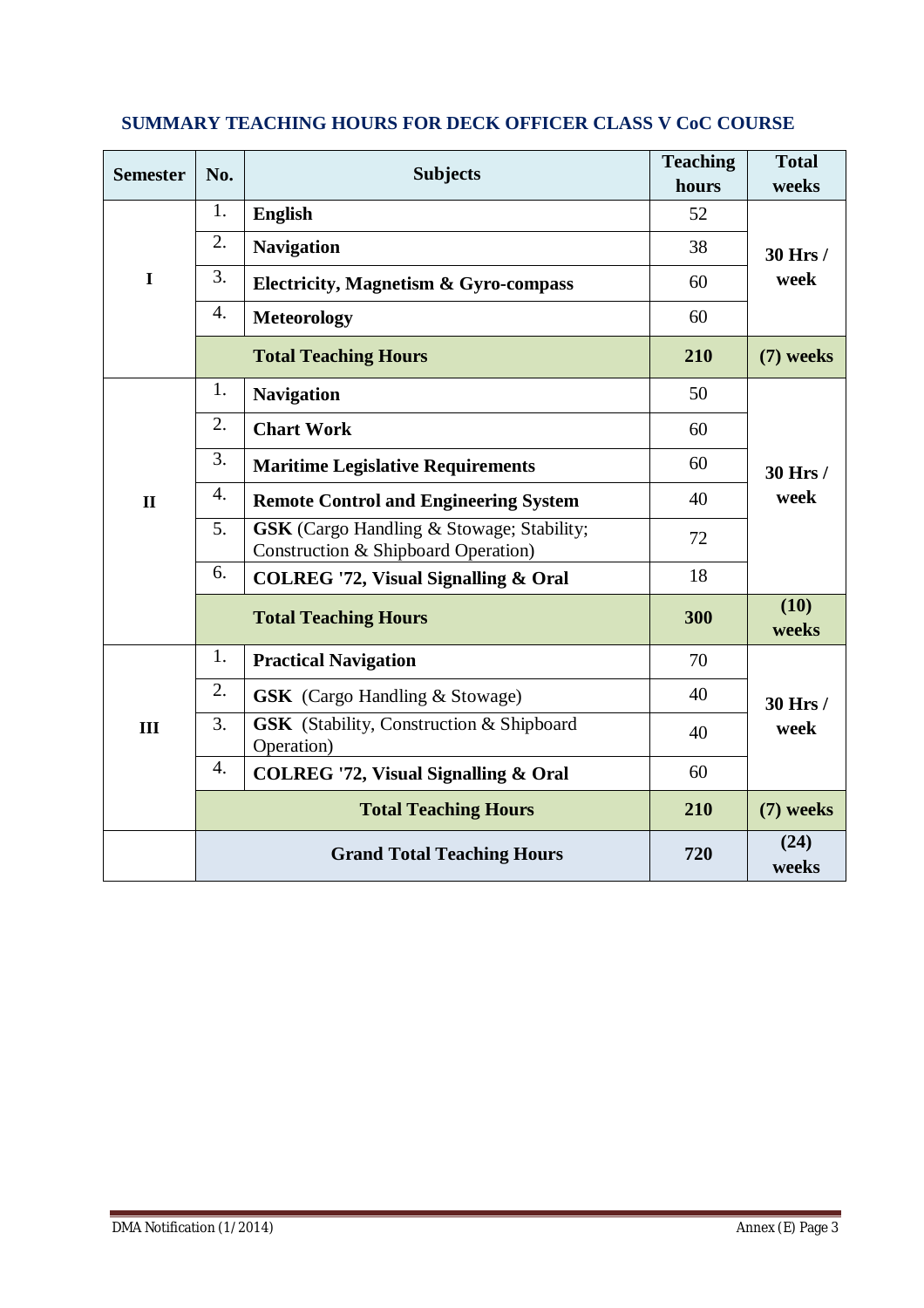# **Guidance of Maritime Education, Training and Examination for Marine Engineer Officer Class I (Chief Engineer Officer on a seagoing ships powered by main propulsion machinery of 3,000 kW propulsion power or more) Certificate of Competency. (STCW Convention 1978, Regulation III/2)**

The Examination for certification of **Marine Engineer Officer Class I** (Chief Engineer Officer on a seagoing ship powered by main propulsion machinery of 3,000 KW propulsion power or more) consists of Oral only.

- 1. Every candidate for certification shall:
	- (A) hold the Marine Engineer Officer Class II Certificate of Competency;
	- (B) have approved seagoing service of not less than 12 months as Second Engineer on ships powered by main propulsion machinery of 3,000 kW propulsion power or more or not less than 24 months as an officer in charge of an engineering watch on ships powered by main propulsion machinery of 750 kW propulsion power or more;
	- (C) have successfully completed the continuous Assessment for following Marine Engineering Technology Subjects during the period of the approved Marine Engineer Officer Class I Refresher Course (13- weeks) at the respective Approved Training Centres:
		- (1) Marine Engineering Knowledge (General);
		- (2) Marine Engineering Knowledge (Motor);
		- (3) Marine Electro-technology; and
		- (4) Naval Architecture and Ship construction.
- 2. The candidates, who have successfully completed the Refresher Course, shall have to continue the Marine Engineer Officer Class I Oral Examination which shall be conducted by the Department of Marine Administration (DMA).
- 3. The Department of Marine Administration shall issue Marine Engineer Officer Class I Certificate of Competency to the candidates who have successfully completed the Oral Examination as well as holding the respective valid Certificates of Proficiency which are required by the STCW Convention Regulations and Codes.

| No. | <b>Subjects</b>                                  | <b>Mode of</b><br><b>Examination</b> | Given<br>marks | <b>Passed</b><br>marks |
|-----|--------------------------------------------------|--------------------------------------|----------------|------------------------|
| . . | Marine Engineering<br><b>Technology Subjects</b> | Oral                                 | 100            | 90                     |

#### **MODE AND MARKING SYSTEM FOR MARINE ENGINEER OFFICER CLASS I CoC EXAMINATION**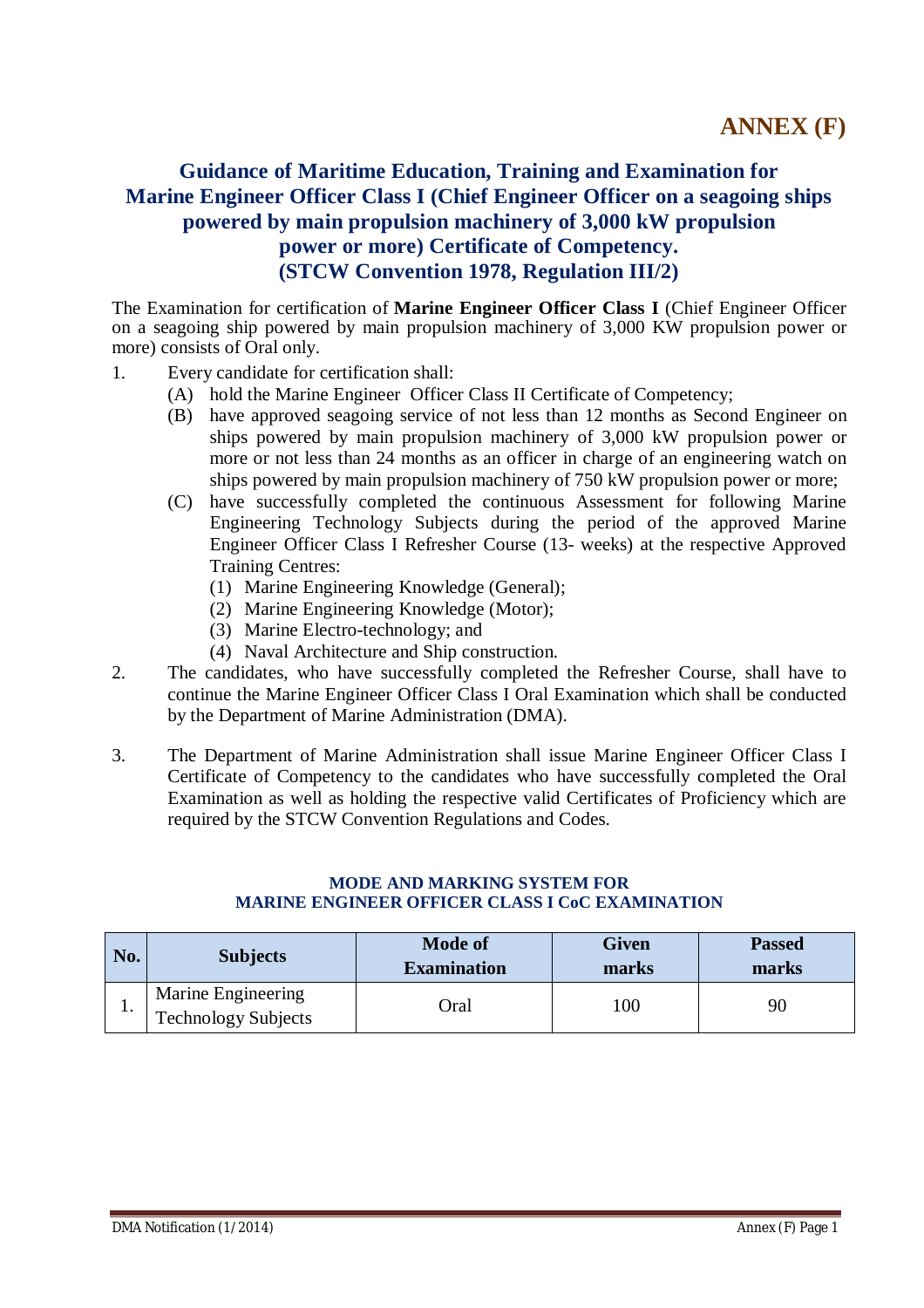#### **SUMMARY OF TEACHING HOURS FOR MARINE ENGINEER OFFICER CLASS I REFRESHER COURSE**

| No.                                                                           | <b>Subjects</b>                                 | <b>Mode of</b><br><b>Examination</b> | <b>Teaching</b><br>hours | <b>Total</b><br>weeks |
|-------------------------------------------------------------------------------|-------------------------------------------------|--------------------------------------|--------------------------|-----------------------|
| 1.                                                                            | <b>Marine Engineering</b><br>Knowledge(General) | Assessment                           | 165                      |                       |
| 2.                                                                            | <b>Marine Engineering</b><br>Knowledge(Motor)   | Assessment                           | 62                       |                       |
| 3.                                                                            | <b>Marine</b><br>Electro-technology             | Assessment                           | 137                      |                       |
| <b>Naval Architecture and</b><br>Assessment<br>4.<br><b>Ship Construction</b> |                                                 | 26                                   |                          |                       |
| <b>Total Teaching Hours</b>                                                   |                                                 |                                      | <b>390</b>               | 13                    |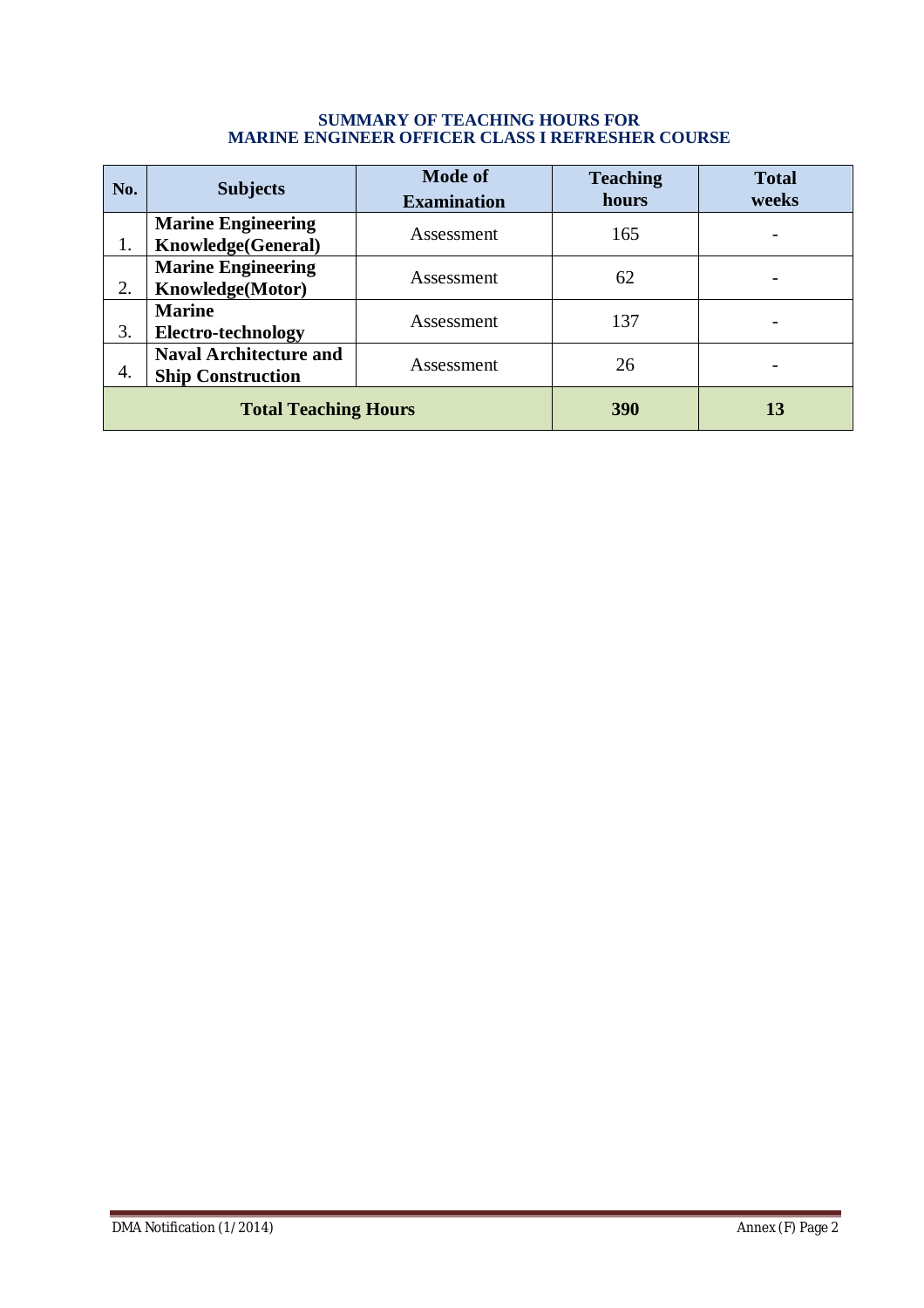### **Guidance of Maritime Education, Training and Examination for Marine Engineer Officer Class II (Second Engineer Officer on a seagoing ship powered by main propulsion machinery of 3,000 kW propulsion power or more) Certificate of Competency. (Under STCW Convention, Regulation III/2)**

The Examination for certification of **Marine Engineer Officer Class II** (Second Engineer Officer on a seagoing ship powered by main propulsion machinery of 3,000 KW propulsion power or more) consists of Written and Oral parts.

- 1. Every candidate for certification shall:
	- (A) hold the Marine Engineer Officer Class III Certificate of Competency;
		- (B) have approved seagoing service of not less than 12 months as an officer in charge of an engineering watch on ships powered by main propulsion machinery of 3000 kW propulsion power or more;
		- (C) have successfully completed the Written Examination for the following Basic Marine Engineering Science Subjects at the respective Approved Training Centres:
			- (1) Mechanics & Hydro-Mechanics; and
			- (2) Thermodynamics & Heat Transmission

- (D) have successfully completed the continuous Assessment for the following Marine Engineering Technology Subjects during the period of the approved Marine Engineer Officer Class I & II combined Course (30- weeks) at the respective Approved Training Centres:
	- (1) Marine Engineering Knowledge (General);<br>(2) Marine Engineering Knowledge (Motor):
	- (2) Marine Engineering Knowledge (Motor);<br>(3) Marine Electro-technology; and
	- Marine Electro-technology; and
	- (4) Naval Architecture and Ship construction.
- 2. After successfully completed the Assessment, the candidates have to sit Written Examination for the following Marine Engineering Technology Subjects conducted by the Board of Examiner (BoE) (Officials from the Department of Marine Administration, the Myanmar Maritime University and the Myanmar Mercantile Marine College) designated by the Ministry of Transport at pre-determined place:
	- (A) Marine Engineering Knowledge(General);
	- (B) Marine Engineering Knowledge(Motor);
	- (C) Marine Electro-technology; and<br>
	(D) Naval Architecture and Ship con
	- Naval Architecture and Ship construction.
- 3. The candidates who have failed in any subject of Written Examination conducted by (BoE) shall have to attempt for failed subject/s only in the subsequent Written Examination/s and shall be successfully completed all subjects within 2 year, which shall be counted at the beginning date of the attempt of Written Examination conduct by (BoE), otherwise shall have to attempt for the overdue subjects.
- 4. The candidates who have successfully completed the Written Examination have to continue the Marine Engineer Officer Class II Oral Examination which shall be conducted by the Department of Marine Administration (DMA).
- 5. The candidates shall successfully completed the following Training Courses after passing the Oral Examination:<br>(A) Design Feature
	- Design Features of High Voltage Installation Course; and
	- (B) Vessel Resources Management (VRM) Course.
- 6. The Department of Marine Administration shall issue Marine Engineer Officer Class II Certificate of Competency to the candidates who have successfully completed the Oral Examination as well as holding the respective valid Certificates of Proficiency which are required by the STCW Convention Regulations and Codes.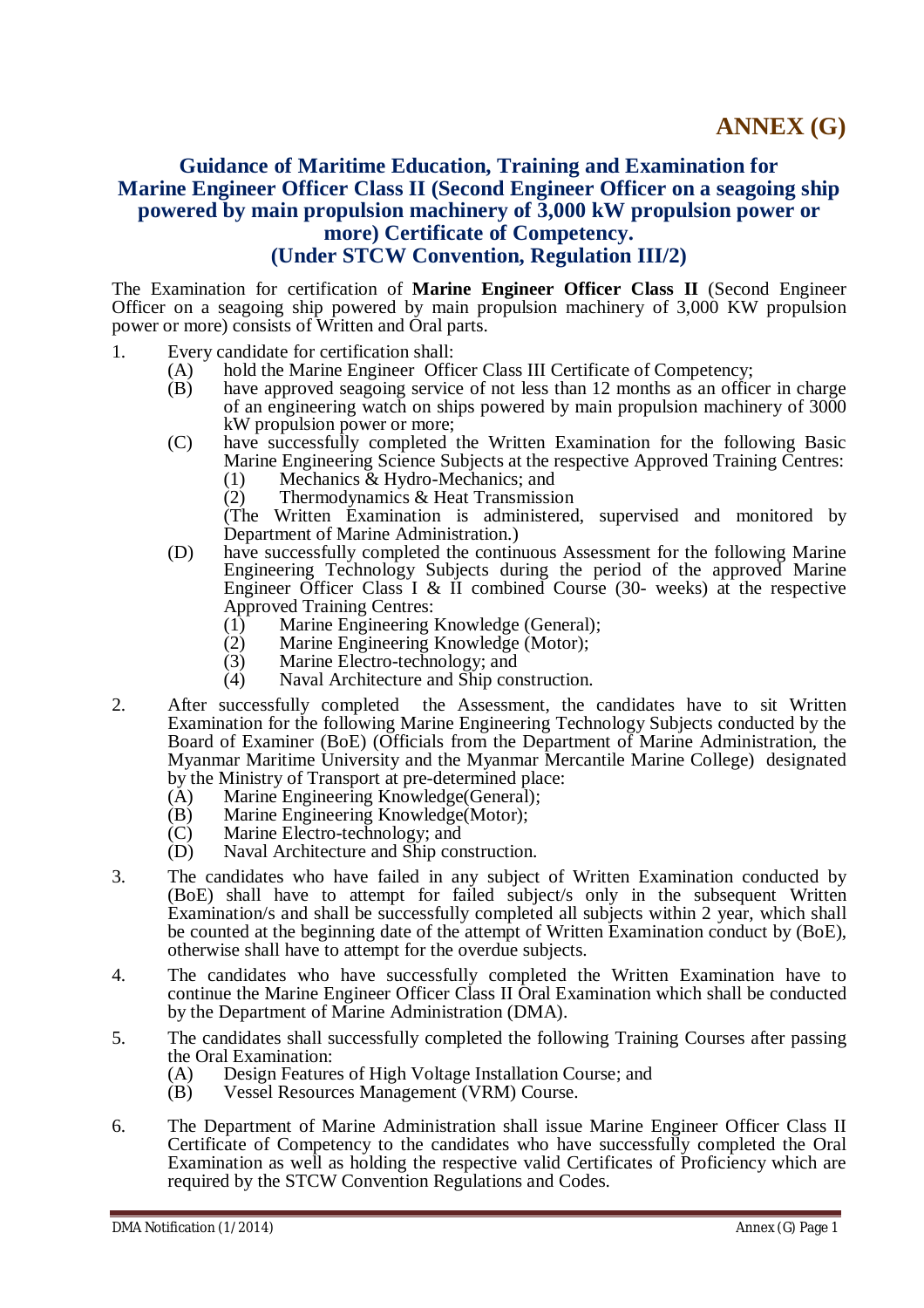### **SUMMARY OF TEACHING HOURS FOR MARINE ENGINEER OFFICER CLASS II COURSE**

| No.              | <b>Subjects</b>                          | <b>Teaching</b><br>hours | <b>Total</b><br>weeks |
|------------------|------------------------------------------|--------------------------|-----------------------|
| 1.               | Marine Engineering Knowledge (General)   | 247                      |                       |
| 2.               | Marine Engineering Knowledge (Motor)     | 109                      |                       |
| 3.               | Marine Electro-technology                | 260                      |                       |
| $\overline{4}$ . | Naval Architecture and Ship Construction | 104                      |                       |
| 5.               | Mechanics & Hydro-Mechanics              | 90                       |                       |
| 6.               | Thermodynamics & Heat Transmission       | 90                       |                       |
|                  |                                          | 900                      | 30                    |

### **MODE AND MARKING SYSTEM FOR MARINE ENGINEER OFFICER CLASS II CoC EXAMINATION**

| No. | <b>Subjects</b>               | <b>Mode of</b>     | <b>Time</b> | <b>Given</b> | <b>Passed</b> |
|-----|-------------------------------|--------------------|-------------|--------------|---------------|
|     |                               | <b>Examination</b> | allowed     | marks        | marks         |
| 1.  | Marine Engineering            | Written            | 3 hours     | 100          | 50            |
|     | Knowledge(General)            | (BoE)              |             |              |               |
| 2.  | Marine Engineering            | Written            | 3 hours     | 100          |               |
|     | Knowledge(Motor)              | (BoE)              |             |              | 50            |
| 3.  | Marine Electro-technology     | Written            | 3 hours     | 100          | 50            |
|     |                               | (BoE)              |             |              |               |
| 4.  | Naval Architecture and Ship   | Written            | 3 hours     | 100          | 50            |
|     | construction                  | (BoE)              |             |              |               |
| 5.  | Mechanics & Hydro-Mechanics   | Written            | 3 hours     | 100          | 50            |
| 6.  | Thermodynamics & Heat         | Written            | 3 hours     | 100          | 50            |
|     | Transmission                  |                    |             |              |               |
| 7.  | Marine Engineering Technology | Oral               |             | 100          | 90            |
|     | Subjects                      |                    |             |              |               |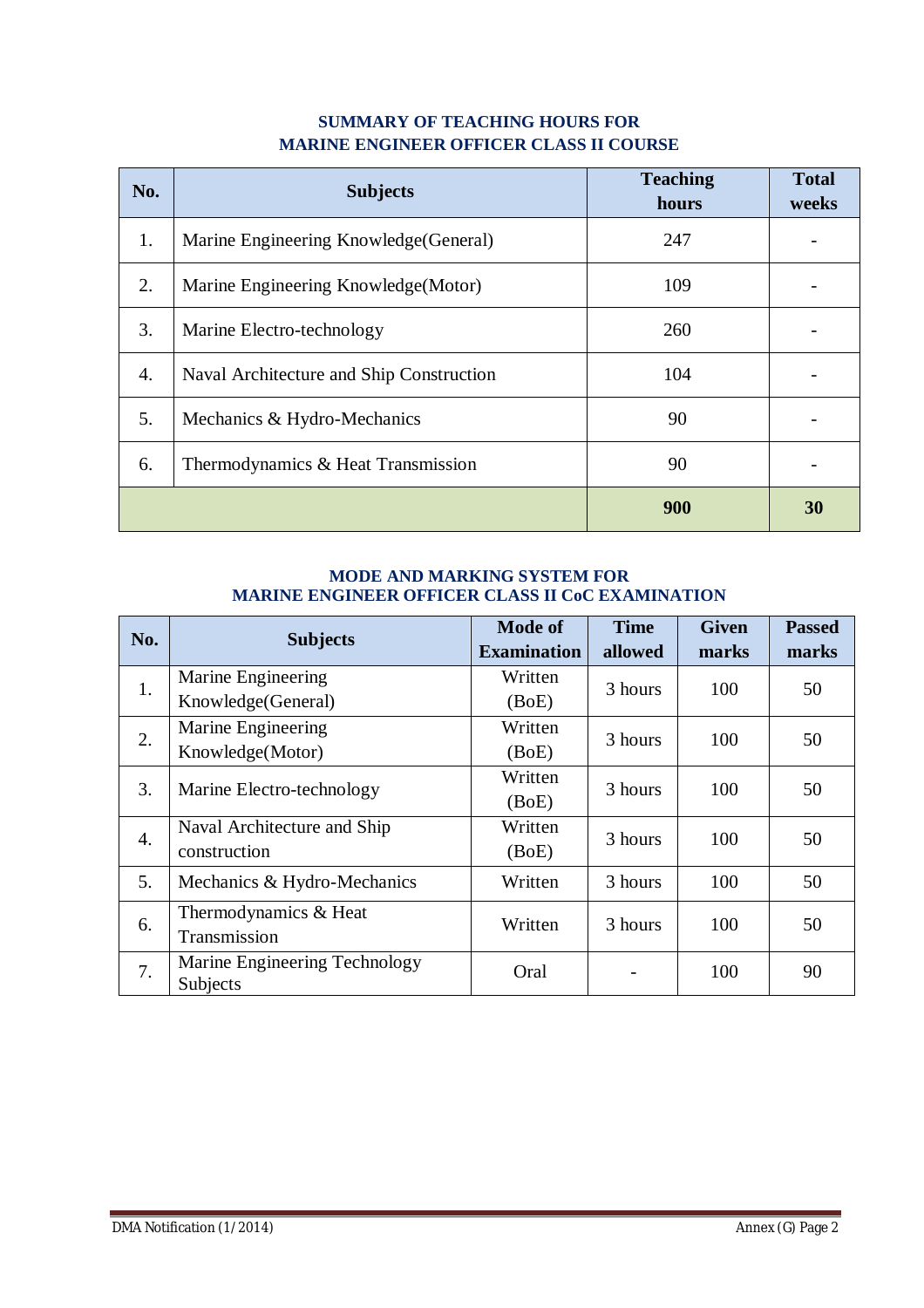# **Guidance of Maritime Education, Training and Examination for Marine Engineer Officer Class III (Officer in charge of an engineering watch on a seagoing ship powered by main propulsion machinery of 750 kW propulsion power or more) Certificate of Competency. (STCW Convention 1978 as amended, Regulation III/1)**

The Examination for certification of **Marine Engineer Officer Class III** (Officer in charge of an engineering watch on a seagoing ship powered by main propulsion machinery of 750 kW propulsion power or more) consists of Workshop Skills Training, Written and Oral parts.

#### **WORKSHOP SKILLS TRAINING** (**The Examination for Marine Engineering Practical Subjects**)

- 1. The candidates shall have successfully completed Marine Engineering Practical Subjects (Workshop Skills Training) by the Assessment system during the training period of the approved Workshop Skills Training Course (**21-weeks**) at the respective Training Centres. The training Course is administered, supervised and monitored by the Department of Marine Administration (DMA).
- 2. The candidates holding Bachelor of Marine Engineering degree from the Myanmar Maritime University (MMU) shall be considered to have successfully completed the Marine Engineering Practical Subjects (Workshop Skills Training) during their education and training period. The training Course is Administered, Supervised and monitored by the Department of Marine Administration (DMA).
- 3. The candidates shall have successfully completed Marine Engineering Practical Subjects (Workshop skills Training) applying for the certification of Marine Engineer Officer Class III prior to the application.

#### **SUMMARY OF TEACHING HOURS FOR MARINE ENGINEERING PRACTICAL SUBJECT (Workshop Skill Training)**

| No. | <b>Subjects</b>                          | <b>Examination</b> | <b>Teaching</b><br>hours | <b>Total</b><br>weeks |
|-----|------------------------------------------|--------------------|--------------------------|-----------------------|
|     | Marine Engineering Practical<br>Subjects | Assessment         | 630                      |                       |

### **EXAMINATION SYSTEM FOR MARINE ENGINEERING PRACTICAL SUBJECTS**

| No. | <b>Subject</b>                           | <b>Examination System</b>                                                                                        |
|-----|------------------------------------------|------------------------------------------------------------------------------------------------------------------|
|     | Marine Engineering Practical<br>Subjects | Test and examination conducted with continuous<br>assessment system during the workshop skill training<br>course |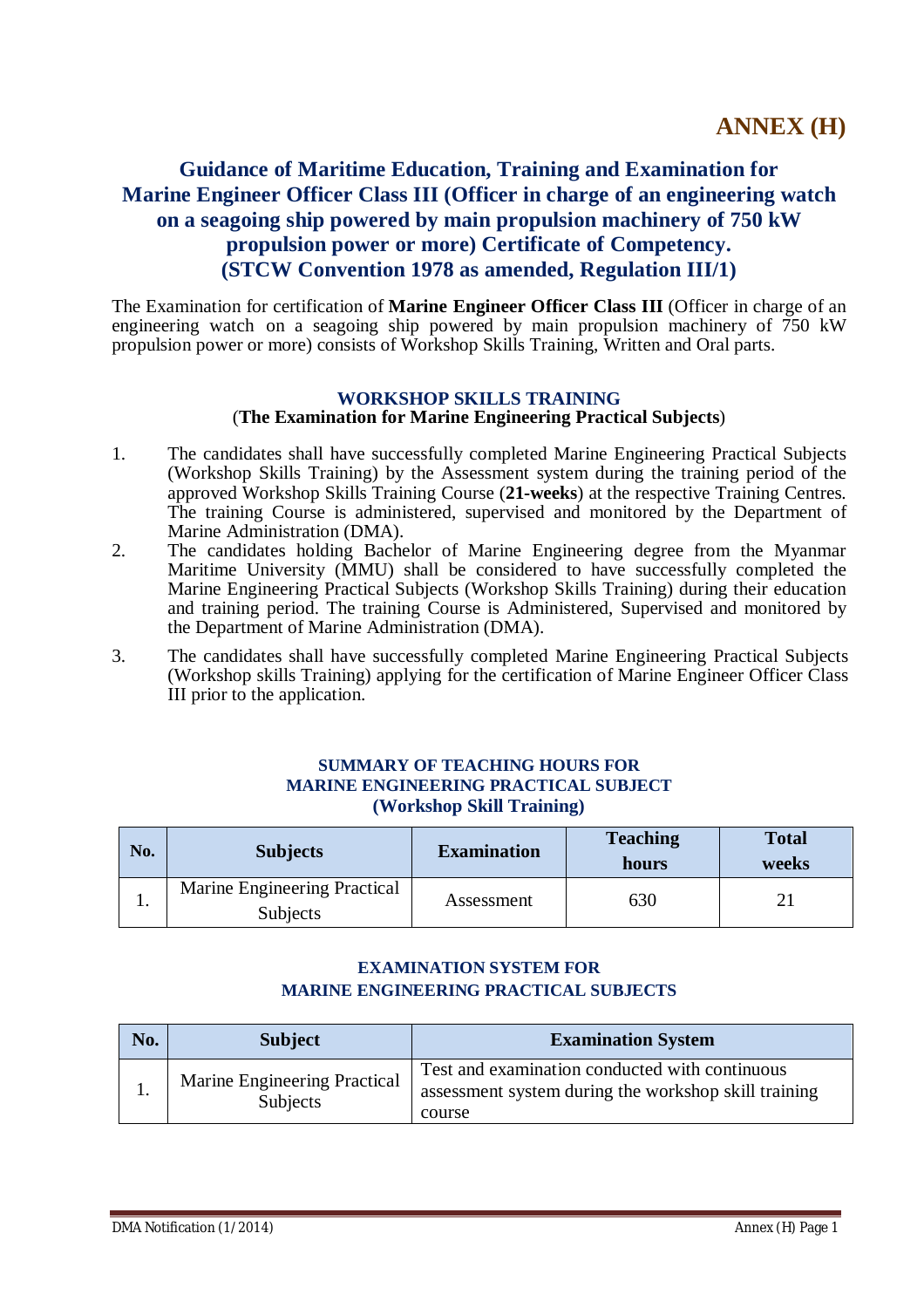### **WRITTEN AND ORAL PARTS**

# (The examination for Basic Marine Engineering Science subjects and Marine Engineering Technology subjects)

The Examination for certification of **Marine Engineer Officer Class III** (Officer in charge of an engineering watch on a seagoing ship powered by main propulsion machinery of 750 kW propulsion power or more) consists of Written and Oral.

- 1. The Examination shall be conducted with the continuous Assessment system during the approved education and training period.
- 2. The Written Examination shall be held at the Training Institutions and the Approved Training Centers in accordance with the Regulation I/6 of the STCW Convention 1978, as amended.
- 3. The Written Examination consists of the following Basic Marine Engineering Science Subjects and Marine Engineering Technology Subjects:
	- (A) Basic Marine Engineering Science Subjects are:
		- (1) Mechanics;
		- (2) Thermodynamics;
		- (3) Mathematics; and
		- (4) Basic Engineering Drawing.
	- (B) Marine Engineering Technology Subjects are:
		- (1) Marine Engineering Knowledge (General);
		- (2) Marine Engineering Knowledge (Motor);
		- (3) Marine Electro-technology; and
		- (4) Naval Architecture and Ship Construction.
- 4. The candidates holding B.E (Marine Engineering) degree from the Myanmar Maritime University (**MMU**) for certification shall:
	- (A) have successfully completed the Written Examination for the following Basic Marine Engineering Science Subjects during their education and training period at the MMU:
		- (1) Mechanics;
		- (2) Thermodynamics;
		- (3) Mathematics; and
		- (4) Basic Engineering Drawing.

- (B) have successfully completed the Assessment for the following Marine Engineering Technology Subjects during their education and training period at the MMU:
	- (1) Marine Engineering Knowledge (General);
	- (2) Marine Engineering Knowledge (Motor);
	- (3) Marine Electro-technology and
	- (4) Naval Architecture and Ship Construction.
- (C) have successfully completed the Written Examination for the following Marine Engineering Technology Subjects conducted by the Board of Examiner (BoE) (Officials from the Department of Marine Administration, the Myanmar Maritime University and the Myanmar Mercantile Marine College) designated by the Ministry of Transport at the MMU:
	- (1) Marine Engineering Knowledge (General);
	- (2) Marine Engineering Knowledge (Motor);
	- (3) Marine Electro-technology; and
	- (4) Naval Architecture and Ship Construction.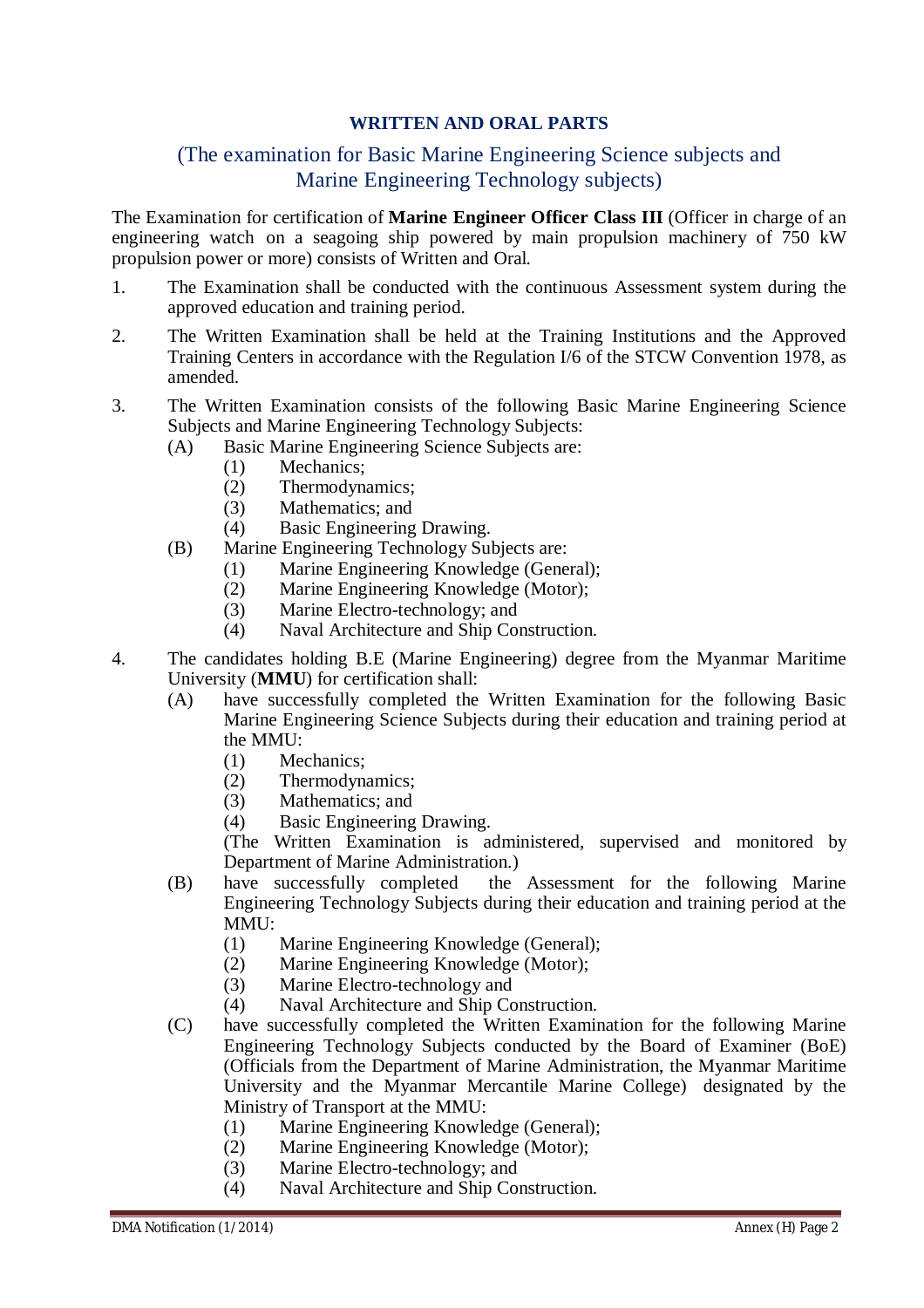- (D) The candidates who have failed in any subject of Written Examination conducted by (BoE) shall have to attempt for failed subject/s only in the subsequent Written Examination/s and shall be successfully completed all subjects within 2 years, which shall be counted at the beginning date of attempt of the Written Examination conduct by (BoE), otherwise shall have to attempt for the overdue subjects.
- (E) have successfully completed the Marine Engineering Practical Subjects (Workshop Skills Training) during their education and training period.
- (F) have approved seagoing service of not less than 9 months (have performed not less than 6 months for Engine-room Watch-keeping duty under the supervision of chief engineer officer or qualified engineer officer) with the approved Training Record Book (TRB).
- (G) The candidates who have completed the approved seagoing service shall have to continue the Marine Engineer Officer Class III Oral Examination conducted by the Department of Marine Administration (DMA).
- (H) The candidates who have failed in the Oral Examination shall have to attempt for the Oral Examination in the subsequent Oral Examination/s.
- (I) The candidates shall successfully completed the following Training Courses after passing the Oral Examination:
	- (1) Operational Principles of High Voltage Installation Course; and
	- (2) Engine Room Resources Management (ERM) Course.
- (J) The Department of Marine Administration shall issue Marine Engineer Officer Class III Certificate of Competency to the candidates who have successfully completed the Oral examination as well as holding the respective valid Certificates of Proficiency which are required by the STCW Convention Regulations and Codes.
- 5. The candidates holding **B.E** degrees other than B.E (Marine Engineering) degree for certification shall:
	- (A) Have successfully completed the Marine Engineering Practical Subjects (Workshop Skills Training). The training Course is administered, supervised and monitored by the Department of Marine Administration (DMA).
	- (B) have approved seagoing service of not less than 9 months (have performed not less than 6 months for Engine-room Watch-keeping duty under the supervision of chief engineer officer or qualified engineer officer) with the approved Training Record Book (TRB).
	- (C) have successfully completed the Written Examination for the following Basic Marine Engineering Science Subjects during the period of the approved Marine Engineering Science Course for 10 weeks at Approved Training Centres:
		- (1) Mechanics;
		- (2) Thermodynamics ;
		- (3) Mathematics; and
		- (4) Basic Engineering Drawing.

- (D) have successfully completed the Assessment for the following Marine Engineering Technology Subjects during their education and training period of the approved marine Engineering Knowledge Course for 30 weeks at approved Training Centres:
	- (1) Marine Engineering Knowledge (General);
	- (2) Marine Engineering Knowledge (Motor);
	- (3) Marine Electro-technology and
	- (4) Naval Architecture and Ship Construction.
- (E) have successfully completed the Written Examination for the following Marine Engineering Technology Subjects conducted by the Board of Examiner (BoE) (Officials from the Department of Marine Administration, the Myanmar Maritime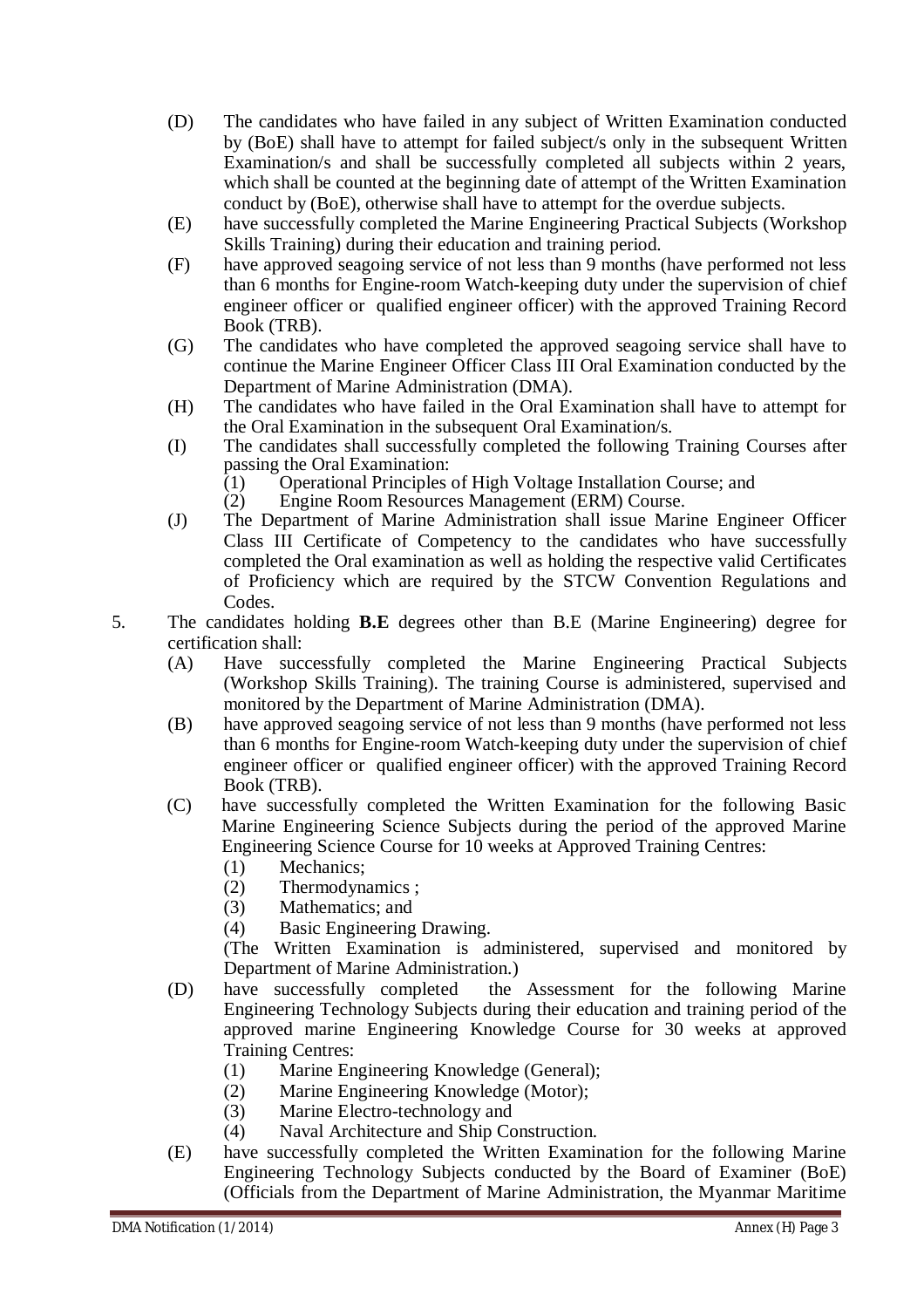University and the Myanmar Mercantile Marine College) designated by the Ministry of Transport at pre-determined place:

- (1) Marine Engineering Knowledge (General);
- (2) Marine Engineering Knowledge (Motor);
- (3) Marine Electro-technology; and
- (4) Naval Architecture and Ship Construction.
- (F) The candidates who have failed in any subject of Written Examination conducted by (BoE) shall have to attempt for failed subject/s only in the subsequent Written Examination/s and shall be successfully completed all subjects within 2 years, which shall be counted at the beginning date of attempt of the Written Examination conduct by the Board of Examination (BoE), otherwise shall have to attempt for the overdue subjects.
- (G) The candidates who have successfully completed the Written Examination shall have to continue Marine Engineer Officer Class III Oral Examination conducted by the Department of Marine Administration (DMA).
- (H) The candidates who have failed in the Oral Examination shall have to attempt for the Oral Examination in the subsequent Oral Examination/s.
- (I) The candidates shall successfully completed the following Training Courses after passing the Oral Examination:<br>(A) Operational Principles
	- (A) Operational Principles of High Voltage Installation Course; and (B) Engine Room Resources Management (ERM) Course.
	- Engine Room Resources Management (ERM) Course.
- (J) The Department of Marine Administration shall issue Marine Engineer Officer Class III Certificate of Competency to the candidates who have successfully completed the Oral examination as well as holding the respective valid Certificates of Proficiency which are required by the STCW Convention Regulations and Codes.
- 6. The candidates holding Diploma in Maritime Technology from the Myanmar Mercantile Marine College (**MMMC**) for certification shall:
	- (A) have successfully completed the Written Examination for the following Basic Marine Engineering Science Subjects during their education and training period at the MMMC:
		- (1) Mechanics;
		- (2) Thermodynamics;
		- (3) Mathematics; and
		- (4) Basic Engineering Drawing.

- (B) have successfully completed the Assessment for the following Marine Engineering Technology Subjects during their education and training period at the MMMC:
	- (1) Marine Engineering Knowledge (General);
	- (2) Marine Engineering Knowledge (Motor);
	- (3) Marine Electro-technology; and
	- (4) Naval Architecture and Ship Construction.
- (C) have successfully completed the Marine Engineering Practical Subjects (Workshop Skills Training). The training Course is administered, supervised and monitored by the Department of Marine Administration (DMA).
- (D) have approved seagoing service of not less than 9 months (have performed not less than 6 months for Engine-room Watch-keeping duty under the supervision of chief engineer officer or qualified engineer officer) with the approved Training Record Book (TRB).
- (E) after completed the approved seagoing service, have successfully completed the Written Examination for the following Marine Engineering Technology Subjects conducted by the Board of Examiner (BoE) (Officials from the Department of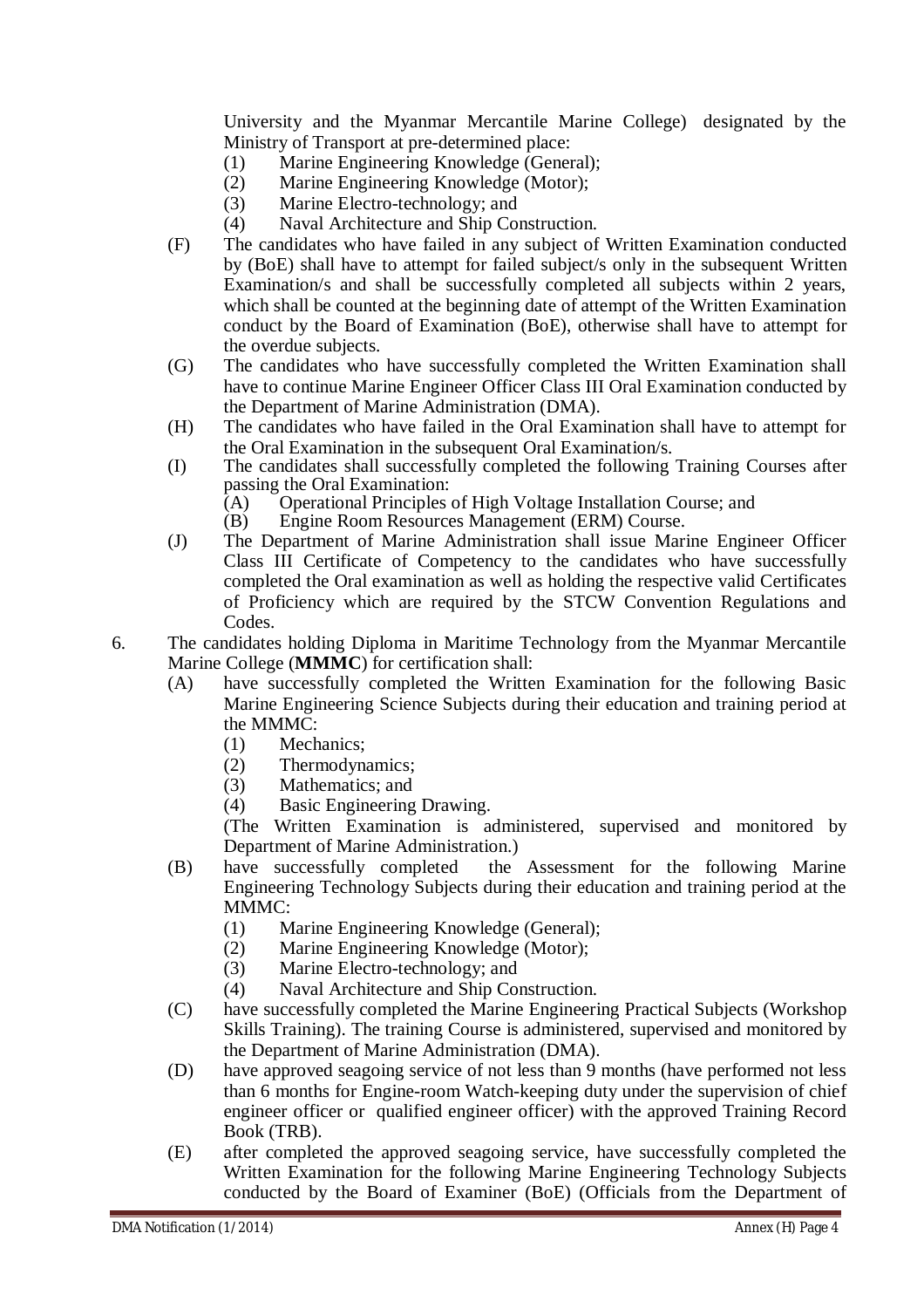Marine Administration, the Myanmar Maritime University and the Myanmar Mercantile Marine College) designated by the Ministry of Transport at predetermined place:

- (1) Marine Engineering Knowledge (General);
- (2) Marine Engineering Knowledge (Motor);
- (3) Marine Electro-technology; and
- (4) Naval Architecture and Ship Construction.
- (F) The candidates who have failed in any subject of Written Examination conducted by (BoE) shall have to attempt for failed subject/s only in the subsequent Written Examination/s and shall be successfully completed all subjects within 2 years, which shall be counted at the beginning date of attempt of the Written Examination conduct by the Board of Examination (BoE), otherwise shall have to attempt for the overdue subjects.
- (G) The candidates who have successfully completed the Written Examination shall have to continue the Marine Engineer Officer Class III Oral Examination conducted by the Department of Marine Administration (DMA).
- (H) The candidates who have failed in the Oral Examination shall have to attempt for the Oral Examination in the subsequent Oral Examination/s.
- (I) The candidates shall successfully completed the following Training Courses after passing the Oral Examination:
	- (1) Operational Principles of High Voltage Installation Course; and  $(2)$  Engine Room Resources Management (ERM) Course.
	- Engine Room Resources Management (ERM) Course.
- (J) The Department of Marine Administration shall issue Marine Engineer Officer Class III Certificate of Competency to the candidates who have successfully completed the Oral examination as well as holding the respective valid Certificates of Proficiency which are required by the STCW Convention Regulations and Codes.
- 7. The candidates holding **GTC** diploma or **B.Tech**: degree for certification shall:
	- (A) have successfully completed the Marine Engineering Practical Subjects (Workshop Skills Training). The training Course is administered, supervised and monitored by the Department of Marine Administration (DMA).
	- (B) have approved seagoing service of not less than 9 months (have performed not less than 6 months for Engine-room Watch-keeping duty under the supervision of chief engineer officer or qualified engineer officer) with the approved Training Record Book (TRB).
	- (C) have successfully completed the Written Examination for the following Basic Marine Engineering Science Subjects during the period of the approved Marine Engineering Science Course for 20 weeks at Approved Training Centres :
		- (1) Mechanics;
		- (2) Thermodynamics;
		- (3) Mathematics; and
		- (4) Basic Engineering Drawing.

- (D) have successfully completed the Assessment for the following Marine Engineering Technology Subjects during their education and training period of the approved marine Engineering Knowledge Course for 30 weeks at approved Training Centres:
	- (1) Marine Engineering Knowledge (General);
	- (2) Marine Engineering Knowledge (Motor);
	- (3) Marine Electro-technology; and
	- (4) Naval Architecture and Ship Construction.
- (E) have successfully completed the Written Examination for the following Marine Engineering Technology Subjects conducted by the Board of Examiner (BoE) (Officials from the Department of Marine Administration, the Myanmar Maritime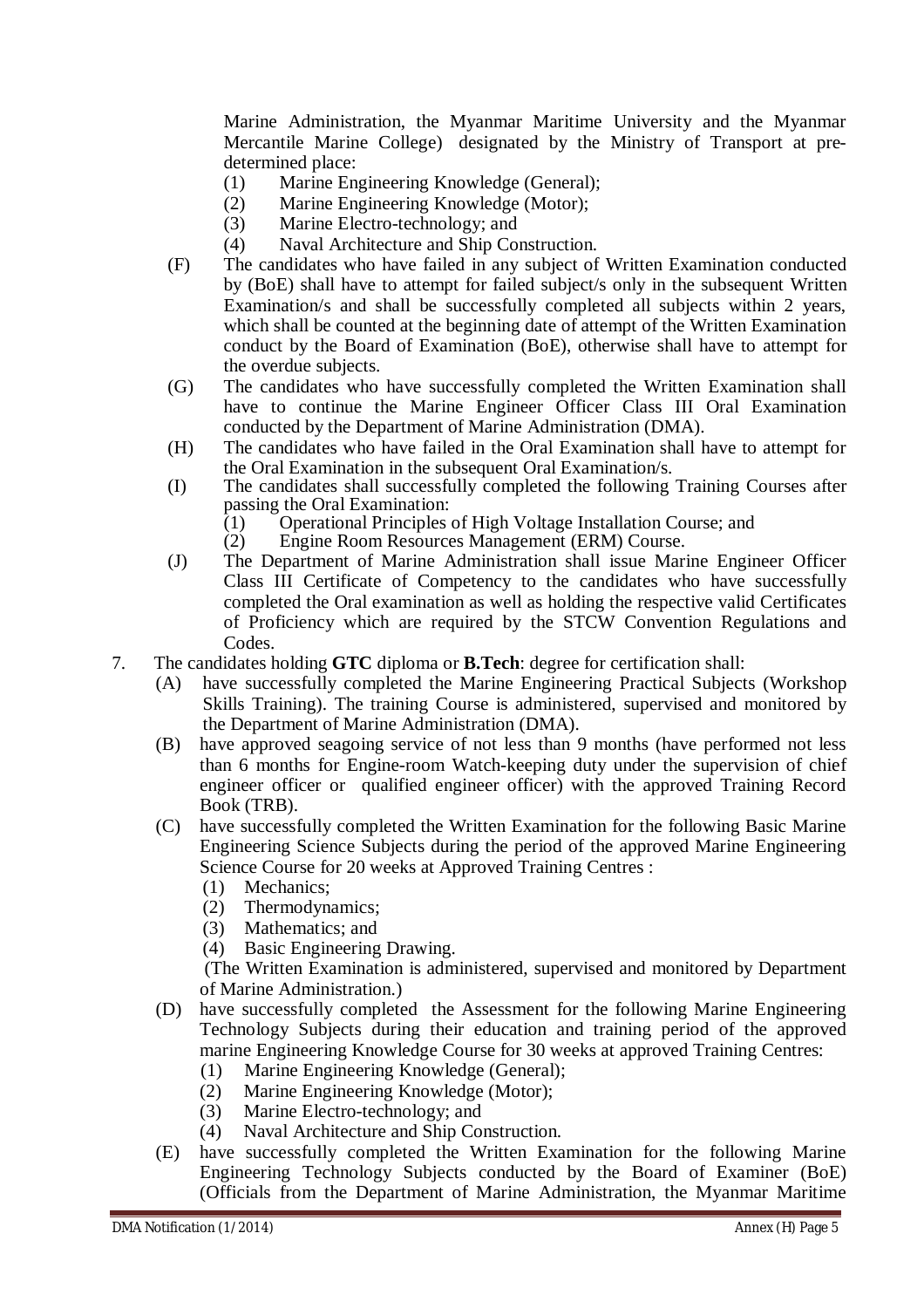University and the Myanmar Mercantile Marine College) designated by the Ministry of Transport at pre-determined place:

- (1) Marine Engineering Knowledge (General);
- (2) Marine Engineering Knowledge (Motor);
- (3) Marine Electro-technology; and
- (4) Naval Architecture and Ship Construction.
- (F) The candidates who have failed in any subject of Written Examination conducted by (BoE) shall have to attempt for failed subject/s only in the subsequent Written Examination/s and shall be successfully completed all subjects within 2 year, which shall be counted at the beginning date of attempt of the Written Examination conduct by (BoE), otherwise shall have to attempt for the overdue subjects.
- (G) The candidates who have successfully completed the Written Examination shall have to continue the Marine Engineer Officer Class III Oral Examination conducted by the Department of Marine Administration (DMA).
- (H) The candidates who have failed in the Oral Examination shall have to attempt for the Oral Examination in the subsequent Oral Examination/s.
- (I) The candidates shall successfully completed the following Training Courses after passing the Oral Examination:
	- (1) Operational Principles of High Voltage Installation Course; and
	- (2) Engine Room Resources Management (ERM) Course.
- (J) The Department of Marine Administration shall issue Marine Engineer Officer Class III Certificate of Competency to the candidates who have successfully completed the Oral Examination as well as holding the respective valid Certificates of Proficiency which are required by the STCW Convention Regulations and Codes.
- 8. The candidates who have passed the Basic Educational High School (**BEHS**) examination with Mathematics and Physics subjects' combination, for certification shall:
	- (A) have approved seagoing service of not less than 36 months of which not less than 30 months in Engine Department.
	- (B) have successfully completed the Marine Engineering Practical Subjects (Workshop Skills Training). The training Course is Administered, Supervised and monitored by the Department of Marine Administration (DMA).
	- (C) have successfully completed the Written Examination for the following Basic Marine Engineering Science Subjects during the period of the approved Marine Engineering Science Course for 20 weeks at Approved Training Centres:
		- (1) Mechanics;
		- (2) Thermodynamics;
		- (3) Mathematics; and
		- (4) Basic Engineering Drawing.

- (D) have successfully completed the Assessment for the following Marine Engineering Technology Subjects during the training period of the approved marine Engineering Knowledge Course for 30 weeks at approved Training Centres:
	- (1) Marine Engineering Knowledge (General);
	- (2) Marine Engineering Knowledge (Motor);
	- (3) Marine Electro-technology; and
	- (4) Naval Architecture and Ship Construction.
- (E) have successfully completed the Written Examination for the following Marine Engineering Technology Subjects conducted by the Board of Examiner (BoE) (Officials from the Department of Marine Administration, the Myanmar Maritime University and the Myanmar Mercantile Marine College) designated by the Ministry of Transport at pre-determined place:
	- (1) Marine Engineering Knowledge (General);
	- (2) Marine Engineering Knowledge (Motor);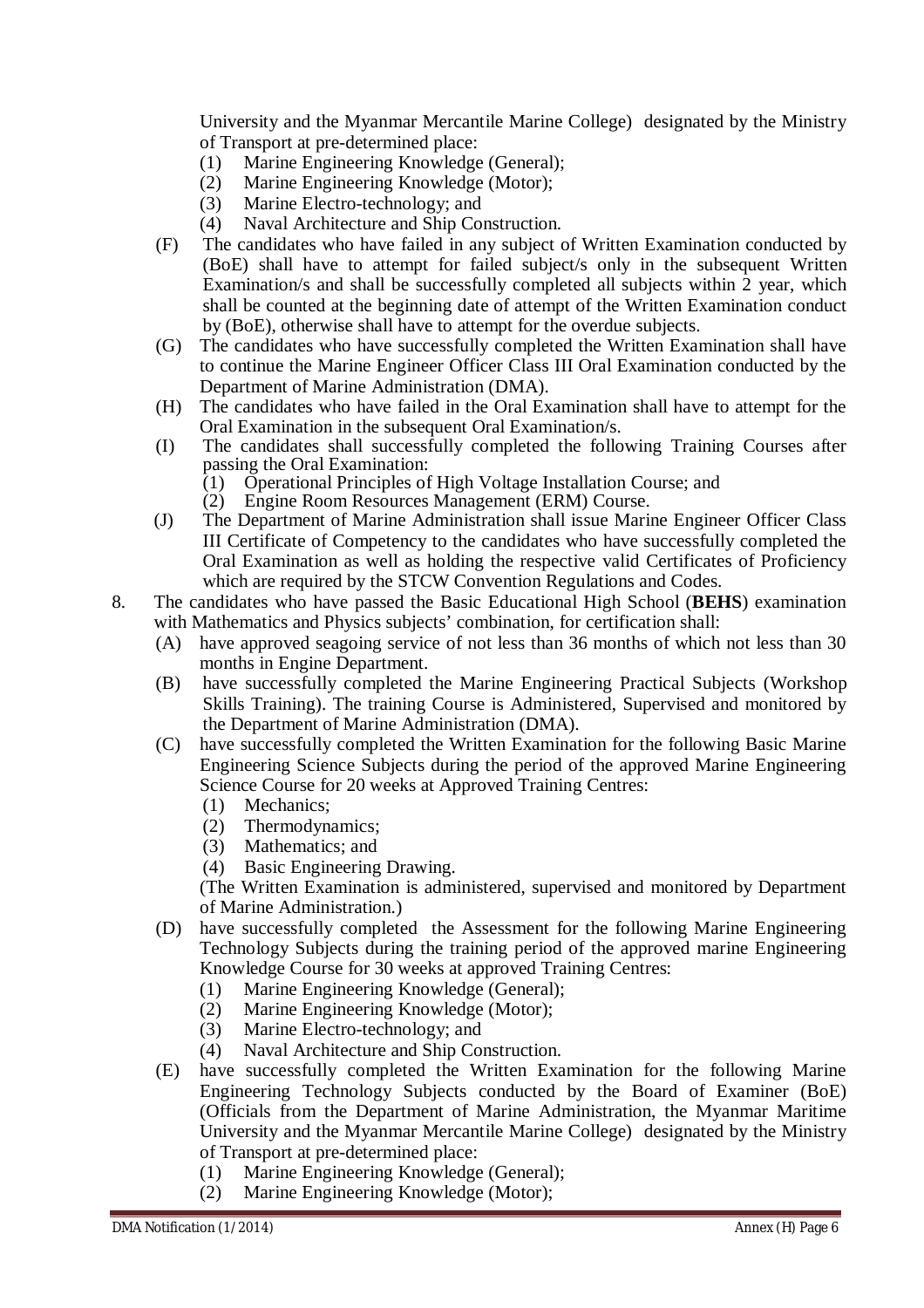- (3) Marine Electro-technology; and
- (4) Naval Architecture and Ship Construction.
- (F) The candidates who have failed in any subject of Written Examination conducted by (BoE) shall have to attempt for failed subject/s only in the subsequent Written Examination/s and shall be successfully completed all subjects within 2 years, which shall be counted at the beginning date of attempt of the Written Examination conduct by (BoE), otherwise shall have to attempt for the overdue subjects.
- (G) The candidates who have successfully completed the Written Examination shall have to continue the Marine Engineer Officer Class III Oral Examination conducted by the Department of Marine Administration (DMA).
- (H) The candidates who have failed in the Oral Examination shall have to attempt for the Oral Examination in the subsequent Oral Examination/s.
- (I) The candidates shall successfully completed the following Training Courses after passing the Oral Examination:
	- (A) Operational Principles of High Voltage Installation Course; and
	- (B) Engine Room Resources Management (ERM) Course.
- (J) The Department of Marine Administration shall issue Marine Engineer Officer Class III Certificate of Competency to the candidates who have successfully completed the Oral Examination as well as holding the respective valid Certificates of Proficiency which are required by the STCW Convention Regulations and Codes.
- 9. The candidates for certification of **Naval / ex. Naval Engineer Officers** shall: (have approved seagoing service of not less than 36 months;
	- (A) have successfully completed the Written Examination for the following Basic Marine Engineering Science Subjects during the period of the approved Marine Engineering Science Course for 10 weeks at Approved Training Centres:
		- (1) Mechanics;
		- (2) Thermodynamics;<br>(3) Mathematics; and
		- Mathematics; and
		- (4) Basic Engineering Drawing.

- (B) have successfully completed Assessment for the following Marine Engineering Technology Subjects during the period of the approved Marine Engineering Knowledge Course for 30 weeks at approved Training Centres:
	- (1) Marine Engineering Knowledge (General);<br>(2) Marine Engineering Knowledge (Motor);
	- Marine Engineering Knowledge (Motor);
	- (3) Marine Electro-technology; and
	- (4) Naval Architecture and Ship Construction.
- (C) have successfully completed the Written Examination for the following Marine Engineering Technology Subjects conducted by the Board of Examiner (BoE) (Officials from the Department of Marine Administration, the Myanmar Maritime University and the Myanmar Mercantile Marine College) designated by the Ministry of Transport at pre-determined place:
	- (1) Marine Engineering Knowledge (General);
	- (2) Marine Engineering Knowledge (Motor);
	- (3) Marine Electro-technology; and
	- (4) Naval Architecture and Ship Construction.
- (D) The candidates who have failed in any subject of Written Examination conducted by (BoE) shall have to attempt for failed subject/s only in the subsequent Written Examination/s and shall be successfully completed all subjects within 2 years, which shall be counted at the beginning date of attempt of the Written Examination conduct by (BoE), otherwise shall have to attempt for the overdue subjects.
- (E) The candidates who have successfully completed the Written Examination shall have to continue the Marine Engineer Officer Class III Oral Examination conducted by the Department of Marine Administration (DMA).
- (F) The candidates who have failed in the Oral Examination shall have to attempt for the Oral Examination in the subsequent Oral Examination/s.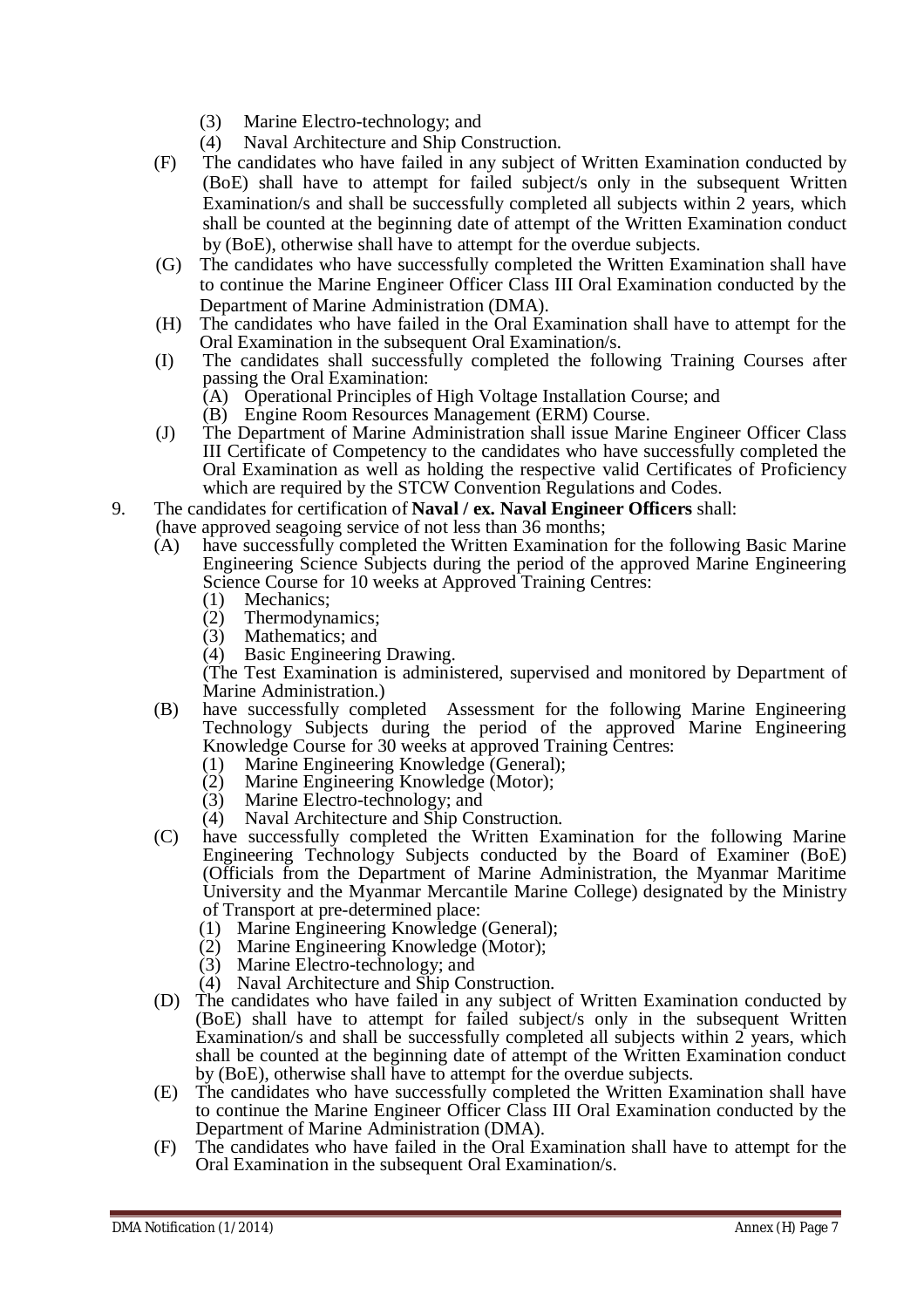- (G) The candidates shall have successfully completed the following Training Courses after passing the Oral Examination:
	- (1) Operational Principles of High Voltage Installation Course; and
	- (2) Engine Room Resources Management (ERM) Course.
- (H) The Department of Marine Administration shall issue Marine Engineer Officer Class III Certificate of Competency to the candidates who have successfully completed the Oral Examination as well as holding the respective valid Certificates of Proficiency which are required by the STCW Convention Regulations and Codes.

#### **SUMMARY OF TEACHING HOURS FOR BASIC MARINE ENGINEERING SCIENCE SUBJECTS**

#### **Basic Marine Engineering Science Course for 10 weeks**

| No. | <b>Subjects</b>                  | <b>Teaching Hours</b> | <b>Total week</b> |
|-----|----------------------------------|-----------------------|-------------------|
| 1.  | Mechanics                        | 75                    |                   |
| 2.  | Thermodynamics                   | 75                    |                   |
| 3.  | <b>Mathematics</b>               | 30                    |                   |
| 4.  | <b>Basic Engineering Drawing</b> | 60                    |                   |
| 5.  | English                          | 30                    |                   |
| 6.  | <b>Industrial Chemistry</b>      | 30                    |                   |
|     |                                  | 300                   | 10                |

#### **Basic Marine Engineering Science Course for 20 weeks**

| No.                | <b>Subjects</b>                  | <b>Teaching Hours</b> | <b>Total week</b> |
|--------------------|----------------------------------|-----------------------|-------------------|
| 1.                 | Mechanics                        | 150                   |                   |
| 2.                 | Thermodynamics                   | 150                   |                   |
| 3.                 | Mathematics                      | 105                   |                   |
| $\boldsymbol{4}$ . | <b>Basic Engineering Drawing</b> | 120                   |                   |
| 5.                 | English                          | 30                    |                   |
| 6.                 | <b>Industrial Chemistry</b>      | 45                    |                   |
|                    |                                  | 600                   | <b>20</b>         |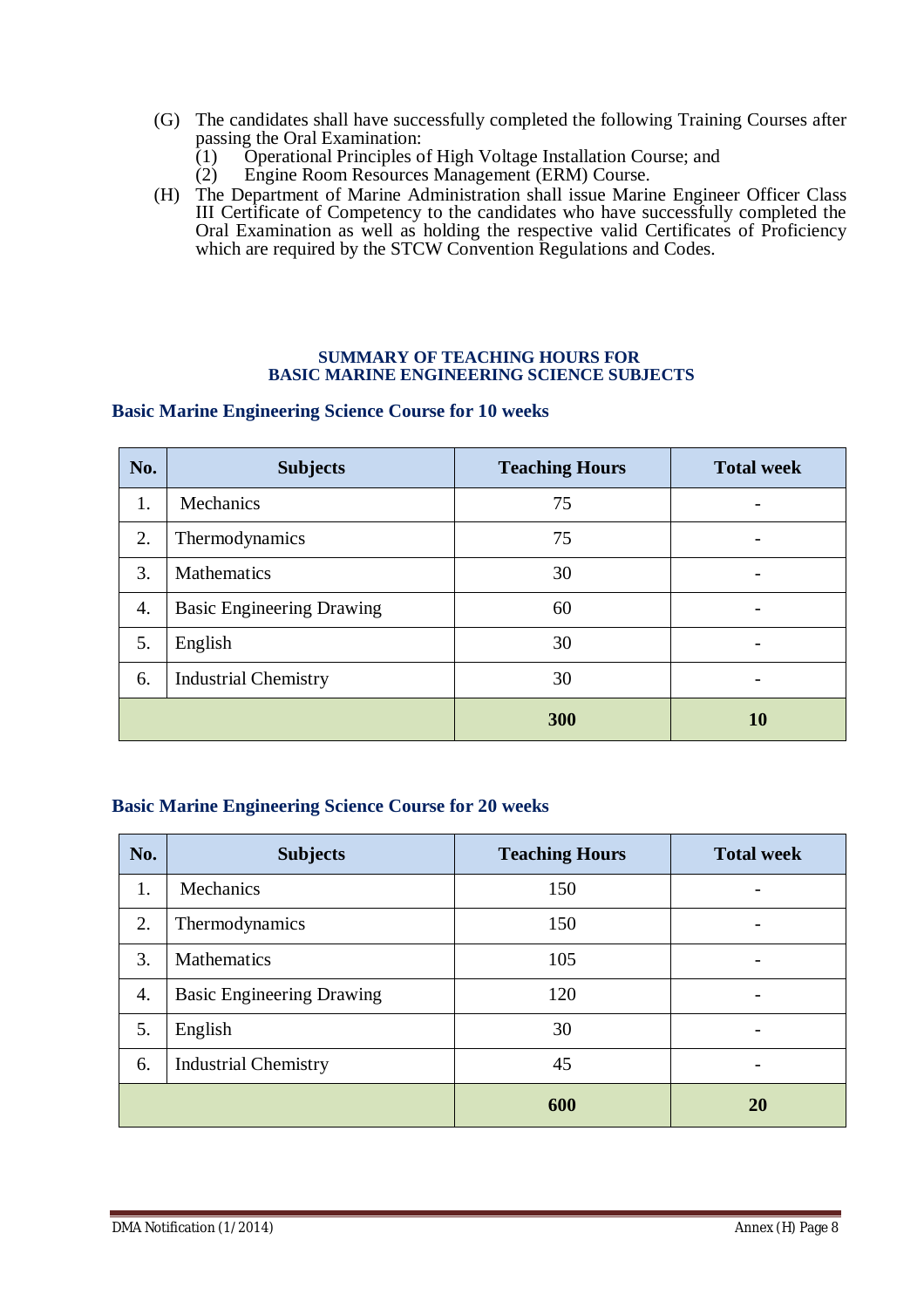#### **MODE AND MARKING SYSTEM FOR BASIC MARINE ENGINEERING SCIENCE SUBJECTS EXAMINATION**

| No. | <b>Subjects</b>                  | <b>Mode of</b><br><b>Examination</b> | <b>Time</b><br>allowed | <b>Given</b><br>marks | <b>Passed</b><br>marks |
|-----|----------------------------------|--------------------------------------|------------------------|-----------------------|------------------------|
| 1.  | Mechanics                        | Written                              | 3 hours                | 100                   | 50                     |
| 2.  | Thermodynamics                   | Written                              | 3 hours                | 100                   | 50                     |
| 3.  | <b>Mathematics</b>               | Written                              | 3 hours                | 100                   | 50                     |
| 4.  | <b>Basic Engineering Drawing</b> | Written                              | 3 hours                | 100                   | 50                     |
| 5.  | English                          | Assessment                           |                        |                       |                        |
| 6.  | <b>Industrial Chemistry</b>      | Assessment                           |                        |                       |                        |

### **SUMMARY OF TEACHING HOURS FOR MARINE ENGINEERING TECHNOLOGY SUBJECTS**

| No. | <b>Subjects</b>                             | <b>Teaching</b><br>hour | <b>Total</b><br>week |
|-----|---------------------------------------------|-------------------------|----------------------|
| 1.  | Marine Engineering<br>Knowledge(General)    | 291                     |                      |
| 2.  | Marine Engineering<br>Knowledge(Motor)      | 152                     |                      |
| 3.  | Marine Electro-technology                   | 348                     |                      |
| 4.  | Naval Architecture and Ship<br>Construction | 109                     |                      |
|     |                                             | 900                     | 30                   |

### **MODE AND MARKING SYSTEM FOR MARINE ENGINEERING TECHNOLOGY SUBJECTS EXAMINATION**

| No. | <b>Subjects</b>                           | <b>Mode of</b><br><b>Examination</b> | <b>Time</b><br>allowed | <b>Given</b><br>marks | <b>Passed</b><br>marks |
|-----|-------------------------------------------|--------------------------------------|------------------------|-----------------------|------------------------|
| 1.  | Marine Engineering                        | Written                              | 3 hours                | 100                   | 50                     |
|     | Knowledge(General)                        | (BoE)                                |                        |                       |                        |
|     | Marine Engineering                        | Written                              | 3 hours                | 100                   | 50                     |
| 2.  | Knowledge(Motor)                          | (BoE)                                |                        |                       |                        |
| 3.  | Marine Electro-technology                 | Written                              | 3 hours                | 100                   | 50                     |
|     |                                           | (BoE)                                |                        |                       |                        |
| 4.  | Naval Architecture and Ship               | Written                              | 3 hours                |                       |                        |
|     | construction                              | (BoE)                                |                        | 100                   | 50                     |
| 5.  | Marine Engineering Technology<br>Subjects | Oral                                 |                        | 100                   | 90                     |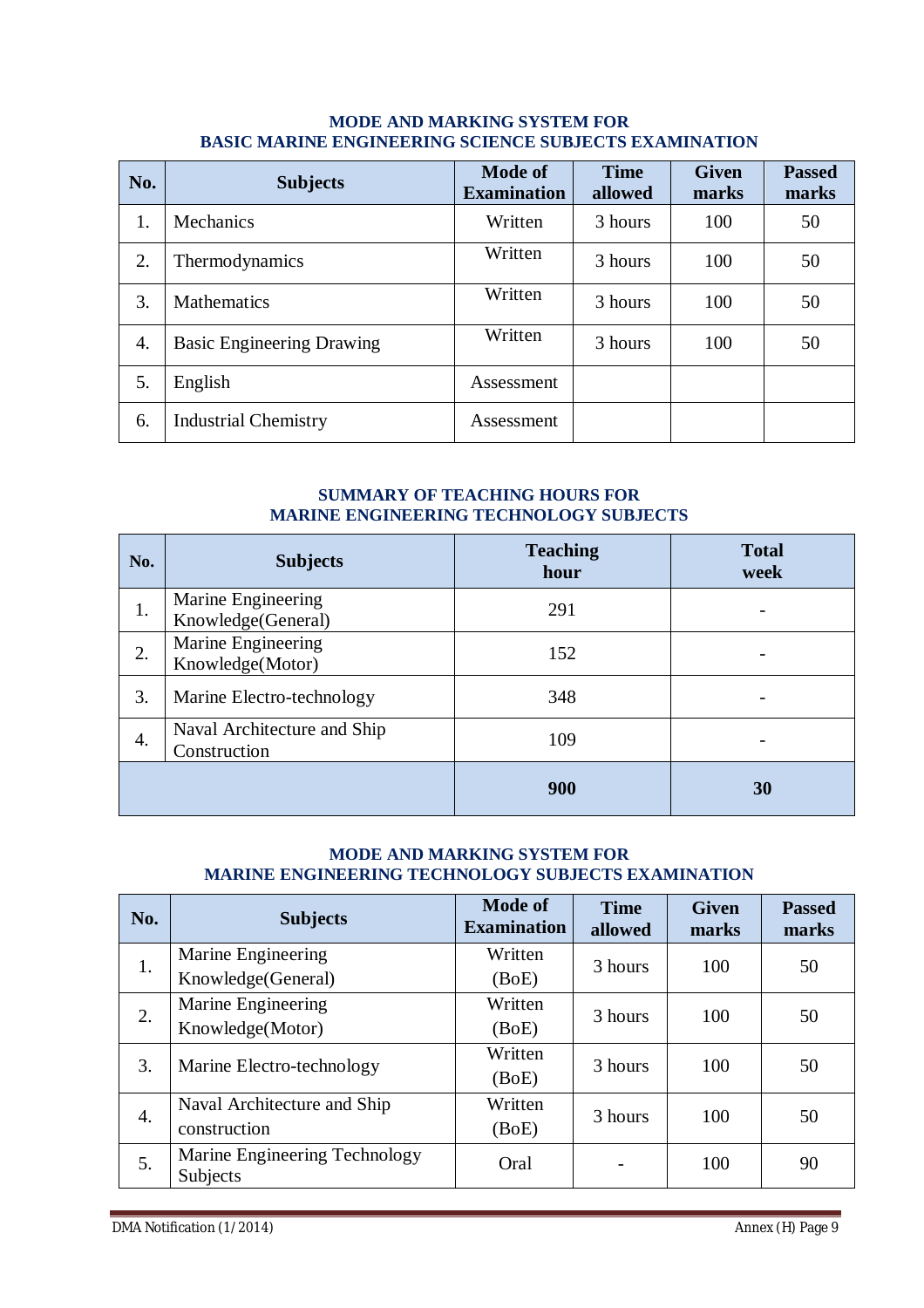# **Guidance of Maritime Education, Training and Examination for Marine Engineer Officer Class IV (Chief Engineer on a seagoing ships powered by main propulsion machinery of between 750 kW and 3,000 kW Propulsion power) Certificate of Competency. (STCW Convention 1978, as amended, Regulation III/3)**

The Examination for certification of **Marine Engineer Officer Class IV** (Chief Engineer Officer on a seagoing ship powered by main propulsion machinery of between 750 kW and 3,000 KW propulsion power) consists of Oral only.

- 1. Every candidate for certification shall:
	- (A) hold the Marine Engineer Officer Class V Certificate of Competency;
	- (B) have approved seagoing service of not less than 12 months as Second Engineer on a seagoing ship powered by main propulsion machinery of between 750 kW and 3,000 kW propulsion power; and
	- (C) have successfully completed the continuous Assessment for the following Marine Engineering Technology Subjects during the period of the approved Marine Engineer Officer Class IV course (12- weeks) at the respective Approved Training Centres:
		- (1) Marine Engineering Knowledge (General);
		- (2) Marine Engineering Knowledge (Motor);
		- (3) Marine Electro-technology; and
		- (4) Naval Architecture and Ship construction.
- 2. The candidates, who have successfully completed the Marine Engineer Officer Class IV course, shall have to continue the Marine Engineer Officer Class IV Oral Examination which shall be conducted by the Department of Marine Administration (DMA). The candidates who have failed in the Oral Examination shall have to attempt for the Oral Examination in the subsequent Oral Examination/s.
- 3. The Department of Marine Administration shall issue Marine Engineer Officer Class IV Certificate of Competency to the candidates who have successfully completed the Oral Examination as well as holding the respective valid Certificates of Proficiency which are required by the STCW Convention Regulations and Codes.

#### **MODE AND MARKING SYSTEM FOR MARINE ENGINEER OFFICER CLASS IV CoC EXAMINATION**

| No. | <b>Subjects</b>                                  | <b>Mode of</b><br><b>Examination</b> | Given<br>marks | <b>Passed</b><br>marks |
|-----|--------------------------------------------------|--------------------------------------|----------------|------------------------|
| ı.  | Marine Engineering<br><b>Technology Subjects</b> | .<br>Oral                            | 100            | 90                     |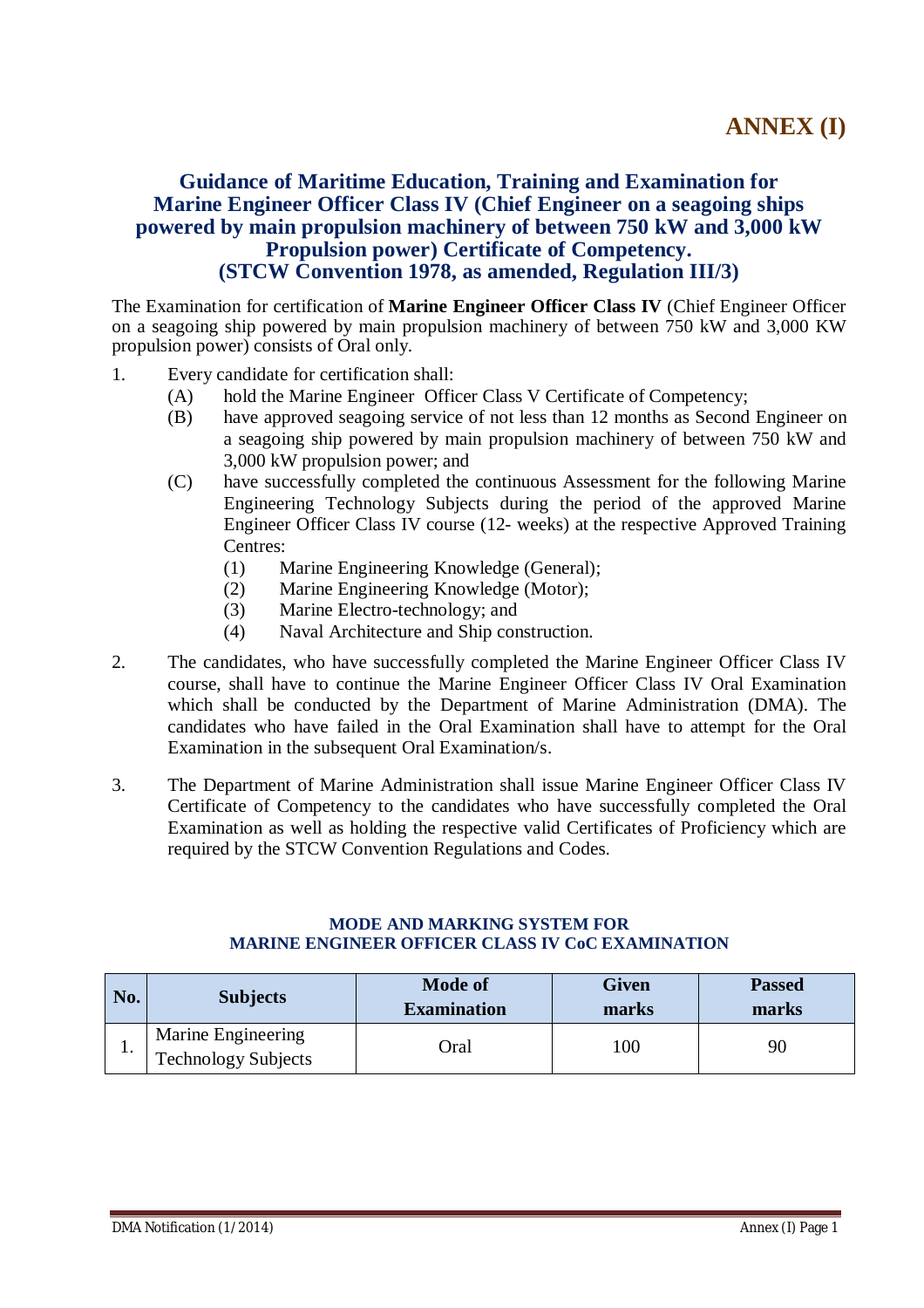#### **SUMMARY OF TEACHING HOURS FOR MARINE ENGINEER OFFICER CLASS IV (Oral only)**

| No. | <b>Subjects</b>                             | <b>Examination</b> | <b>Teaching</b><br>hours | <b>Total</b><br>weeks |
|-----|---------------------------------------------|--------------------|--------------------------|-----------------------|
| 1.  | Marine Engineering<br>Knowledge(General)    | Assessment         | 210                      |                       |
| 2.  | Marine Engineering<br>Knowledge(Motor)      | Assessment         | 36                       |                       |
| 3.  | Marine<br>Electro-technology                | Assessment         | 72                       |                       |
| 4.  | Naval Architecture and Ship<br>Construction | Assessment         | 42                       |                       |
|     | <b>Total teaching hours</b>                 | 360                | 12                       |                       |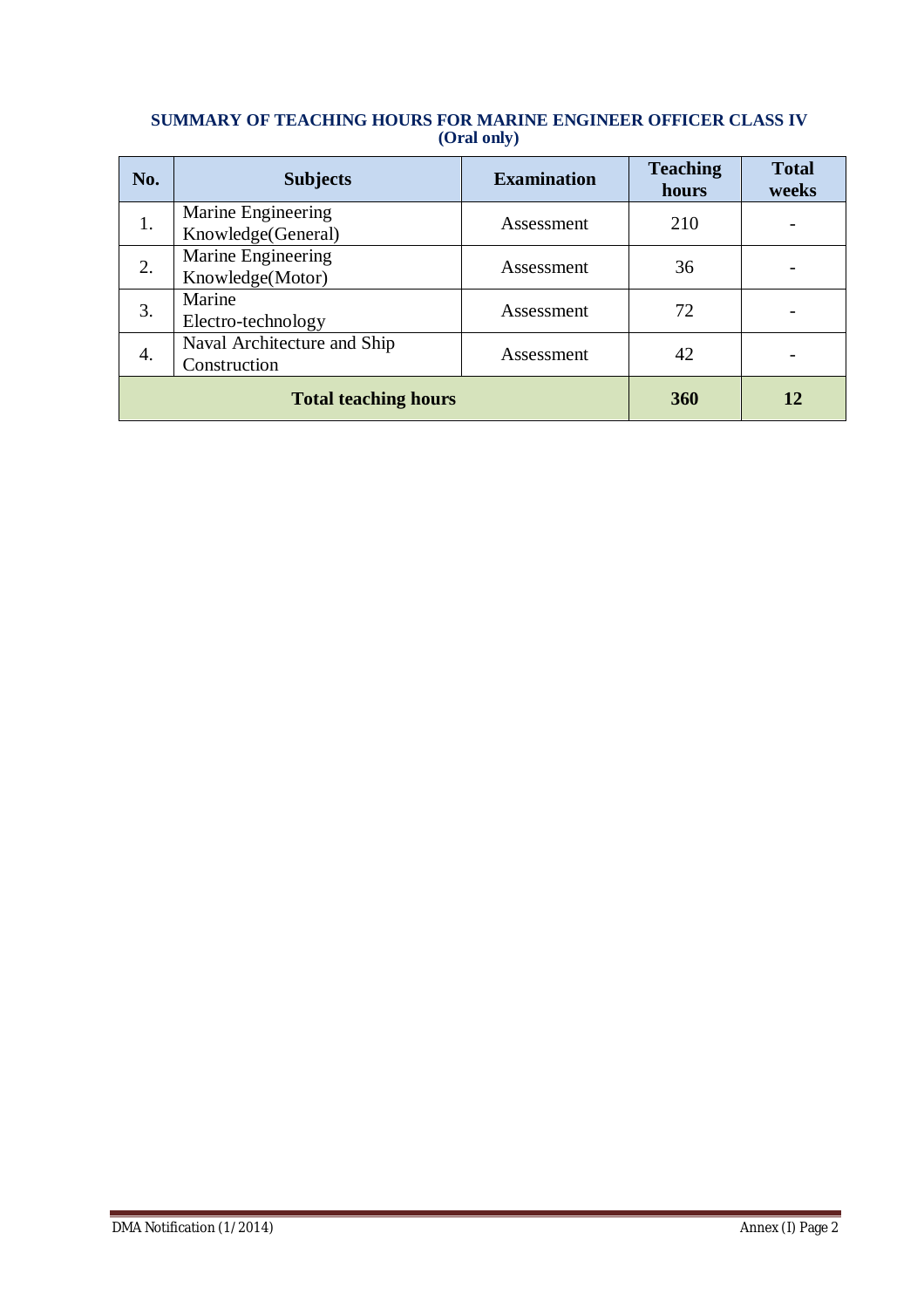# **Guidance of Maritime Education, Training and Examination for Marine Engineer Officer Class V (Second Engineer on a seagoing ships powered by main propulsion machinery of between 750 kW and 3,000 kW Propulsion power) Certificate of Competency. (STCW Convention 1978, as amended, Regulation III/3)**

The Examination for certification of **Marine Engineer Officer Class V** (Second Engineer Officer on a seagoing ship powered by main propulsion machinery of between 750 kW and 3,000 KW propulsion power) consists of Oral only.

- 1. Every candidates for certification shall:
	- (A) hold the Marine Engineer Officer Class III Certificate of Competency;
	- (B) have approved seagoing service of not less than 12 months as Officer in charge of an engineering watch on ships powered by main propulsion machinery of 750 kW propulsion power or more;
	- (C) have successfully completed the continuous Assessment the for following Marine Engineering Technology Subjects during the period of the approved Marine Engineer Officer Class V course (12- weeks) at respective Approved Training Centres:
		- (1) Marine Engineering Knowledge (General);
		- (2) Marine Engineering Knowledge (Motor);
		- (3) Marine Electro-technology; and
		- (4) Naval Architecture and Ship construction.
- 2. The candidates, who have successfully completed the approved Marine Engineer Officer Class V course, shall have to continue the Marine Engineer Officer Class V Oral Examination which shall be conducted by the Department of Marine Administration (DMA).The candidates who have failed in the Oral Examination shall have to attempt for the Oral Examination in the subsequent Oral Examination/s.
- 3. The candidates shall have successfully completed the following Training Courses after passing the Oral Examination:<br>(A) Design Features of Hig
	- (A) Design Features of High Voltage Installation Course; and (B) Vessel Resources Management (VRM) Course.
	- Vessel Resources Management (VRM) Course.
- 4. The Department of Marine Administration shall issue Marine Engineer Officer Class V Certificate of Competency to the candidates who have successfully completed the Oral Examination as well as holding the respective valid Certificates of Proficiency which are required by the STCW Convention Regulations and Codes.

#### **MODE AND MARKING SYSTEM FOR MARINE ENGINEER OFFICER CLASS V CoC EXAMINATION**

| No. | <b>Subjects</b>                                  | <b>Mode of</b><br><b>Examination</b> | <b>Given</b><br>marks | <b>Passed</b><br>marks |
|-----|--------------------------------------------------|--------------------------------------|-----------------------|------------------------|
|     | Marine Engineering<br><b>Technology Subjects</b> | .<br>Oral                            | 100                   | 90                     |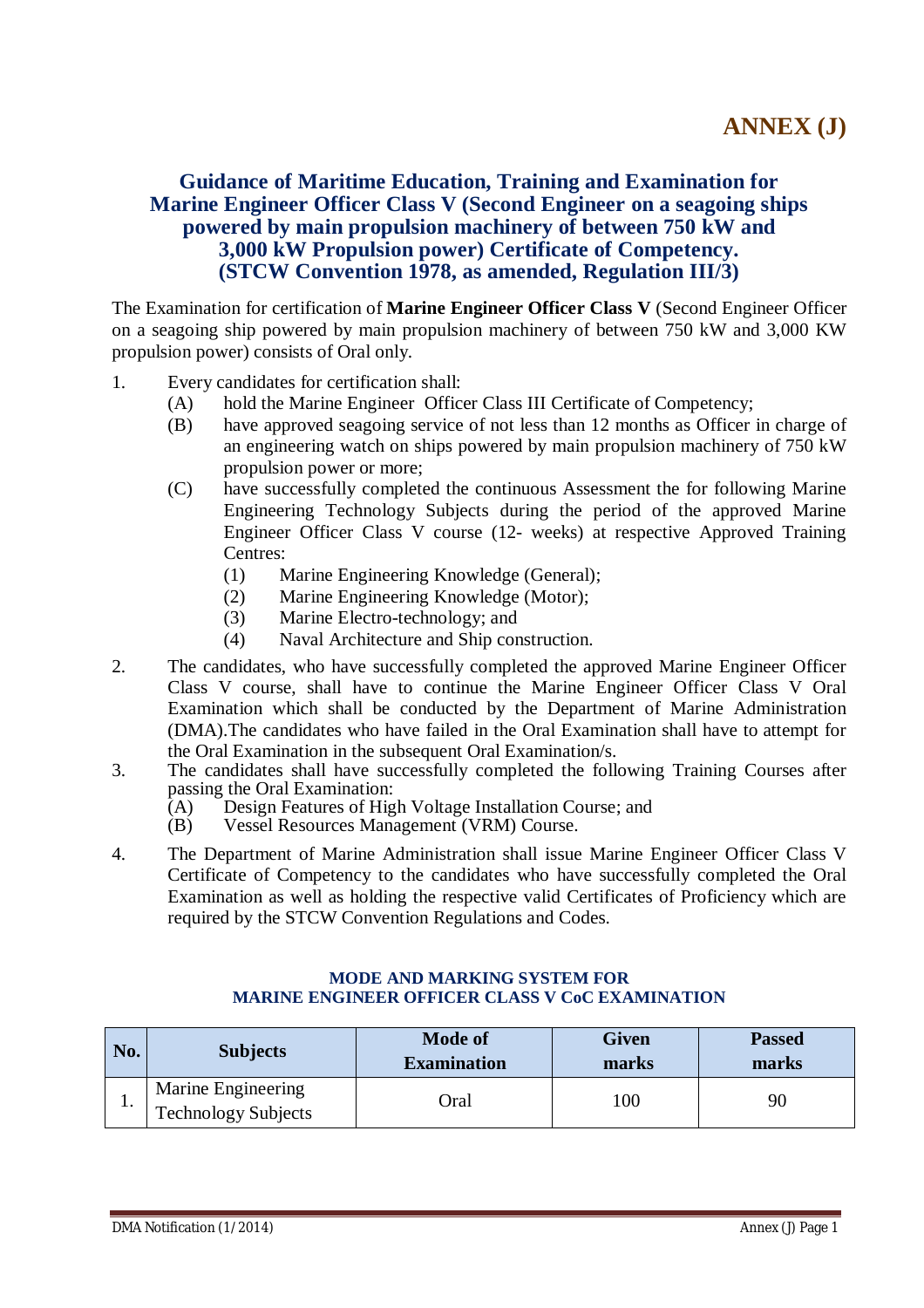### **SUMMARY OF TEACHING HOURS FOR MARINE ENGINEER OFFICER CLASS V (Oral only)**

| No. | <b>Subjects</b>                             | <b>Examination</b> | <b>Teaching</b><br>hours | <b>Total</b><br>weeks |
|-----|---------------------------------------------|--------------------|--------------------------|-----------------------|
| 1.  | Marine Engineering<br>Knowledge(General)    | Assessment         | 210                      |                       |
| 2.  | Marine Engineering<br>Knowledge(Motor)      | Assessment         | 36                       |                       |
| 3.  | Marine<br>Electro-technology                | Assessment         | 72                       |                       |
| 4.  | Naval Architecture and Ship<br>Construction | Assessment         | 42                       |                       |
|     | <b>Total teaching hours</b>                 | 360                | 12                       |                       |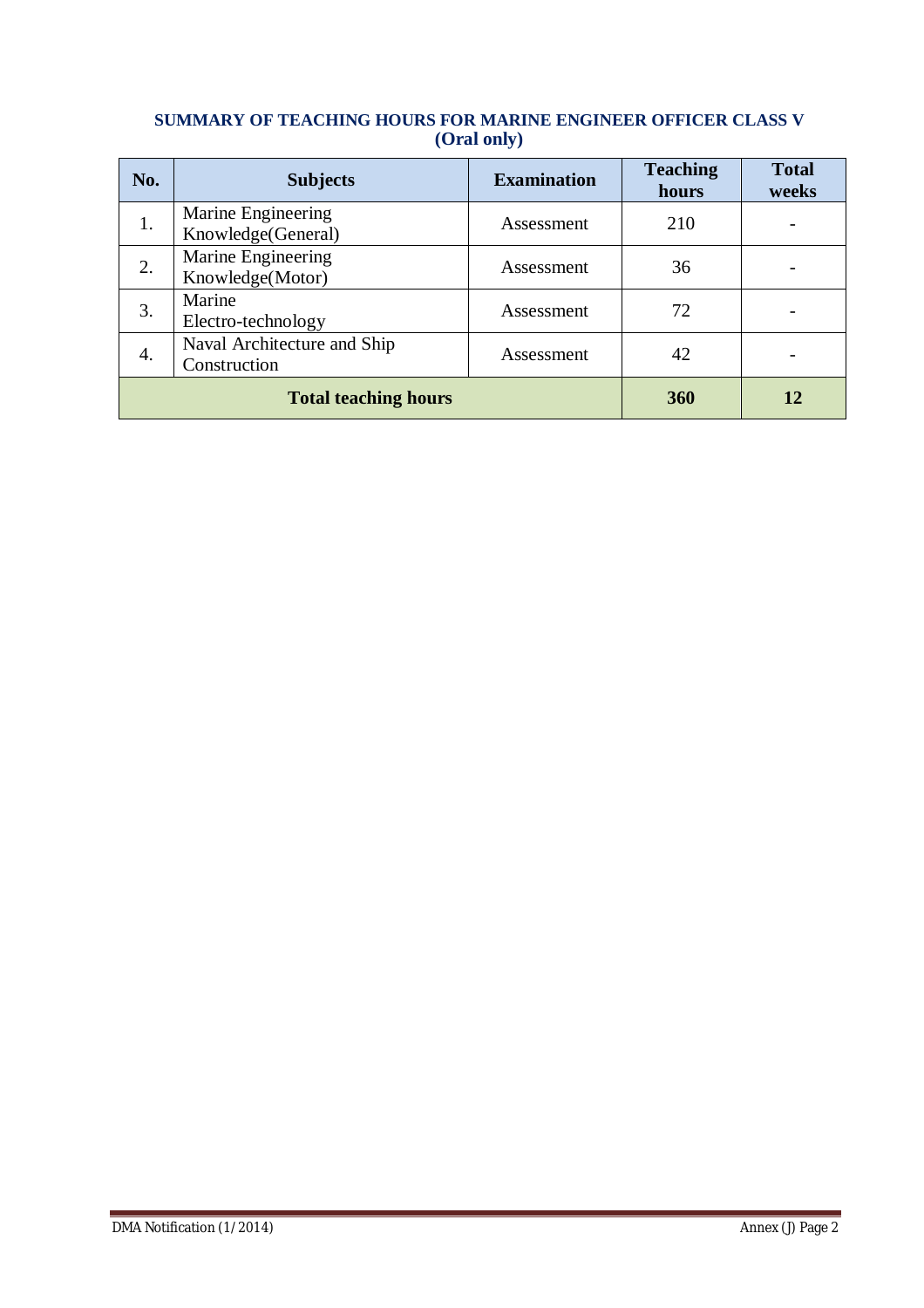# **Guidance of Maritime Education, Training and Examination for Electro – Technical Officer (ETO) (serving on a seagoing ships powered by main propulsion machinery of 750 kW propulsion power or more) Certificate of Competency. (STCW Convention 1978, Regulation III/6)**

The Examination for certification of **Electro – Technical Officer** serving on a seagoing ship powered by main propulsion machinery of 750 kW propulsion power or more consists of written and oral parts.

### **WORKSHOP SKILLS TRAINING**

- 1. Every candidate for certification shall:
	- (A) hold the B.E degree in Marine Electrical systems & Electronics or Electrical or Electronics; (or) hold the diploma or technology degree (GTC or B. Tech) in electrical or electronics subjects and have served approved seagoing service for 12 months as Electro – Technical Rating (ETR) with ETR proficiency certificate;
	- (B) have completed approved ETO workshop skills training course conducted in approved training centres with continuous assessment system for the following Marine Electro Technology and Supporting Knowledge Practical Subjects:
		- (1) Electrical, Electronics and Control Engineering
		- (2) Maintenance and repair
		- (3) General Engineering knowledge
		- (4) Controlling the operation of the ship and care for persons on board

2. The candidates shall have successfully completed Marine Electro Technology and Supporting Knowledge Practical Subjects (Workshop Skills Training) by the continuous assessment system during the training period of approved Workshop Skills Training Course at the respective Training Centres. The training Course shall be administered, supervised and monitored by the DMA.

| No. | <b>Subjects</b>                                           | <b>Examination</b> | <b>Teaching</b><br>hours | <b>Total</b><br>weeks |
|-----|-----------------------------------------------------------|--------------------|--------------------------|-----------------------|
| 1.  | Electrical, Electronics and<br>Control Engineering        | Assessment         | 292                      | 9.7                   |
| 2.  | Maintenance and Repair                                    | Assessment         | 115                      | 3.9                   |
| 3.  | General Engineering<br>Knowledge                          | Assessment         | 100                      | 3.3                   |
| 4.  | Controlling the operation of<br>ship and care for persons | Assessment         | 12                       | 0.4                   |
|     | $17.3$ (4 months)                                         |                    |                          |                       |

### **SUMMARY OF TEACHING HOURS**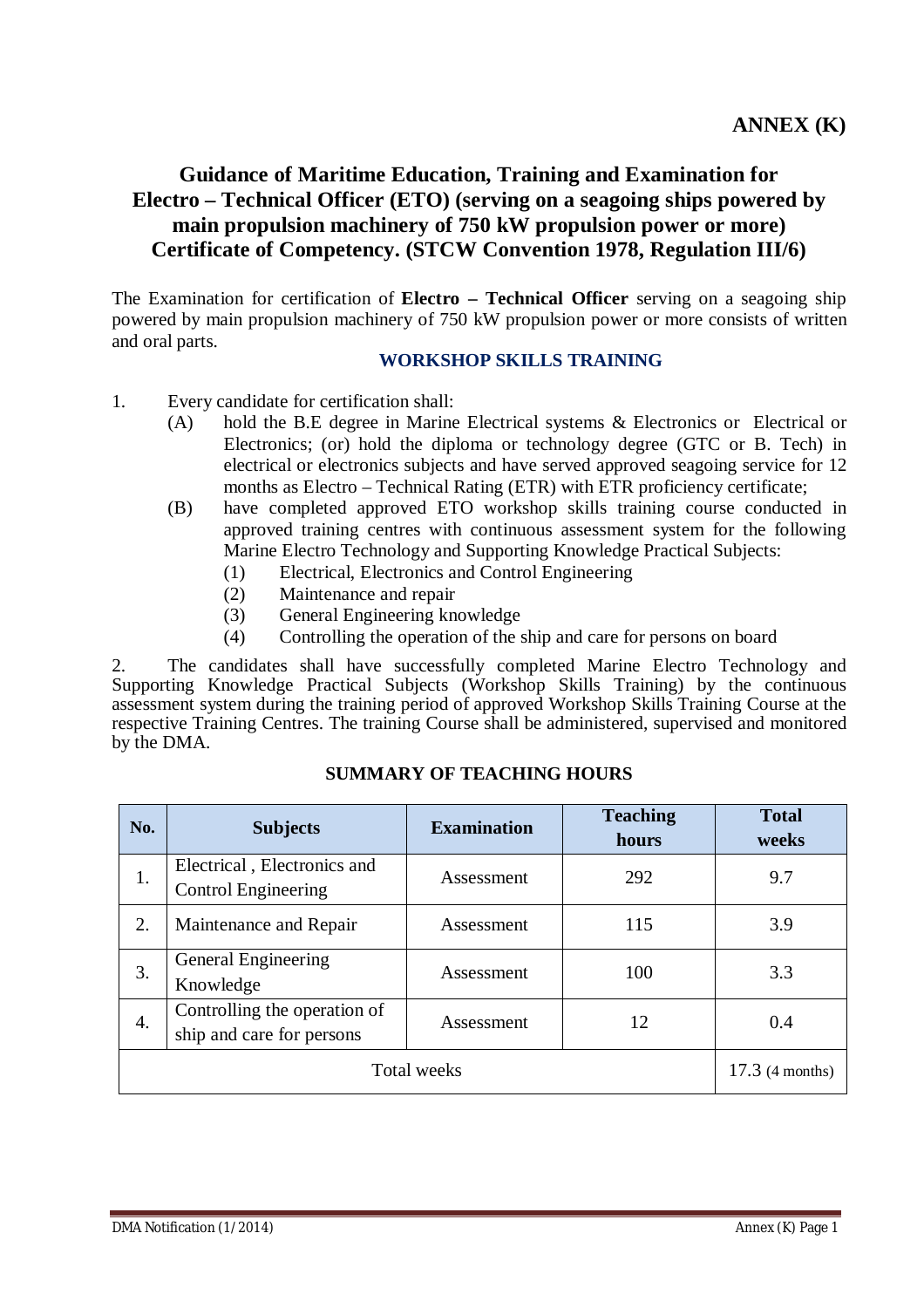### **EXAMINATION SYSTEM FOR MARINE ELECTRO TECHNOLOGY AND SUPPORTING KNOWLEDGE PRACTICAL SUBJECTS**

| No. | <b>Subject</b>                                            | <b>Examination</b>       | <b>Maximum</b><br>marks | Pass marks |
|-----|-----------------------------------------------------------|--------------------------|-------------------------|------------|
| 1.  | Electrical, Electronics and<br><b>Control Engineering</b> | continuous<br>assessment | 100                     | 70         |
| 2.  | Maintenance and Repair                                    | continuous<br>assessment | 100                     | 70         |
| 3.  | General Engineering<br>Knowledge                          | continuous<br>assessment | 100                     | 60         |
| 4.  | Controlling the operation of<br>ship and care for persons | continuous<br>assessment | 100                     | 60         |

# **WRITTEN AND ORAL PARTS**

# **(The examination for Marine Electro Technology and Supporting Knowledge subjects)**

- 1. have approved onboard training seagoing service for not less than 6 months as ETO trainee; (or) have not less than (36) months of approved seagoing service;
- 2. have successfully completed the continuous Assessment the for following Marine Electro Technology and Supporting Knowledge subjects during the period of Electro-Technical Officer (ETO) course at the approved Training Centres:
	- (A) Electrical, Electronics and Control Engineering;
	- (B) Maintenance and repair;
	- (C) General Engineering knowledge; and
	- (D) Controlling the operation of the ship and care for persons on board.
- 3. have successfully completed the Written Examination for the following Marine Electro Technology subjects conducted by the Board of Examiner (BoE) (Officials from the Department of Marine Administration, the Myanmar Maritime University and the Myanmar Mercantile Marine College) designated by the Ministry of Transport at predetermined place:
	- (A) Electrical, Electronics and Control Engineering; and
	- (B) Maintenance and repair.
- 4. The candidates who have failed in any subject of Written Examination conducted by (BoE) shall have to attempt for failed subject/s only in the subsequent Written Examination/s and shall be successfully completed all subjects within 1 year, which shall be counted at the beginning date of attempt of the Written Examination conduct by (BoE), otherwise shall have to attempt for the overdue subjects.
- 5. The candidates who have successfully completed in Written Examination shall have to sit the Oral Examination conducted by the Department of Marine Administration (DMA). The candidates who have failed in the Oral Examination shall have to attempt for the Oral Examination in the subsequent Oral Examination/s.
- 6. The candidates shall have successfully completed the following Training Courses after passing the Oral Examination:
	- (A) Operate and Maintain High-Voltage power systems Course; and
	- (B) Vessel Resources Management (VRM) Course.
- 7. The Department of Marine Administration shall issue Electro-Technical Officer Certificate of Competency to the candidates who have successfully completed the Oral Examination as well as holding the respective valid Certificates of Proficiency which are required by the STCW Convention Regulations and Codes.